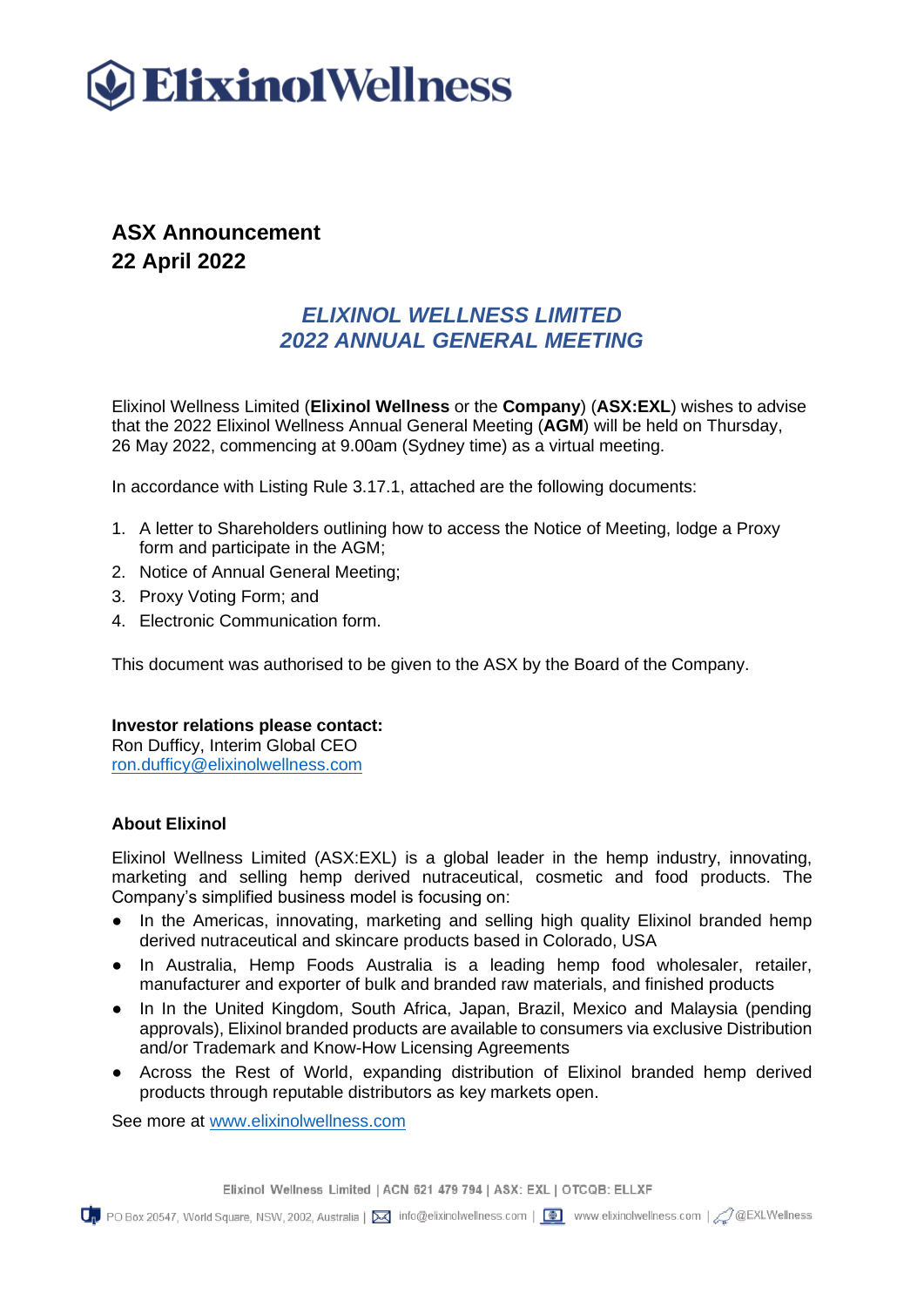**\*\*\* ATTACHMENTS \*\*\***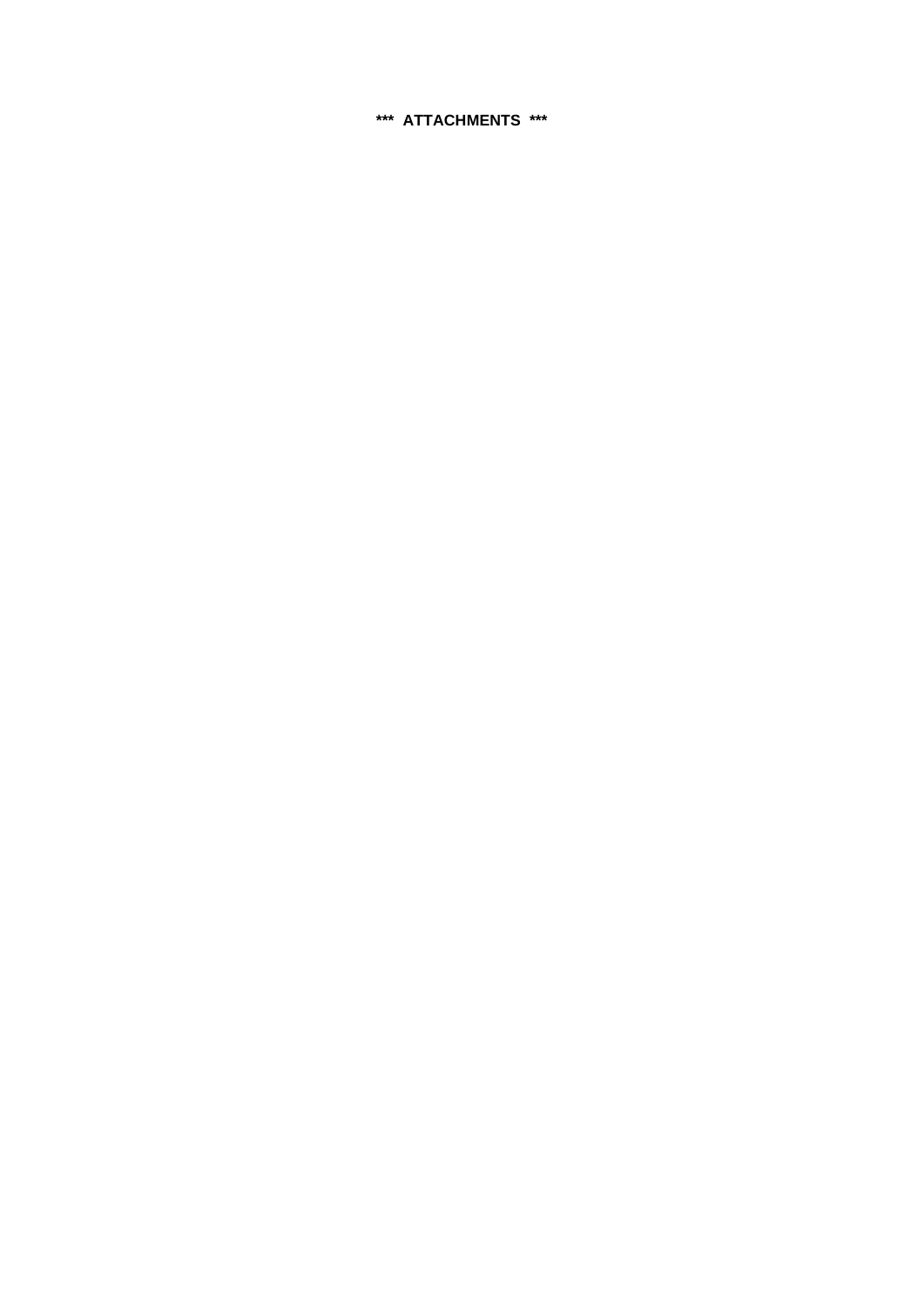# **Elixino1Wellness**

# **22 April 2022**

Dear Shareholder,

## **Annual General Meeting — Notice and Proxy Form**

Notice is hereby given that the Annual General Meeting (**AGM**) of Elixinol Wellness Limited (ASX: EXL) (**Elixinol** or the **Company**) will be held at 9:00am (Sydney time) on Thursday, 26 May 2022 as a virtual meeting and via webcast (**Meeting**).

The Meeting can be accessed at: [https://us02web.zoom.us/webinar/register/WN\\_HZqmi3Z7SPGmyC\\_vAaclwg](https://us02web.zoom.us/webinar/register/WN_HZqmi3Z7SPGmyC_vAaclwg)

The Notice of Meeting, Proxy Form and accompanying explanatory statement (**Meeting Materials**) are being made available to shareholders electronically. This means that:

- You can access the Meeting Materials online at the Company's website at <https://www.elixinolwellness.com/site/investor/annual-general-meeting>
- A complete copy of the Meeting Materials has been posted to the Company's ASX Market announcements page.
- If you have provided an email address and have elected to receive electronic communications from the Company, you will receive an email to your nominated email address with a link to an electronic copy of the Meeting Materials and the proxyform.
- Paper copies of the Notice of Meeting, Proxy Form and Annual Report can be obtained by contacting the share registry using the contact details in this notice.

If you would like to receive electronic or paper-based communications from the Company in the future, please update your communication elections online at https://investor.automic.com.au. If you have not yet registered, you will need your shareholder information including SRN/HIN details.

If you are unable to access the Meeting Materials online please contact our share registry Automic Limited on [meetings@automicgroup.com.au](mailto:meetings@automicgroup.com.au) [o](mailto:meetings@automicgroup.com.au)r 1300 816 159 (within Australia) or +61 2 8072 1479 (Outside Australia) between 8:30am and 5:30pm (AEST) Monday to Friday.

### **Enquiries**

Shareholders are encouraged to contact the Company Secretary on +61 2 [4044 4585](tel:+61240444585) if they have any queries in respect of the AGM.

Yours faithfully,

Teresa Cleary General Counsel and Company Secretary

Elixinol Wellness Limited | ACN 621 479 794 | ASX: EXL | OTCQB: ELLXF

 $Q_{\rm p}$  PO Box 20547, World Square, NSW, 2002, Australia |  $\boxtimes$  info@elixinolwellness.com |  $\textcircled{\tiny\bullet}$  www.elixinolwellness.com |  $\textcircled{\tiny\bullet}$  @EXLWellness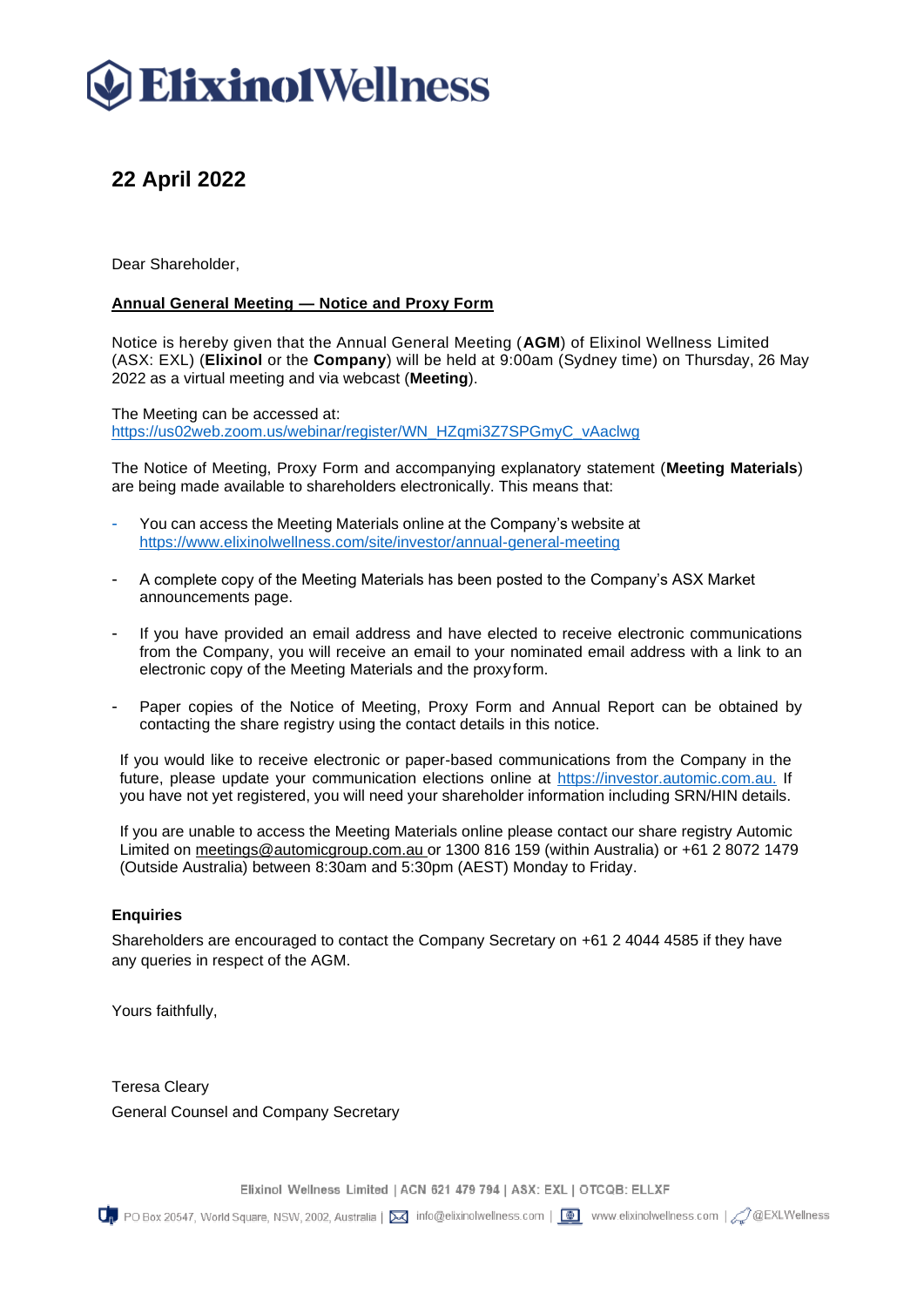# **Elixino1Wellness**

22 April 2022

Dear Shareholder,

On behalf of the Directors of Elixinol Wellness Limited (**Elixinol**), I am pleased to invite you to attend the 2022 Annual General Meeting (**AGM**) of Elixinol. Enclosed is the Notice of Meeting (**Notice**) setting out the business of the AGM.

Elixinol's 2022 AGM will be held on Thursday, 26 May 2022 commencing at 9.00am (Sydney time) as a virtual meeting and via webcast (**Meeting**). The Meeting will include an online voting facility as well as a facility for shareholders of Elixinol (**Shareholders**) to ask questions in relation to the business of the meeting.

Shareholders who elect to attend and vote at the online virtual meeting can do so via the virtual meeting platform at: [https://us02web.zoom.us/webinar/register/WN\\_iiqHxsvVTYiskDEKRAxlGw](https://us02web.zoom.us/webinar/register/WN_iiqHxsvVTYiskDEKRAxlGw) per the details set out in this Notice. This URL can be accessed on Elixinol's website at: <https://www.elixinolwellness.com/site/investor/annual-general-meeting>

In addition, Shareholders can vote their shares prior to the AGM by lodging the proxy form attached to the Notice by no later than 9.00am (Sydney time) on Tuesday, 24 May 2022.

The Directors encourage all Shareholders to read the enclosed Notice (including the Explanatory Memorandum) and the Proxy Form and either attend the online virtual Meeting or lodge a proxy form prior to the AGM and consider directing your proxy on how to vote on each resolution by marking either the "for" box, the "against" box or the "abstain" box on the Proxy Form.

Subject to the abstentions noted in the Explanatory Memorandum, the Directors of Elixinol unanimously recommend that Shareholders vote in favour of all resolutions.

Thank you for your continued support of Elixinol and I look forward to your attendance online.

Yours faithfully,

**Helen Wiseman Chair**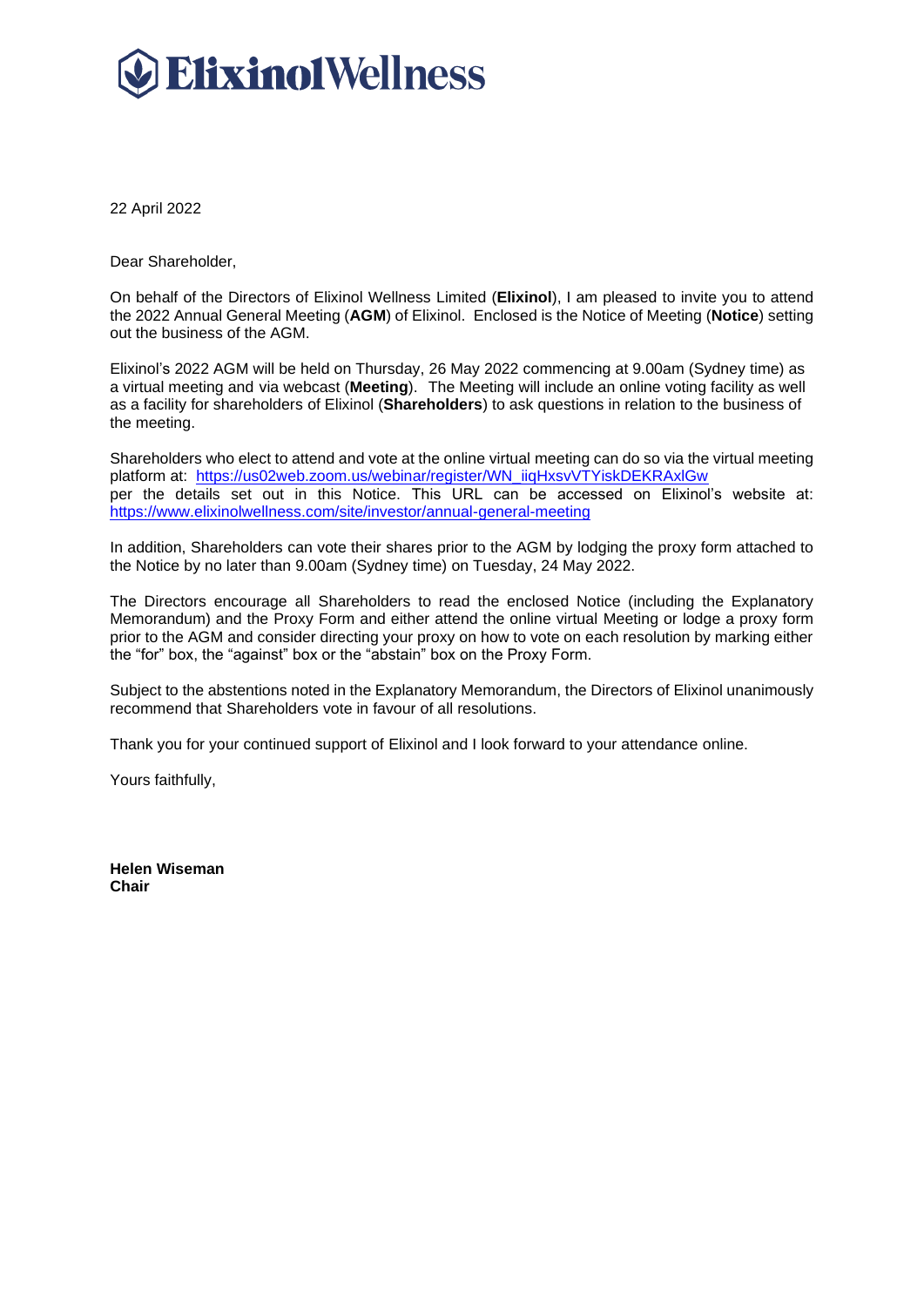## **Elixinol Wellness Limited ABN 34 621 479 794**

#### **NOTICE OF ANNUAL GENERAL MEETING**

Notice is given that the Annual General Meeting (**AGM** or **Meeting**) of shareholders (**Shareholders**) of Elixinol Wellness Limited (**Elixinol** or the **Company**) will be held:

Date: Thursday, 26 May 2022

Time: 9.00am (Sydney time)

Venue: Online at: [https://us02web.zoom.us/webinar/register/WN\\_HZqmi3Z7SPGmyC\\_vAaclwg](https://urldefense.com/v3/__https:/us02web.zoom.us/webinar/register/WN_HZqmi3Z7SPGmyC_vAaclwg__;!!GEb1pAs!Qxze25W-jRCeMfbTTAwW-r74klXE0r43-i-M_45vTX_aM05tZtQRY0MuXmeTmwoUutSbLCNGEj7zZcM$)

The AGM will be held as a virtual meeting. Accordingly, the Company is pleased to provide Shareholders with the opportunity to attend and participate in a virtual Meeting through an online meeting platform, where Shareholders will be able to watch, listen, submit written questions and vote online. Please refer to the user guide on Elixinol's website at: <https://www.elixinolwellness.com/site/investor/annual-general-meeting>

#### **Venue – Virtual Meeting**

If you wish to virtually attend the Meeting (which will be broadcast as a live webinar), please **preregister** in advance for the virtual meeting here: [https://us02web.zoom.us/webinar/register/WN\\_HZqmi3Z7SPGmyC\\_vAaclwg](https://us02web.zoom.us/webinar/register/WN_HZqmi3Z7SPGmyC_vAaclwg)

After registering, you will receive a confirmation email containing information on how to attend the virtual meeting on the day of the Meeting.

Shareholders will be able to vote and ask questions at the virtual meeting.

#### *Voting virtually on the day of the Meeting*

Shareholders who wish to vote virtually on the day of the Meeting will need to login to the Automic website [\(https://investor.automic.com.au/#/home\)](https://urldefense.com/v3/__https:/aus01.safelinks.protection.outlook.com/?url=https*3A*2F*2Finvestor.automic.com.au*2F*23*2Fhome&data=02*7C01*7C*7C1504ff03388b47f1317708d86b2059a8*7C7e4a842150524163990092bf44244322*7C0*7C1*7C637377134015516951&sdata=NWPPZ9*2Bx*2FXrg*2FBibfP268jkT*2BrIKZbPW3uGtt1j7jOQ*3D&reserved=0__;JSUlJSUlJSUlJSUlJSUlJSUl!!GEb1pAs!RiF5neMolgAiIMhzSTBfN4wK_pECtzq8m0AmNNJ0vrXO2kCpBapnYTEz-zG1FzdixR86ZCjzZpsw4Vc$) with their username and password.

Shareholders who do not have an account with Automic are strongly encouraged to register for an account **as soon as possible and well in advance of the Meeting** to avoid any delays on the day of the Meeting.

#### *How do I create an account with Automic?*

To create an account with Automic, please go to the Automic website [\(https://investor.automic.com.au/#/home](https://urldefense.com/v3/__https:/aus01.safelinks.protection.outlook.com/?url=https*3A*2F*2Finvestor.automic.com.au*2F*23*2Fhome&data=02*7C01*7C*7C1504ff03388b47f1317708d86b2059a8*7C7e4a842150524163990092bf44244322*7C0*7C1*7C637377134015526945&sdata=nyv*2FT*2F9*2FWBagO4OfWqtPs58lc22MfdEnzjIRfFmeHmo*3D&reserved=0__;JSUlJSUlJSUlJSUlJSUlJSU!!GEb1pAs!RiF5neMolgAiIMhzSTBfN4wK_pECtzq8m0AmNNJ0vrXO2kCpBapnYTEz-zG1FzdixR86ZCjzK24GxAM$) ), click on 'register' and follow the steps. Shareholders will require their holder number (Securityholder Reference Number (SRN) or Holder Identification Number (HIN)) to create an account with Automic.

#### *I have an account with Automic, what are the next steps?*

Shareholders who have an existing account with Automic (Note: with a username and password) are advised to take the following steps to attend and vote virtually on the day of the Meeting: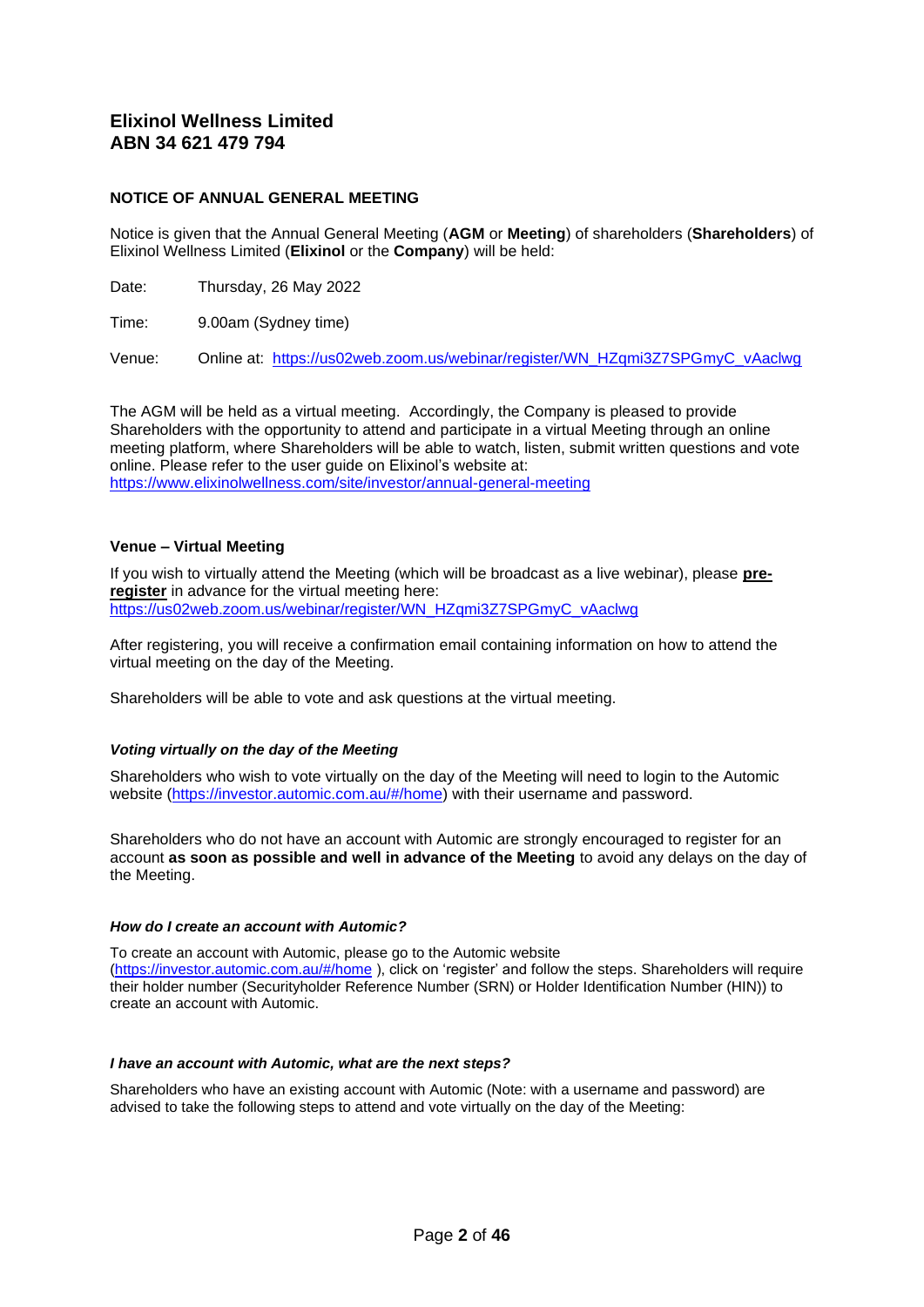- 1. Login to the Automic website [\(https://investor.automic.com.au/#/home\)](https://urldefense.com/v3/__https:/aus01.safelinks.protection.outlook.com/?url=https*3A*2F*2Finvestor.automic.com.au*2F*23*2Fhome&data=02*7C01*7C*7C1504ff03388b47f1317708d86b2059a8*7C7e4a842150524163990092bf44244322*7C0*7C1*7C637377134015526945&sdata=nyv*2FT*2F9*2FWBagO4OfWqtPs58lc22MfdEnzjIRfFmeHmo*3D&reserved=0__;JSUlJSUlJSUlJSUlJSUlJSU!!GEb1pAs!RiF5neMolgAiIMhzSTBfN4wK_pECtzq8m0AmNNJ0vrXO2kCpBapnYTEz-zG1FzdixR86ZCjzK24GxAM$) using your username and password.
- 2. (**Registration on the day**) If registration for the virtual meeting is open, click on 'Meeting open for registration' and follow the steps.
- 3. (**Live voting on the day**) If live voting for the virtual meeting is open, click on 'Meeting open for voting' and follow the steps.

Further information on how to participate virtually is set out in this Notice and the Online Platform Guide at: <https://www.elixinolwellness.com/site/investor/annual-general-meeting>

The Explanatory Memorandum accompanying this Notice of Meeting provides additional information on matters to be considered at the AGM. The Explanatory Memorandum, Entitlement to Attend and Vote section and Proxy Form are part of this Notice of Meeting.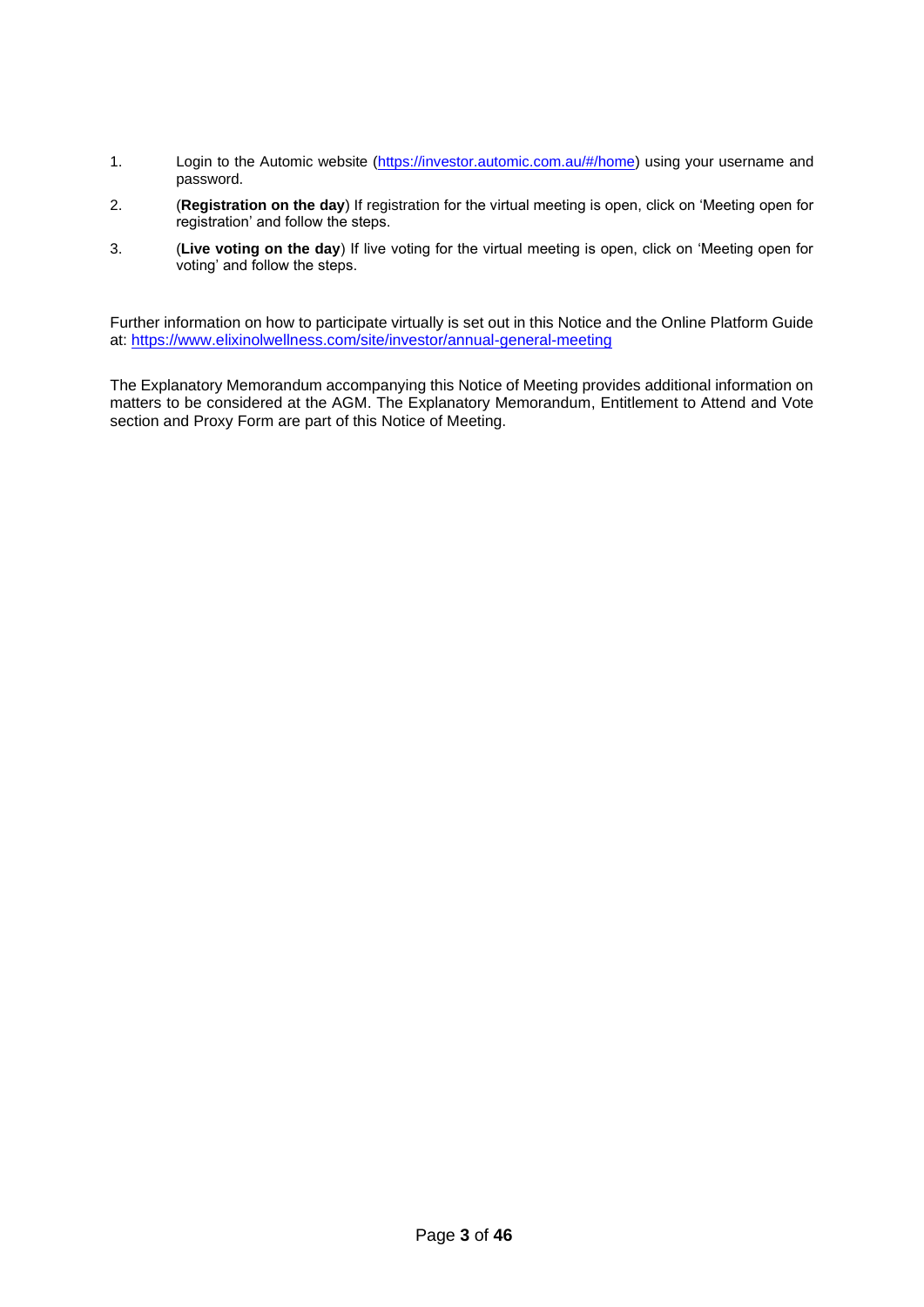## **A. CONSIDERATION OF REPORTS**

To receive and consider the Financial Report, the Directors' Report, and the Independent Auditor's Report of the Company for the financial year ended 31 December 2021 (the **Reports**).

All Shareholders can view the Annual Report which contains the Financial Report for the year ended 31 December 2021 on the Company's website at: <https://www.elixinolwellness.com/site/investor/annual-and-fnancial-reports>

## **B. QUESTIONS AND COMMENTS**

Following consideration of the Reports, the Chair will give Shareholders a reasonable opportunity to ask questions about, or comment on, the management of the Company.

The Chair will also give Shareholders a reasonable opportunity to ask the Auditor questions relevant  $t^{\circ}$ 

- a. the conduct of the audit;
- b. the preparation and content of the Independent Auditor's Report;
- c. the accounting policies adopted by the Company in relation to the preparation of the financial statements; and
- d. the independence of the Auditor in relation to the conduct of the audit.

The Chair will also give the Auditor a reasonable opportunity to answer written questions submitted by Shareholders that are relevant to the content of the Independent Auditor's Report or the conduct of the audit.

All Shareholders will have a reasonable opportunity to ask questions during the AGM via the virtual AGM platform.

Shareholders who prefer to register questions in advance of the AGM are invited to do so. Please email any questions to the Company Secretary [\(company.secretary@elixinolwellness.com\)](mailto:company.secretary@elixinolwellness.com) or please complete the enclosed shareholder question form and return to Automic. To allow time to collate questions and prepare answers, please submit any questions by 5.00pm (Sydney time) on 18 May 2022.

Questions received in advance by email or mail will be collated and, during the AGM, the Chair will seek to address as many of the more frequently raised topics as possible. However, there may not be sufficient time available at the AGM to address all topics raised. Please note that individual responses will not be sent to Shareholders. Shareholders will also have the opportunity to ask questions during the AGM via the virtual meeting platform.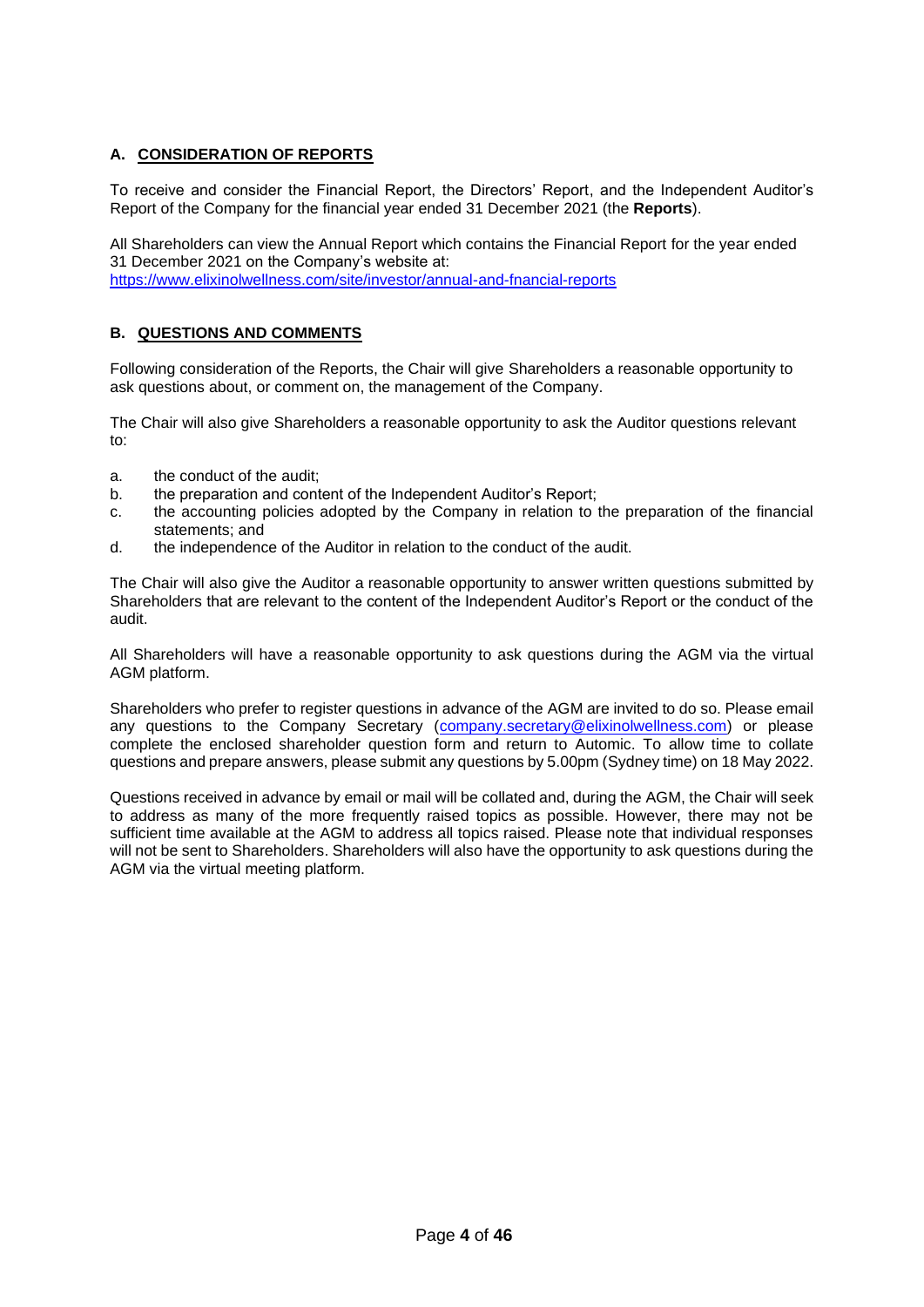## **C. ITEMS FOR APPROVAL**

#### **Resolution 1. Re–election of Director – Mr Oliver Horn**

To consider and, if thought fit, pass the following as an **ordinary resolution** of the Company:

*"That Mr Oliver Horn, who retires in accordance with clause 6.1(f)(i) of the Company's Constitution and being eligible for election, be re–elected as a Director of the Company."*

#### **Resolution 2. Election of Director – Mr David Fenlon**

To consider and, if thought fit, pass the following as an **ordinary resolution** of the Company:

*"That Mr David Fenlon, who having been appointed by the Board of the Company since the last annual general meeting, retires in accordance with clause 6.1(e) of the Company's Constitution and being eligible, offers himself for election as a Director of the Company."*

#### **Resolution 3. Remuneration Report**

To consider and, if thought fit, pass the following as a **non–binding ordinary resolution** of the Company:

**"***That the Company's Remuneration Report for the financial year ended 31 December 2021, as set out in the Directors' Report, be adopted."*

The Remuneration Report is contained in the 2021 Annual Report. Please note that, in accordance with section 250R(3) of the *Corporations Act 2001* (Cth) (**Corporations Act**), the vote on this resolution is advisory only and does not bind the Directors or the Company.

#### **Resolution 4. Issue of Performance Share Rights under the Elixinol Wellness Limited Equity Plan – Ms Helen Wiseman**

To consider and, if thought fit, to pass the following as an **ordinary resolution** of the Company:

*"That, for the purposes of ASX Listing Rule 10.14 and for all other purposes, the issue of 981,153 Performance Share Rights to Ms Helen Wiseman under the Elixinol Wellness Limited Equity Plan on the terms described in the Explanatory Memorandum which forms part of the Notice of Meeting, is approved."*

#### **Resolution 5. Issue of Performance Share Rights under the Elixinol Wellness Limited Equity Plan – Mr Paul Benhaim**

To consider and, if thought fit, to pass the following as an **ordinary resolution** of the Company:

*"That, for the purposes of ASX Listing Rule 10.14 and for all other purposes, the issue of 652,566 Performance Share Rights to Mr Paul Benhaim under the Elixinol Wellness Limited Equity Plan on the terms described in the Explanatory Memorandum which forms part of the Notice of Meeting, is approved."*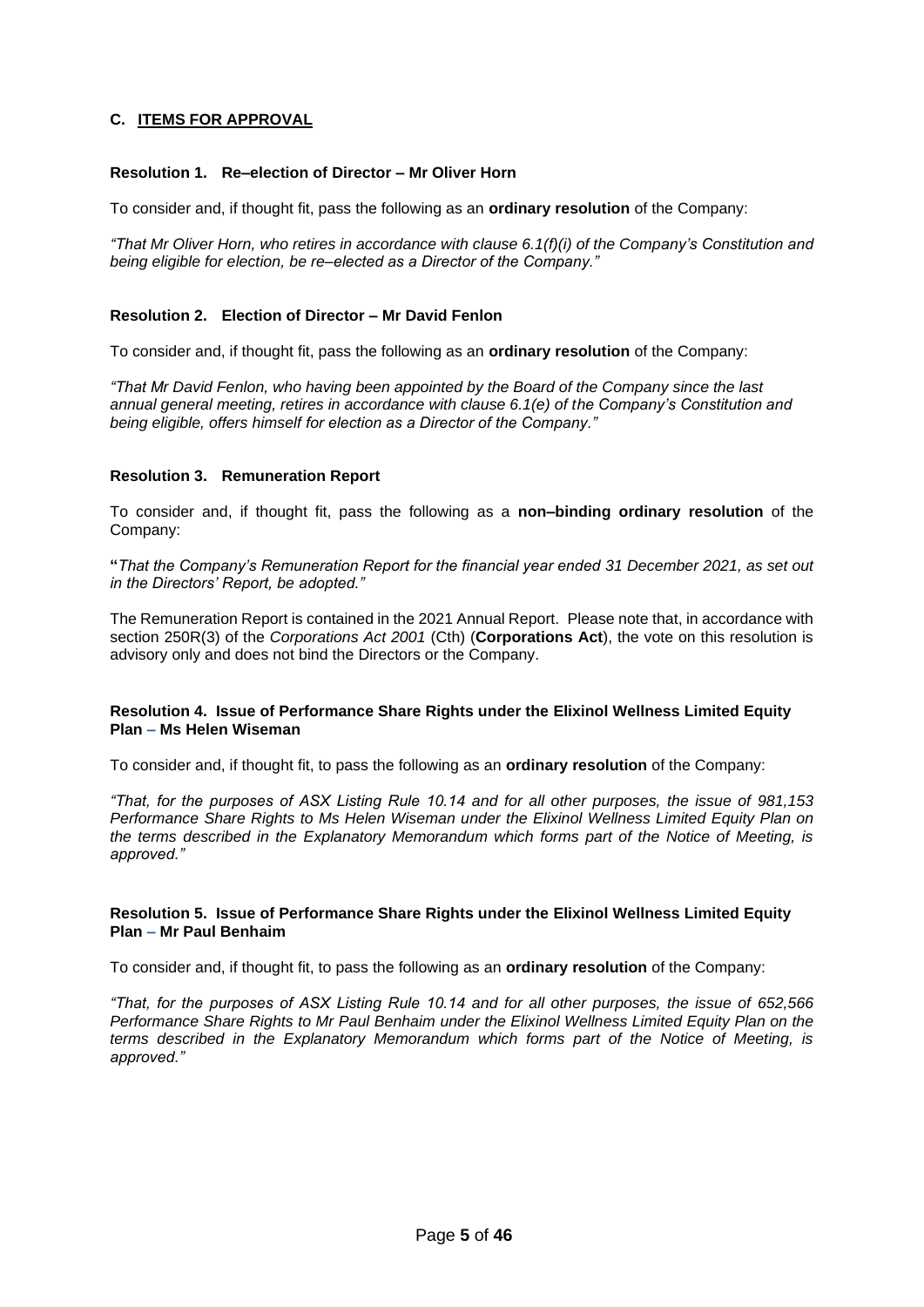#### **Resolution 6. Issue of Short-Term Incentive Performance Share Rights under the Elixinol Wellness Limited Equity Plan – Mr Oliver Horn**

To consider and, if thought fit, to pass the following as an **ordinary resolution** of the Company:

*"That, for the purposes of ASX Listing Rule 10.14 and for all other purposes, the issue of 144,689 Performance Share Rights to Mr Oliver Horn under the Elixinol Wellness Limited Equity Plan on the terms described in the Explanatory Memorandum which forms part of the Notice of Meeting, is approved."*

#### **Resolution 7. Issue of Performance Share Rights under the Elixinol Wellness Limited Equity Plan – Mr David Fenlon**

To consider and, if thought fit, to pass the following as an **ordinary resolution** of the Company:

*"That, for the purposes of ASX Listing Rule 10.14 and for all other purposes, the issue of 465,753 Performance Share Rights to Mr David Fenlon under the Elixinol Wellness Limited Equity Plan on the terms described in the Explanatory Memorandum which forms part of the Notice of Meeting, is approved."*

### **Resolution 8. Approval of potential Termination Benefit for Mr Ronald Dufficy**

To consider and, if thought fit, to pass the following as an **ordinary resolution** of the Company:

*"That, for the purposes of section 200(B)(1) and 200E of the Corporations Act and for all other purposes, the giving of a benefit to Mr Ronald Dufficy in connection with Mr Ronald Dufficy ceasing to hold a managerial or executive office in the Company, be approved on the terms set out in the Explanatory Memorandum."*

### **Resolution 9. Approval to Issue Securities under the Elixinol Wellness Limited Equity Plan**

To consider and, if thought fit, pass the following resolution as an **ordinary resolution** of the Company:

*"That, for the purposes of ASX Listing Rule 7.2, Exception 13 and for all other purposes, the Elixinol Wellness Limited Equity Plan (Plan) as described in the Explanatory Memorandum accompanying and forming part of this Notice of Meeting be approved for the issue of securities under the Plan."*

### **Resolution 10. Approval of Additional Share Issue Capacity under ASX Listing Rule 7.1A**

To consider and, if thought fit, pass the following as a **special resolution** of the Company:

*"That, pursuant to and in accordance with ASX Listing Rule 7.1A and for all other purposes, Shareholders approve the issue of equity securities up to 10% of the issued capital of the Company (at the time of the issue) calculated in accordance with the formula prescribed in ASX Listing Rule 7.1A.2 and on the terms and conditions described in the Explanatory Memorandum."*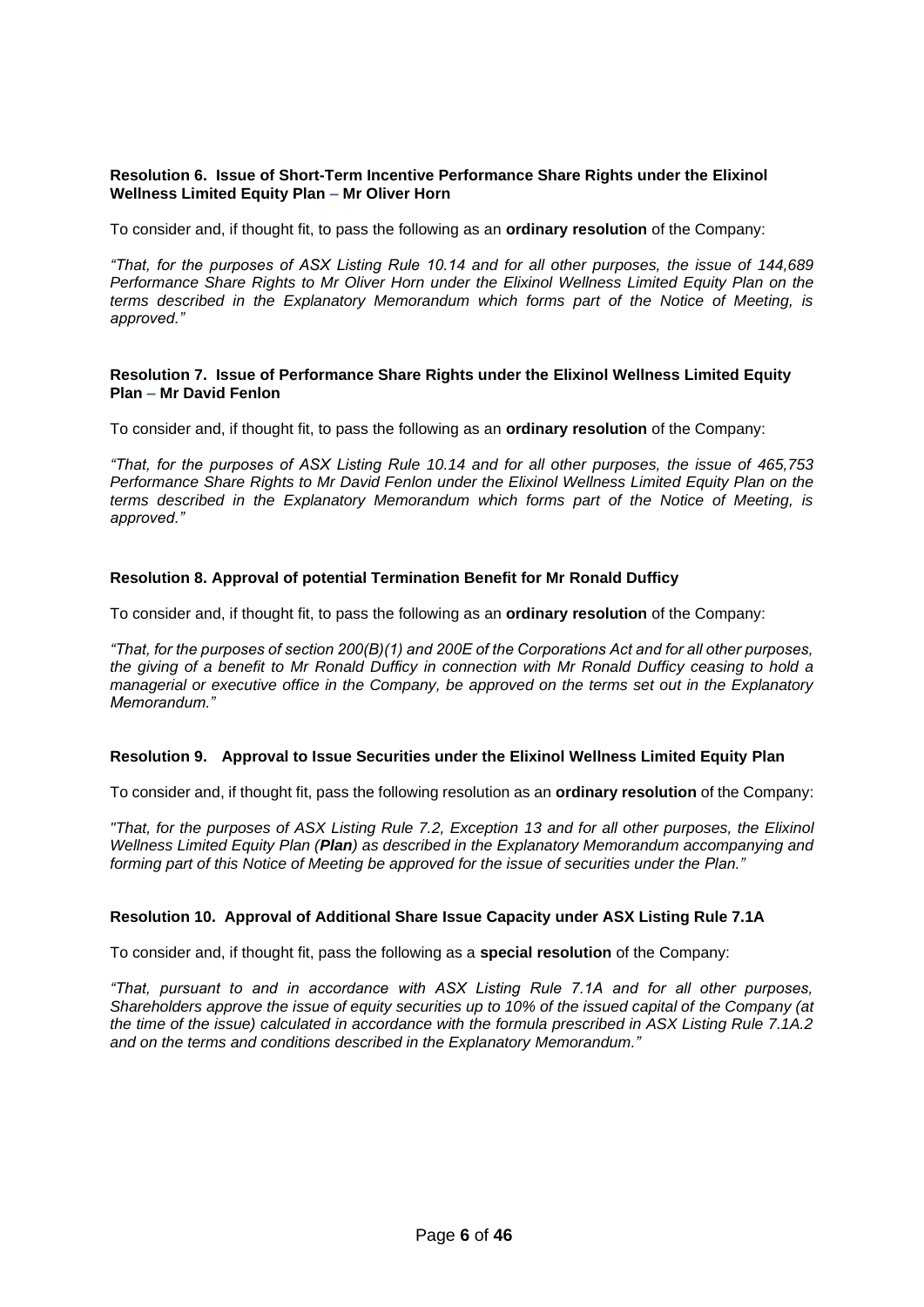## **VOTING EXCLUSION STATEMENTS AND VOTING PROHIBITIONS**

For the purposes of ASX Listing Rule 14.11, the following voting exclusions statements apply to Resolutions 3 to 9.

The Company will disregard any votes cast in favour of Resolutions 3 to 9 by the named person or class of persons excluded from voting or on behalf of persons or an associate of those persons listed under the respective resolution numbers as set out below.

However, this does not apply to a vote cast in favour of Resolutions 3 to 9 by:

- a person as proxy or attorney for a person who is entitled to vote on the Resolution, in accordance with directions given to the proxy or attorney to vote on the Resolution in that way; or
- the Chair of the meeting as proxy or attorney for a person who is entitled to vote on the Resolution, in accordance with a direction given to the Chair to vote on the Resolution as the Chair decides; or
- a holder acting solely in a nominee, trustee, custodial or other fiduciary capacity on behalf of a beneficiary provided the following conditions are met:
	- $\circ$  the beneficiary provides written confirmation to the holder that the beneficiary is not excluded from voting, and is not an associate of a person excluded from voting, on the Resolution; and
	- o the holder votes on the Resolution in accordance with directions given by the beneficiary to the holder to vote in that way.

#### **Resolution 3. Remuneration Report**

A vote on Resolution 3 must not be cast (in any capacity) by, or on behalf of, the following persons:

- a. a member of the Key Management Personnel (**KMP**) whose remuneration details are included in the 2021 Remuneration Report; or
- b. a closely related party of such a KMP (including close family members and companies the KMP controls).

However, a person described above may cast a vote on Resolution 3 as a proxy if the vote is not cast on behalf of a person described above and either:

- a. the proxy appointment is in writing that specifies the way the proxy is to vote (e.g. for, against, abstain) on the resolution; or
- b. the vote is cast by the chair of the Meeting and the appointment of the chair as proxy:
	- i. does not specify the way the proxy is to vote on the resolution; and
	- ii. expressly authorises the chair to exercise the proxy even if the resolution is connected directly or indirectly with the remuneration of a member of the KMP.

In accordance with section 250BD of the Corporations Act), a vote must not be cast on Resolution 3 as a proxy by a member of the KMP at the date of the AGM, or a closely related party of those persons, unless it is cast as proxy for a person entitled to vote in accordance with their directions. This restriction on voting undirected proxies does not apply to the Chair of the Meeting where the proxy appointment expressly authorises the Chair of the Meeting to exercise undirected proxies even if the resolution is connected, directly or indirectly, with the remuneration of the KMP.

"Key management personnel" and "closely related party" have the same meaning as set out in the Corporations Act.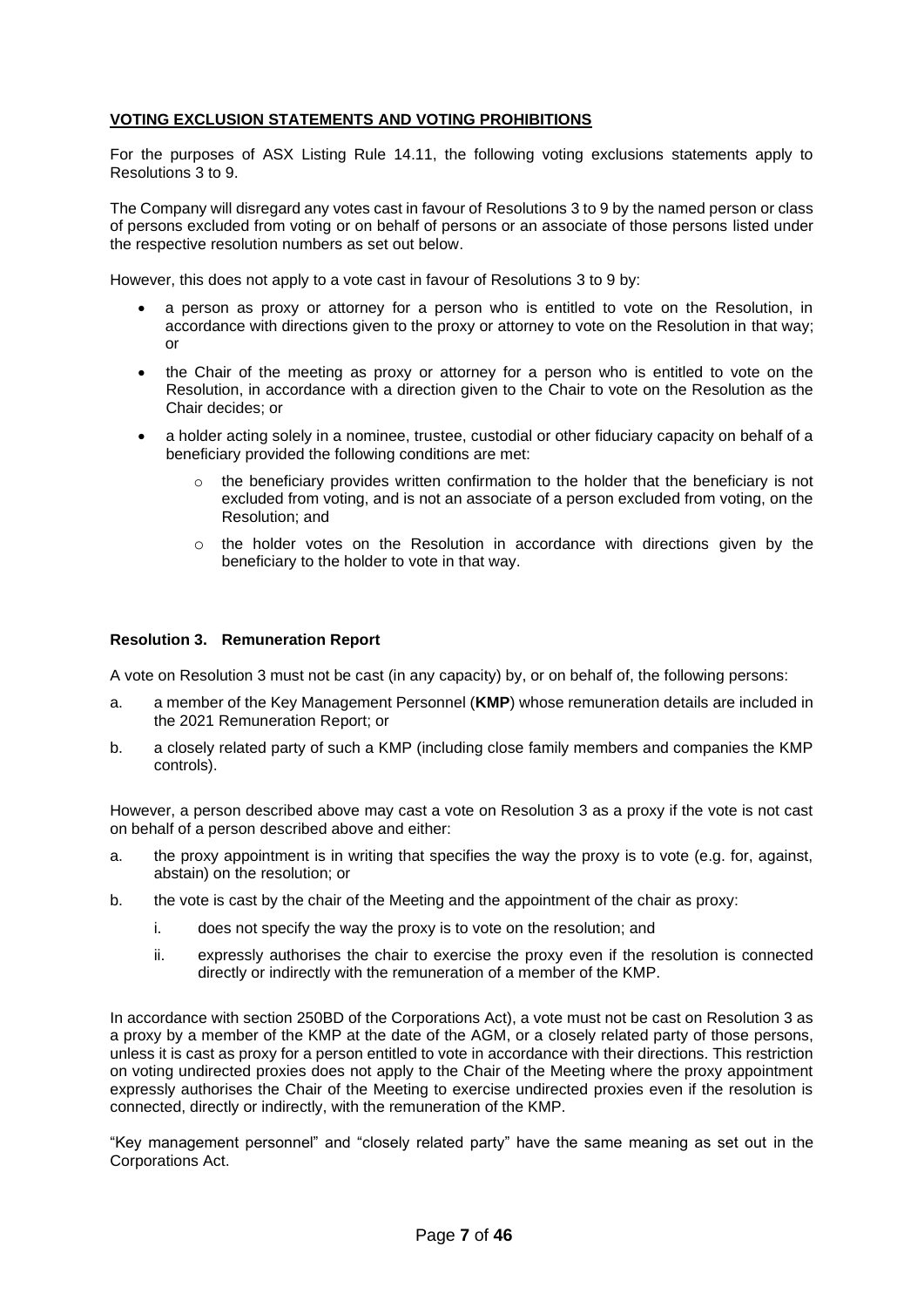### **Resolution 4. Issue of Performance Share Rights under the Elixinol Wellness Limited Equity Plan – Ms Helen Wiseman**

In accordance with ASX Listing Rule 14.11, the Company will disregard any votes cast in favour of Resolution 4 by or on behalf of:

- a. Helen Wiseman; or
- b. an associate of Helen Wiseman.

Additionally, in accordance with ASX Listing Rule 14.11, the Company will also disregard any votes cast in favour of Resolution 4 by or on behalf of a person referred to in ASX Listing Rule 10.14.1, 10.14.2 or 10.14.3 (or their associates) who is eligible to participate in the employee incentive scheme in question.

However, this does not apply to a vote cast in favour of Resolution 4 by:

- a. a person as proxy or attorney for a person who is entitled to vote on Resolution 4, in accordance with the directions given to the proxy or attorney to vote on Resolution 4 in that way; or
- b. the Chair of the Meeting as proxy or attorney for a person who is entitled to vote on Resolution 4, in accordance with a direction given to the Chair to vote on the Resolution as the Chair of the Meeting decides; or
- c. a holder acting solely in a nominee, trustee, custodial or other fiduciary capacity on behalf of a beneficiary provided the following conditions are met:
	- i. the beneficiary provides written confirmation to the holder that the beneficiary is not excluded from voting, and is not an associate of a person excluded from voting, on Resolution 4; and
	- ii. the holder votes on Resolution 4 in accordance with directions given by the beneficiary to the holder to vote in that way.

In accordance with section 250BD of the Corporations Act, a vote must not be cast on Resolution 4 as a proxy by a member of the KMP at the date of the AGM, or a closely related party of those persons, unless it is cast as proxy for a person entitled to vote in accordance with their directions. This restriction on voting undirected proxies does not apply to the Chair of the Meeting where the proxy appointment expressly authorises the Chair of the Meeting to exercise undirected proxies even if the resolution is connected, directly or indirectly, with the remuneration of the KMP.

#### **Resolution 5. Issue of Performance Share Rights under the Elixinol Wellness Limited Equity Plan – Mr Paul Benhaim**

In accordance with ASX Listing Rule 14.11, the Company will disregard any votes cast in favour of Resolution 5 by or on behalf of:

- a. Paul Benhaim; or
- b. an associate of Paul Benhaim.

Additionally, in accordance with ASX Listing Rule 14.11, the Company will also disregard any votes cast in favour of Resolution 5 by or on behalf of a person referred to in ASX Listing Rule 10.14.1, 10.14.2 or 10.14.3 (or their associates) who is eligible to participate in the employee incentive scheme in question.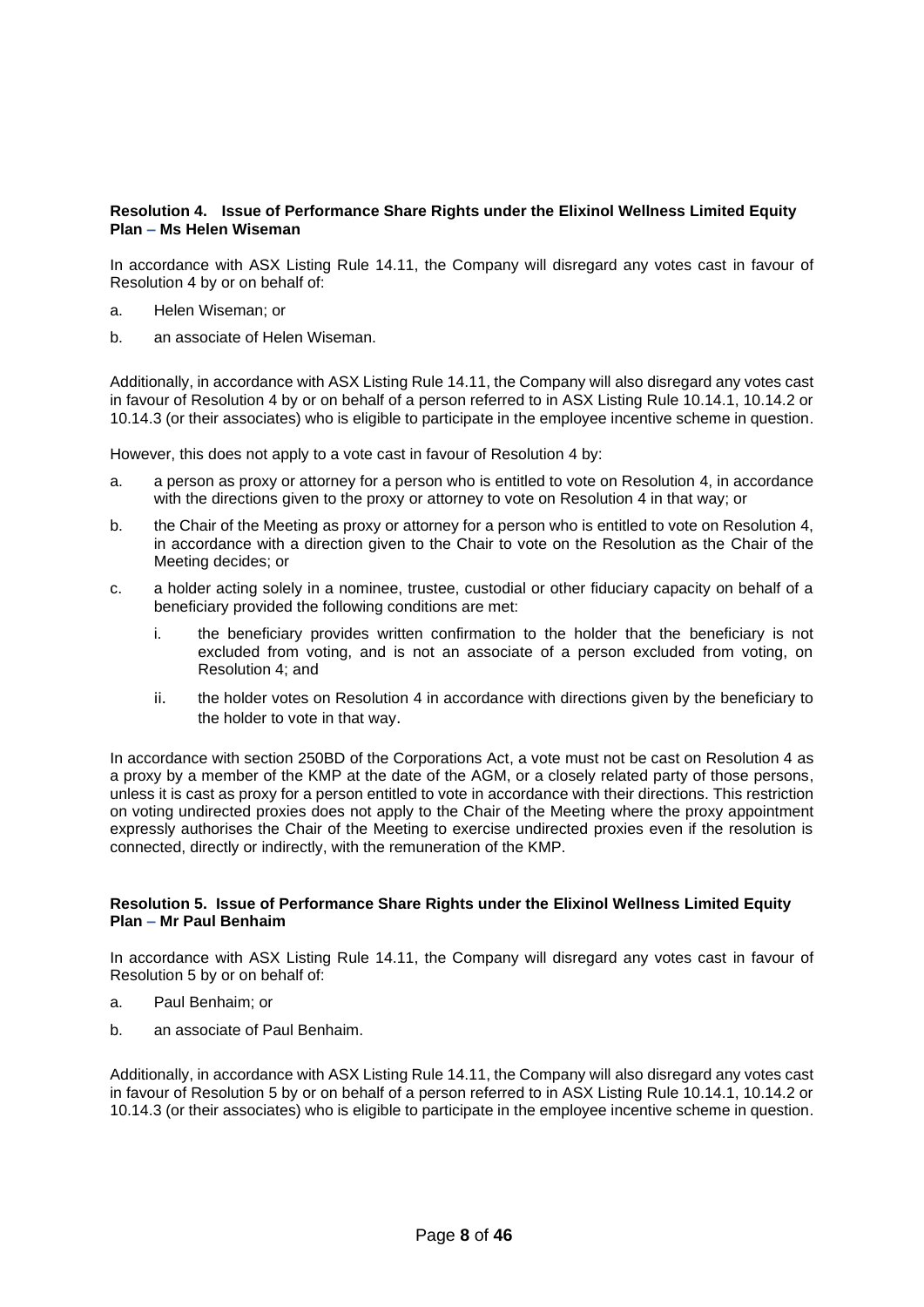However, this does not apply to a vote cast in favour of Resolution 5 by:

- a. a person as proxy or attorney for a person who is entitled to vote on Resolution 5, in accordance with the directions given to the proxy or attorney to vote on Resolution 5 in that way; or
- b. the Chair of the Meeting as proxy or attorney for a person who is entitled to vote on Resolution 5, in accordance with a direction given to the Chair to vote on the Resolution as the Chair of the Meeting decides; or
- c. a holder acting solely in a nominee, trustee, custodial or other fiduciary capacity on behalf of a beneficiary provided the following conditions are met:
	- i. the beneficiary provides written confirmation to the holder that the beneficiary is not excluded from voting, and is not an associate of a person excluded from voting, on Resolution 5; and
	- ii. the holder votes on Resolution 5 in accordance with directions given by the beneficiary to the holder to vote in that way.

In accordance with section 250BD of the Corporations Act, a vote must not be cast on Resolution 5 as a proxy by a member of the KMP at the date of the AGM, or a closely related party of those persons, unless it is cast as proxy for a person entitled to vote in accordance with their directions. This restriction on voting undirected proxies does not apply to the Chair of the Meeting where the proxy appointment expressly authorises the Chair of the Meeting to exercise undirected proxies even if the resolution is connected, directly or indirectly, with the remuneration of the KMP.

#### **Resolution 6. Issue of Short-Term Incentive Performance Share Rights under the Elixinol Wellness Limited Equity Plan – Mr Oliver Horn**

In accordance with ASX Listing Rule 14.11, the Company will disregard any votes cast in favour of Resolution 6 by or on behalf of:

- a. Oliver Horn; or
- b. an associate of Oliver Horn.

Additionally, in accordance with ASX Listing Rule 14.11, the Company will also disregard any votes cast in favour of Resolution 6 by or on behalf of a person referred to in ASX Listing Rule 10.14.1, 10.14.2 or 10.14.3 (or their associates) who is eligible to participate in the employee incentive scheme in question.

However, this does not apply to a vote cast in favour of Resolution 6 by:

- a. a person as proxy or attorney for a person who is entitled to vote on Resolution 6, in accordance with the directions given to the proxy or attorney to vote on Resolution 6 in that way; or
- b. the Chair of the Meeting as proxy or attorney for a person who is entitled to vote on Resolution 6, in accordance with a direction given to the Chair to vote on the Resolution as the Chair of the Meeting decides; or
- c. a holder acting solely in a nominee, trustee, custodial or other fiduciary capacity on behalf of a beneficiary provided the following conditions are met:
	- i. the beneficiary provides written confirmation to the holder that the beneficiary is not excluded from voting, and is not an associate of a person excluded from voting, on Resolution 6; and
	- ii. the holder votes on Resolution 6 in accordance with directions given by the beneficiary to the holder to vote in that way.

In accordance with section 250BD of the Corporations Act, a vote must not be cast on Resolution 6 as a proxy by a member of the KMP at the date of the AGM, or a closely related party of those persons, unless it is cast as proxy for a person entitled to vote in accordance with their directions. This restriction on voting undirected proxies does not apply to the Chair of the Meeting where the proxy appointment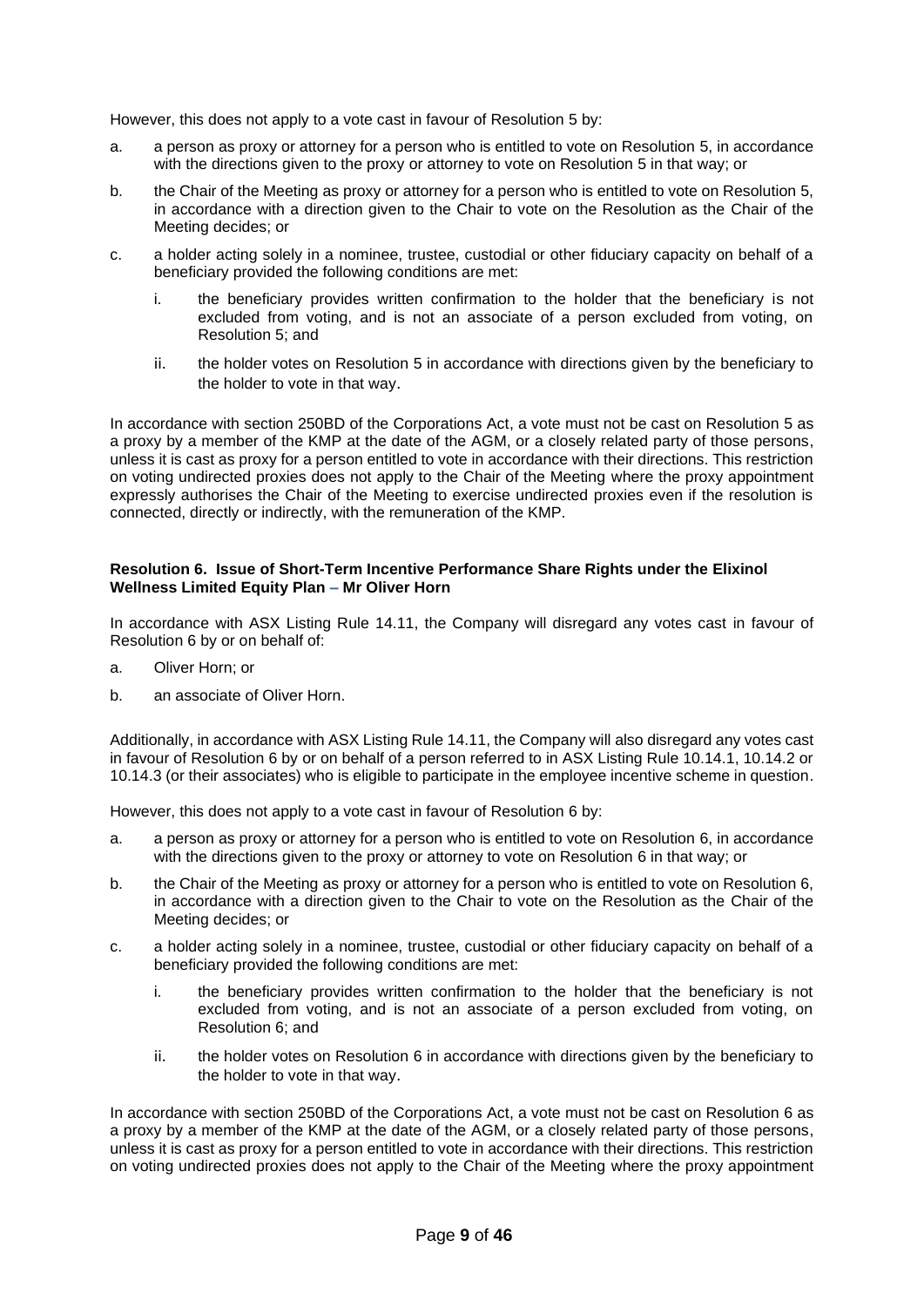expressly authorises the Chair of the Meeting to exercise undirected proxies even if the resolution is connected, directly or indirectly, with the remuneration of the KMP.

#### **Resolution 7. Issue of Performance Share Rights under the Elixinol Wellness Limited Equity Plan – Mr David Fenlon**

In accordance with ASX Listing Rule 14.11, the Company will disregard any votes cast in favour of Resolution 7 by or on behalf of:

- a. David Fenlon; or
- b. an associate of David Fenlon.

Additionally, in accordance with ASX Listing Rule 14.11, the Company will also disregard any votes cast in favour of Resolution 7 by or on behalf of a person referred to in ASX Listing Rule 10.14.1, 10.14.2 or 10.14.3 (or their associates) who is eligible to participate in the employee incentive scheme in question.

However, this does not apply to a vote cast in favour of Resolution 7 by:

- a. a person as proxy or attorney for a person who is entitled to vote on Resolution 7, in accordance with the directions given to the proxy or attorney to vote on Resolution 7 in that way; or
- b. the Chair of the Meeting as proxy or attorney for a person who is entitled to vote on Resolution 7, in accordance with a direction given to the Chair to vote on the Resolution as the Chair of the Meeting decides; or
- c. a holder acting solely in a nominee, trustee, custodial or other fiduciary capacity on behalf of a beneficiary provided the following conditions are met:
	- i. the beneficiary provides written confirmation to the holder that the beneficiary is not excluded from voting, and is not an associate of a person excluded from voting, on Resolution 7; and
	- ii. the holder votes on Resolution 7 in accordance with directions given by the beneficiary to the holder to vote in that way.

In accordance with section 250BD of the Corporations Act, a vote must not be cast on Resolution 7 as a proxy by a member of the KMP at the date of the AGM, or a closely related party of those persons, unless it is cast as proxy for a person entitled to vote in accordance with their directions. This restriction on voting undirected proxies does not apply to the Chair of the Meeting where the proxy appointment expressly authorises the Chair of the Meeting to exercise undirected proxies even if the resolution is connected, directly or indirectly, with the remuneration of the KMP.

### **Resolution 8. Approval of potential Termination Benefit for Mr Ronald Dufficy**

In accordance with ASX Listing Rule 14.11, the Company will disregard any votes cast in favour of Resolution 8 by or on behalf of:

- a. Ronald Dufficy; or
- b. an associate of Ronald Dufficy.

Additionally, in accordance with ASX Listing Rule 14.11, the Company will also disregard any votes cast in favour of Resolution 8 by or on behalf of a person referred to in ASX Listing Rule 10.14.1, 10.14.2 or 10.14.3 (or their associates) who is eligible to participate in the employee incentive scheme in question.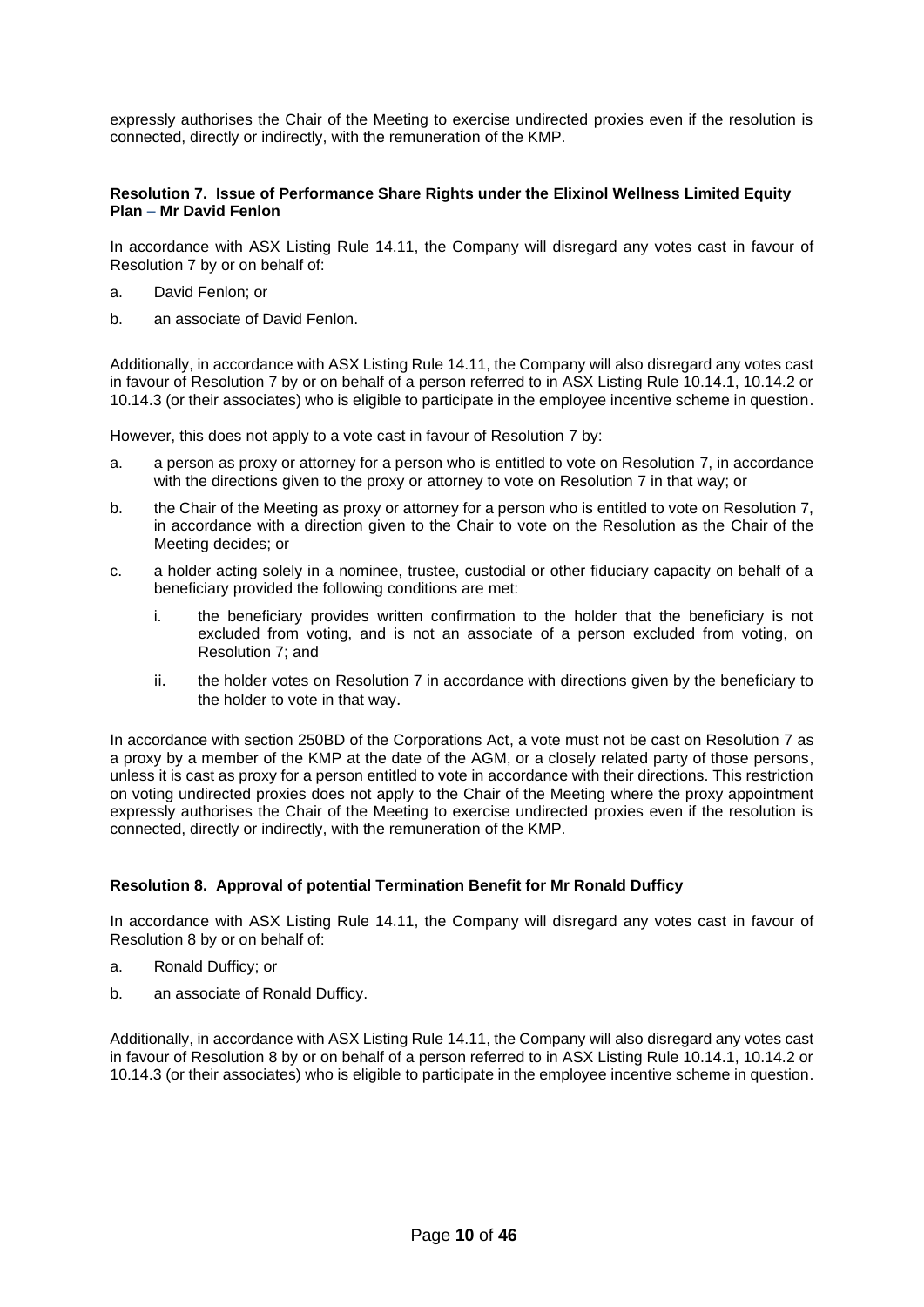However, this does not apply to a vote cast in favour of Resolution 8 by:

- a. a person as proxy or attorney for a person who is entitled to vote on Resolution 8, in accordance with the directions given to the proxy or attorney to vote on Resolution 8 in that way; or
- b. the Chair of the Meeting as proxy or attorney for a person who is entitled to vote on Resolution 8, in accordance with a direction given to the Chair to vote on the Resolution as the Chair of the Meeting decides; or
- c. a holder acting solely in a nominee, trustee, custodial or other fiduciary capacity on behalf of a beneficiary provided the following conditions are met:
	- i. the beneficiary provides written confirmation to the holder that the beneficiary is not excluded from voting, and is not an associate of a person excluded from voting, on Resolution 8; and
	- ii. the holder votes on Resolution 8 in accordance with directions given by the beneficiary to the holder to vote in that way.

In accordance with section 250BD of the Corporations Act, a vote must not be cast on Resolution 8 as a proxy by a member of the KMP at the date of the AGM, or a closely related party of those persons, unless it is cast as proxy for a person entitled to vote in accordance with their directions. This restriction on voting undirected proxies does not apply to the Chair of the Meeting where the proxy appointment expressly authorises the Chair of the Meeting to exercise undirected proxies even if the resolution is connected, directly or indirectly, with the remuneration of the KMP.

### **Resolution 9. Approval to Issue Securities under the Elixinol Wellness Limited Equity Plan**

For the purposes of ASX Listing Rule 14.11, the Company will disregard any votes cast in favour of Resolution 9 by or on behalf of any person who is eligible to participate in the employee incentive scheme.

A vote on Resolution 9 must not be cast (in any capacity) by, or on behalf of, the following persons:

- a. a member of the Key Management Personnel (**KMP**) whose remuneration details are included in the 2021 Remuneration Report; or
- b. a closely related party of such a KMP (including close family members and companies the KMP controls).

However, a person described above may cast a vote on Resolution 9 as a proxy if the vote is not cast on behalf of a person described above and either:

- a. the proxy appointment is in writing that specifies the way the proxy is to vote (e.g. for, against, abstain) on the resolution; or
- b. the vote is cast by the chair of the Meeting and the appointment of the chair as proxy:
	- i. does not specify the way the proxy is to vote on the resolution; and
	- ii. expressly authorises the chair to exercise the proxy even if the resolution is connected directly or indirectly with the remuneration of a member of the KMP.

In accordance with section 250BD of the Corporations Act, a vote must not be cast on Resolution 9 as a proxy by a member of the KMP at the date of the AGM, or a closely related party of those persons, unless it is cast as proxy for a person entitled to vote in accordance with their directions. This restriction on voting undirected proxies does not apply to the Chair of the Meeting where the proxy appointment expressly authorises the Chair of the Meeting to exercise undirected proxies even if the resolution is connected, directly or indirectly, with the remuneration of the KMP.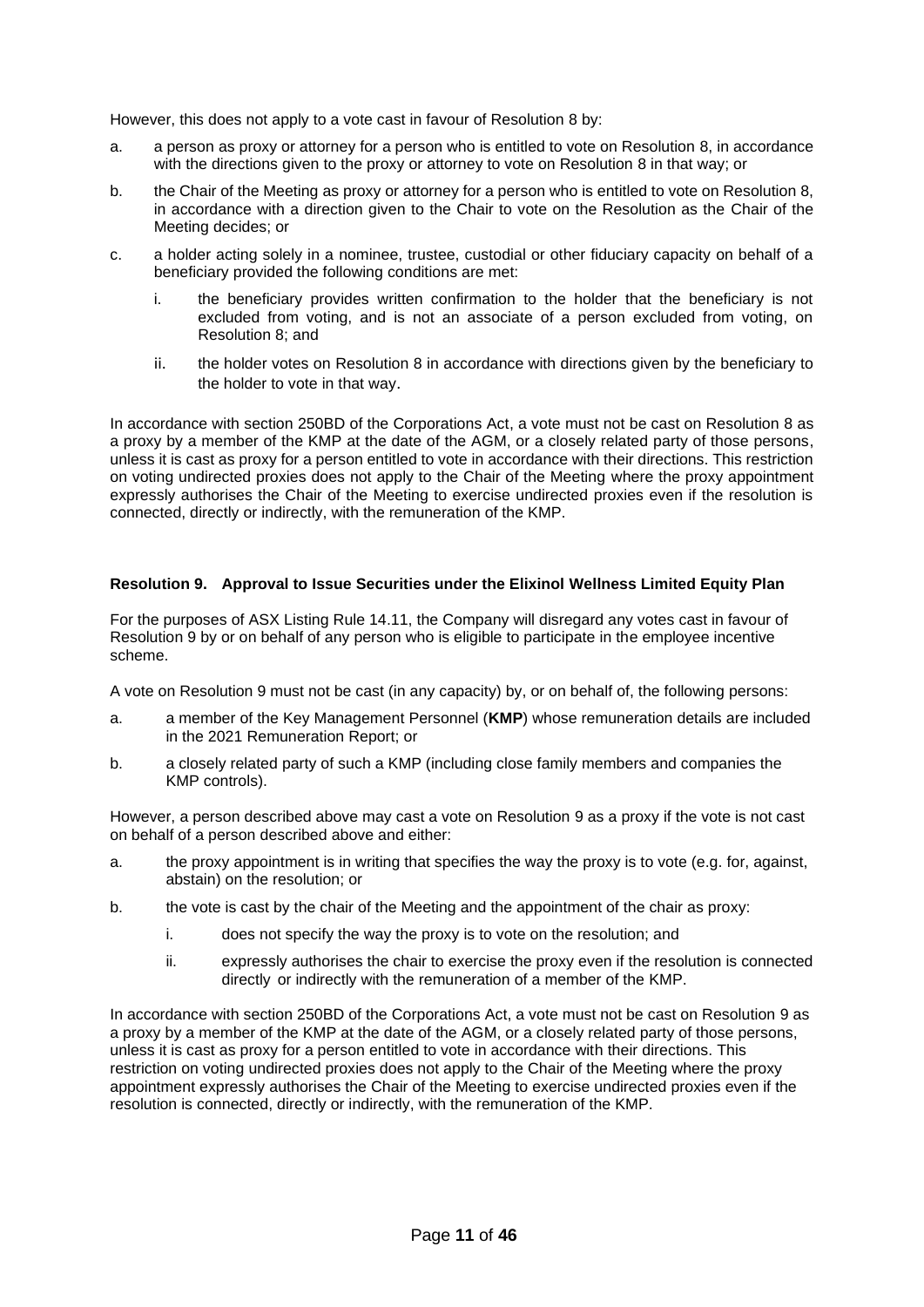## **Resolution 10. Approval of Additional Share Issue Capacity under ASX Listing Rule 7.1A**

The Company is not proposing to make an issue of equity securities under ASX Listing Rule 7.1A.2, such that there is no person who is expected to participate in, or who will obtain a material benefit as a result of, the proposed issue (except a benefit solely by reason of being a holder of ordinary securities in Elixinol).

BY ORDER OF THE BOARD

**Teresa Cleary General Counsel and Company Secretary 22 April 2022**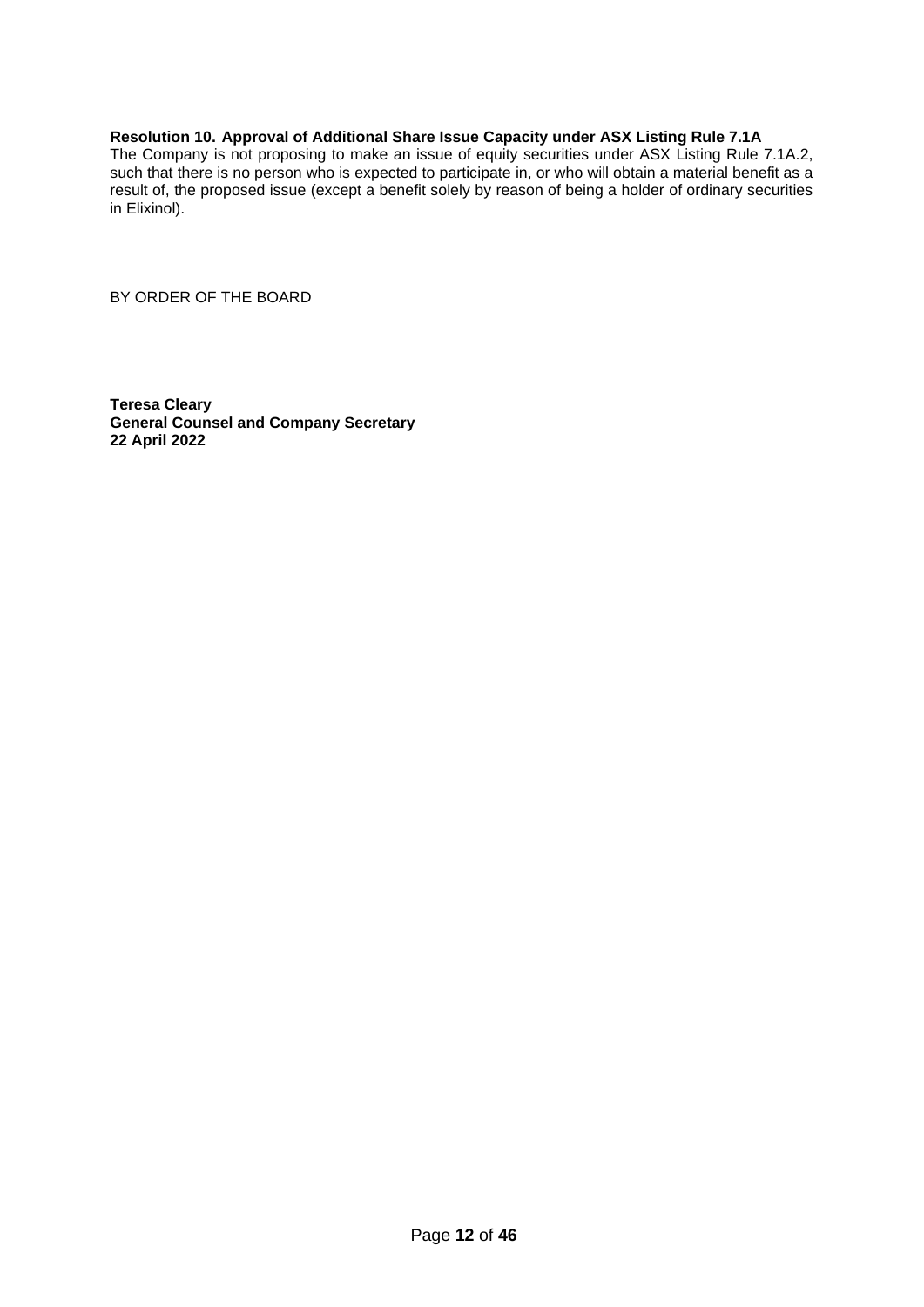### **ALL RESOLUTIONS BY POLL**

In accordance with the Company's Constitution, the Chair intends to call a poll for each of the Resolutions proposed at the AGM. The vote for each Resolution considered at the AGM will therefore be conducted by poll, rather than a show of hands. The Chair considers voting by poll to be in the interests of the Shareholders as a whole, and to ensure the representation of as many Shareholders as possible at the meeting.

#### **ENTITLEMENT TO ATTEND AND VOTE**

In accordance with regulation 7.11.37 of the *Corporations Regulations 2001* (Cth), the Board has determined that persons who are registered holders of shares of the Company as at 7.00pm (Sydney time) on Tuesday, 24 May 2022 will be entitled to attend and vote at the AGM as a shareholder.

If more than one joint holder of shares is present at the AGM (whether personally, by proxy or by attorney or by representative) and tenders a vote, only the vote of the joint holder whose name appears first on the register will be counted.

#### *Appointment of Proxy*

If you are a shareholder entitled to attend and vote, you may appoint an individual or a body corporate as a proxy. If a body corporate is appointed as a proxy, that body corporate must ensure that it appoints a corporate representative in accordance with section 250D of the Corporations Act to exercise its powers as proxy at the AGM.

A proxy need not be a shareholder of the Company.

A shareholder may appoint up to two proxies and specify the proportion or number of votes each proxy may exercise. If the shareholder does not specify the proportion or number of votes to be exercised, each proxy may exercise half of the shareholder's votes.

To be effective, the proxy must be received at the Share Registry of the Company no later than 9.00am (Sydney time) on Tuesday, 24 May 2022*.* Proxies must be received before that time by one of the following methods:

Online: <https://investor.automic.com.au/#/loginsah>

By Mail: Automic GPO Box 5193 Sydney NSW 2001

By E-mail: [meetings@automicgroup.com.au](mailto:meetings@automicgroup.com.au)

Alternatively you can fax your form to (within Australia) 02 8583 3040 (outside Australia) +61 2 8583 3040

For Intermediary Online subscribers only (custodians)

For all enquiries call: (within Australia) 1300 288 664 (outside Australia) +61 2 9698 5414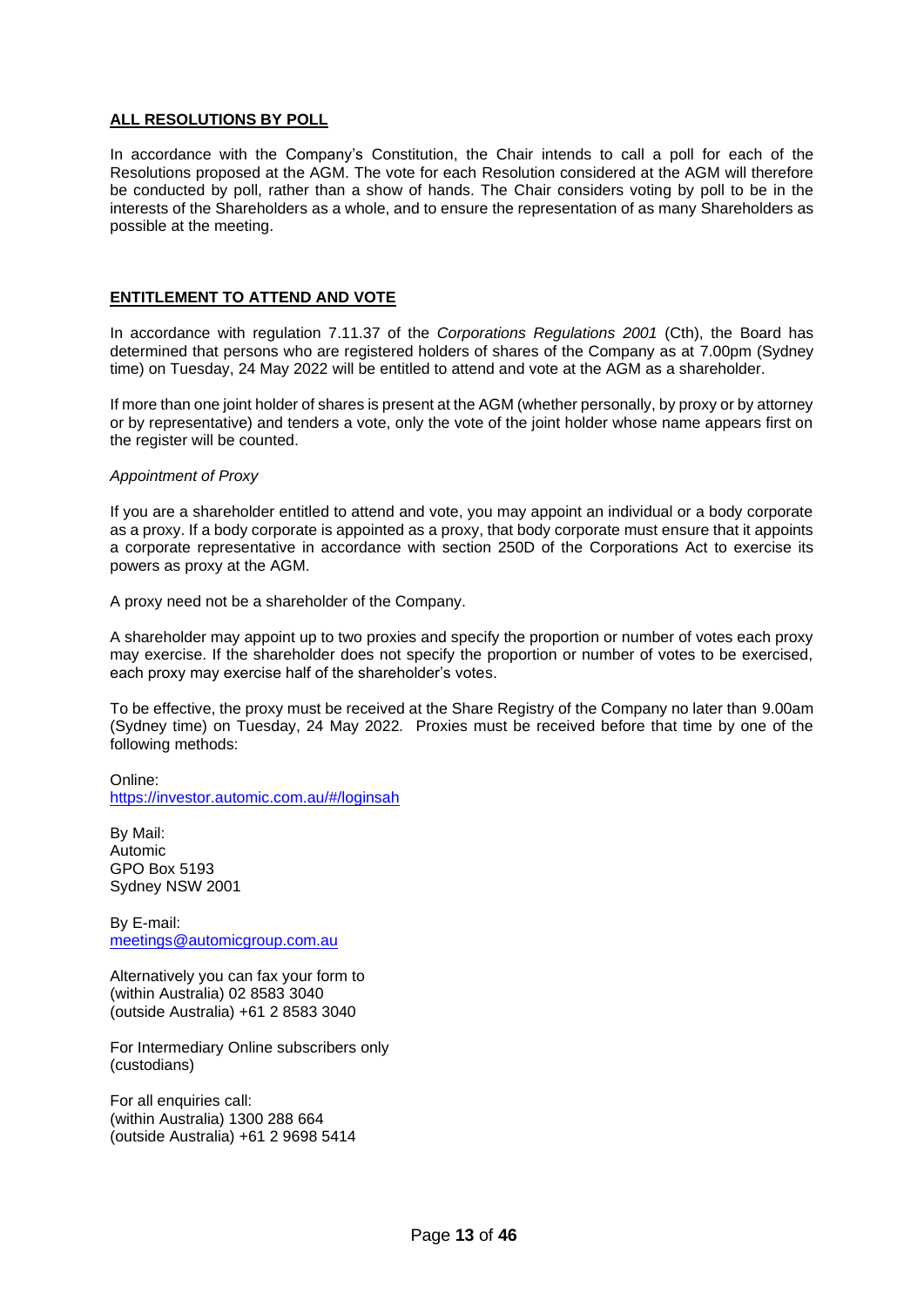To be valid, a proxy form must be received by the Company in the manner stipulated above. The Company reserves the right to declare invalid any proxy not received in this manner.

#### *Power of Attorney*

A proxy form and the original power of attorney (if any) under which the proxy form is signed (or a certified copy of that power of attorney or other authority) must be received by the Company no later than 10.00am (Sydney time) on Tuesday, 24 May 2022 being 48 hours before the AGM.

#### *Corporate Representatives*

A body corporate which is a shareholder, or which has been appointed as a proxy, is entitled to appoint any person to act as its representative at the AGM. The appointment of the representative must comply with the requirements under section 250D of the Corporations Act. The representative should bring to the AGM a properly executed letter or other document confirming its authority to act as the company's representative. A "Certificate of Appointment of Corporate Representative" form may be obtained from the Company's share registry or online at<https://investor.automic.com.au/#/home>

### **ENCLOSURES**

Enclosed are the following documents:

- proxy form to be completed if you would like to be represented at the AGM by proxy. Shareholders are encouraged to use the online voting facility that can be accessed on Elixinol's share registry's website at [https://investor.automic.com.au/#/home](https://urldefense.com/v3/__https:/aus01.safelinks.protection.outlook.com/?url=https*3A*2F*2Finvestor.automic.com.au*2F*23*2Fhome&data=02*7C01*7C*7C1504ff03388b47f1317708d86b2059a8*7C7e4a842150524163990092bf44244322*7C0*7C1*7C637377134015516951&sdata=NWPPZ9*2Bx*2FXrg*2FBibfP268jkT*2BrIKZbPW3uGtt1j7jOQ*3D&reserved=0__;JSUlJSUlJSUlJSUlJSUlJSUl!!GEb1pAs!RiF5neMolgAiIMhzSTBfN4wK_pECtzq8m0AmNNJ0vrXO2kCpBapnYTEz-zG1FzdixR86ZCjzZpsw4Vc$) to ensure the timely and cost–effective receipt of your proxy;
- an AGM Question Form to be completed if you would like a specific question to be addressed by the Chair or Elixinol's external auditor at the AGM; and
- a reply–paid envelope for you to return either or both the proxy form and AGM Question Form.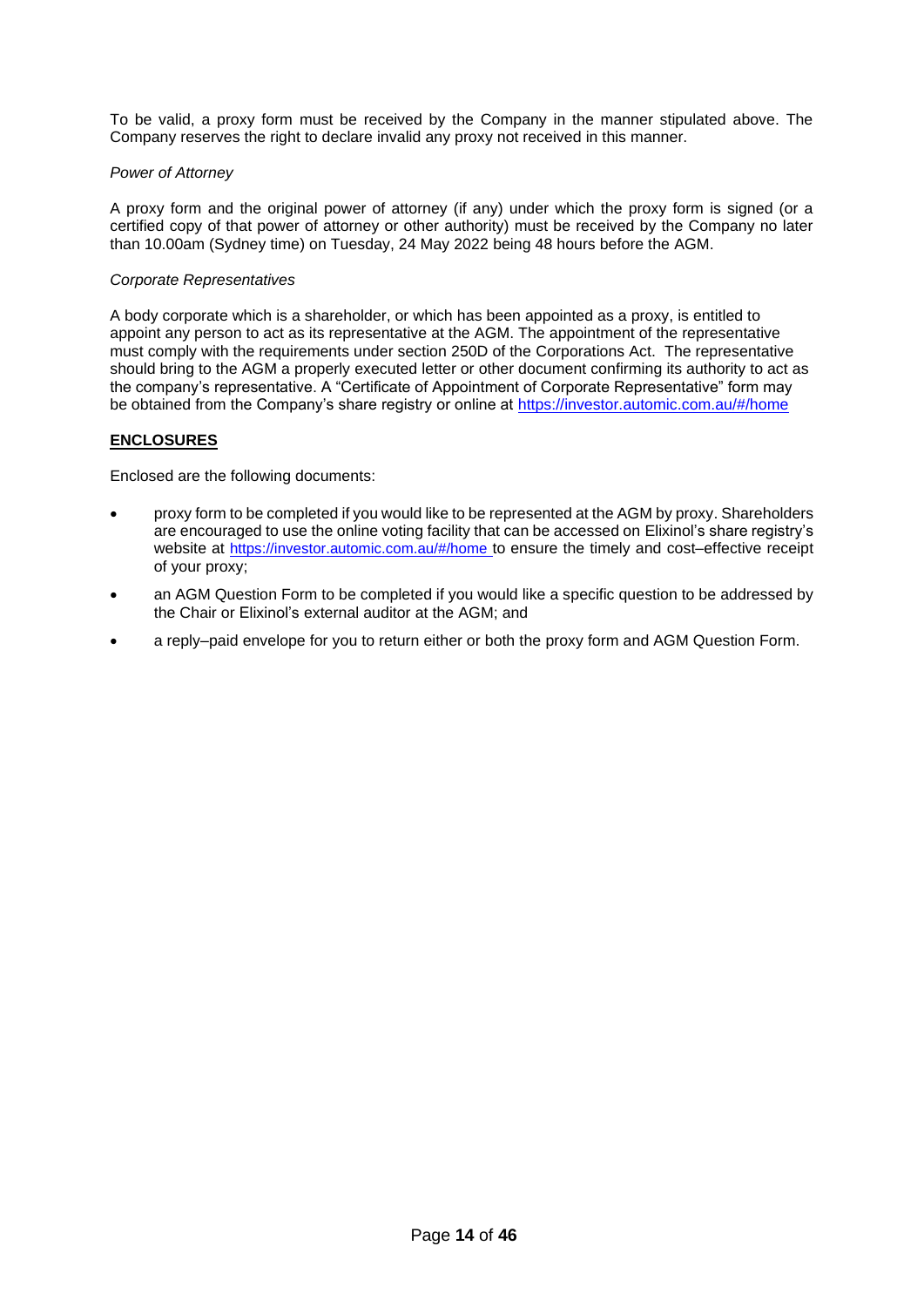### **EXPLANATORY MEMORANDUM**

This Explanatory Memorandum has been prepared for the information of Shareholders in relation to the business to be conducted at the Company's AGM to be held on Thursday, 26 May 2022.

The purpose of this Explanatory Memorandum is to provide Shareholders with information that the Directors believe is reasonably required by Shareholders to decide how to vote upon the Resolutions.

Subject to the abstentions noted below, the Directors unanimously recommend Shareholders vote in favour of all Resolutions. The Chair of the Meeting intends to vote all available undirected proxies in favour of each Resolution.

Resolutions 1, 2 and 4 - 9 are ordinary resolutions, which require a simple majority of votes cast by Shareholders present and entitled to vote on the Resolution. Resolution 3, relating to the Remuneration Report, is advisory and does not bind the Directors or the Company. Resolution 10 is to be voted on as a special resolution. For a special resolution to be passed, at least 75% of the votes cast by Shareholders present and entitled to vote on the Resolution must be in favour of the Resolution.

#### **Resolution 1. Re–Election of Director – Mr Oliver Horn**

Resolution 1 seeks the re-election of Mr Oliver Horn a Director who is retiring by rotation. In accordance with clause 6.1(f)(i) of the Constitution, and ASX Listing Rule 14.4, Oliver Horn retires from office at the conclusion of the AGM and is eligible for re–election as a Director of the Company. By virtue of his previous executive role within the Company in the past three years, Mr Horn is not considered an Independent Director. If shareholders do not approve the election of Mr Horn, then Mr Horn will cease to be a director at the conclusion of the Meeting.

Mr Horn was appointed as an Executive Director of the Company on 6 April 2020.

Mr Horn was appointed as Global Chief Executive Officer (**Global CEO**) on 21 April 2020. Mr Horn resigned as Global CEO on 28 March 2022, with the resignation effective on 8 April 2022.

Mr Horn was previously CEO of Swisse Wellness for Australia and New Zealand (ANZ) and North America and previously held senior operational leadership positions at Treasury Wine Estates across ANZ, Europe, Middle East and Africa.

With an established track record for exponential growth in established and emerging markets, Mr Horn has extensive experience in building premium global consumer brands, a deep knowledge of the vitamins, minerals and supplements category, a track record of premium brand building and a passion for creating businesses with a positive and thriving workplace culture.

The Board supports the re-election of Mr Horn as he contributes to the Board significant experience in the areas of retail, consumer branding and marketing and workplace culture.

For the reasons set out above, the Directors, with Mr Horn abstaining, unanimously recommend Shareholders vote in favour of Resolution 1.

Mr Horn is a member of the Audit and Risk Committee and is a member of the Nomination and Remuneration Committee.

*The Directors, with Mr Oliver Horn abstaining, unanimously recommend Shareholders vote in favour of this Resolution.*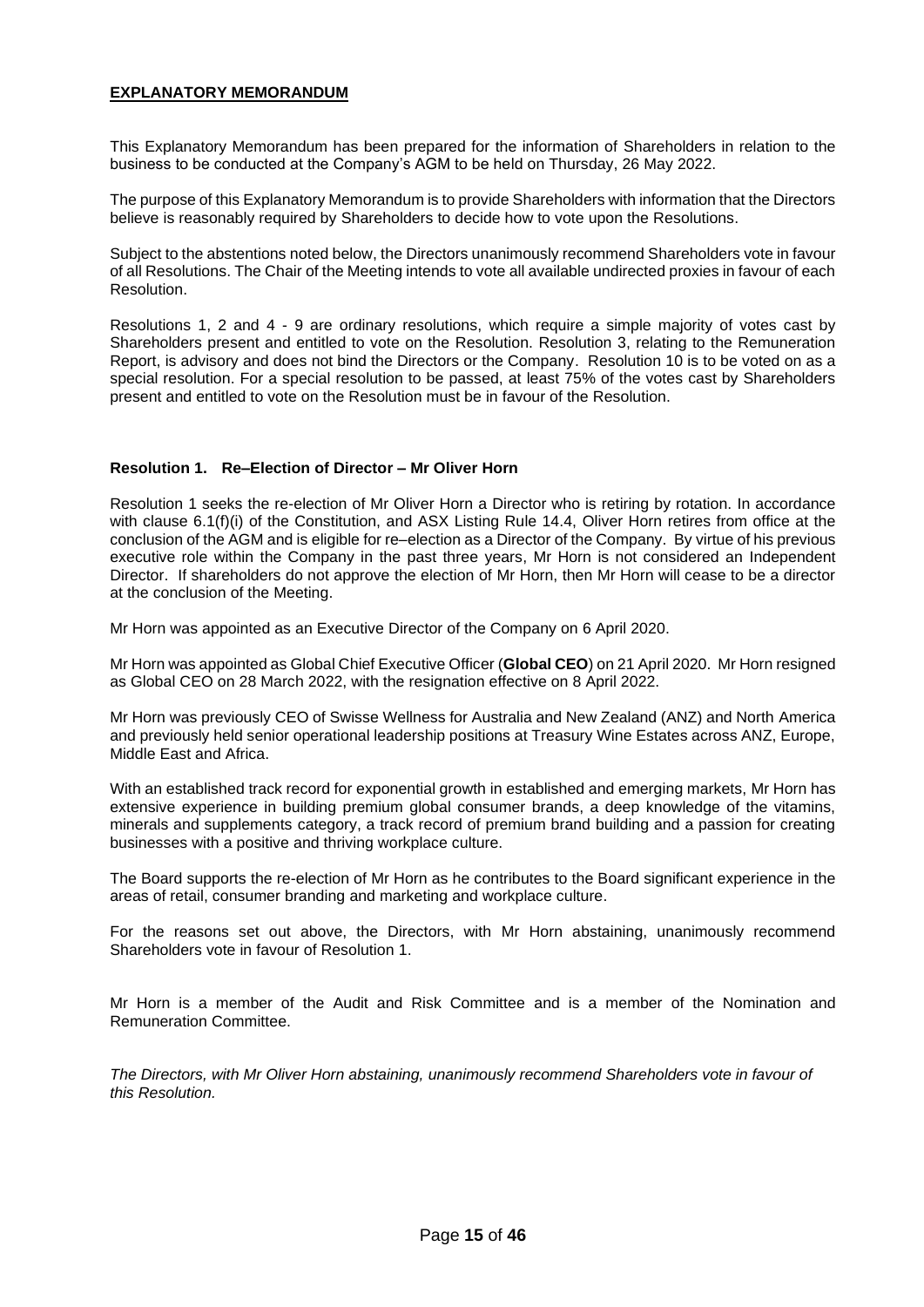#### **Resolution 2. Election of Director – Mr David Fenlon**

The Board appointed Mr David Fenlon as an independent non-executive Director of the Company pursuant to clause 6.1(d) of the Constitution on 28 March 2022. In accordance with clause 6.1(e) of the Constitution, Mr Fenlon retires from office at the conclusion of the AGM and is eligible for election as a Director of the Company. If shareholders do not approve the election of Mr Fenlon, then Mr Fenlon will cease to be a Director at the conclusion of the Meeting.

ASX Listing Rule 14.4 provides that a director appointed to fill a casual vacancy or as an addition to the board must not hold office (without re-election) past the next annual general meeting of the entity. Prior to Mr Fenlon's appointment, the Company completed several background and screening checks including in relation to Mr Fenlon's character's experience and qualifications, criminal history, bankruptcy, with no adverse findings.

The Board also considered whether Mr Fenlon had any interest, position or relationship that may interfere with his independence as a Director, having regard to the relevant factors as set out in the ASX Corporate Governance Council Principles & Recommendations (4th edition) (**ASX Principles**). The Board considers that Mr Fenlon (if elected), will be an independent Director.

Mr Fenlon has over 30 years of experience in the FMCG and consumer sectors. He is currently CEO of The Platform Alliance Group, Non-Executive Chair for Nutritional Growth Solutions (ASX: NGS) and Non-Executive Director of Quest for Life Foundation. David was previously Group CEO and Managing Director of BWX Limited (ASX: BWX), and prior to that, was Managing Director for Australia and New Zealand at Blackmores Limited (ASX: BKL).

Mr Fenlon has worked with several other retail brands both in Australia and offshore, with a strong focus on strategic planning and business transformation. Mr Fenlon has held key positions in Tesco throughout Europe and Safeway in the UK. Mr Fenlon was also a member of the board of Directors for the Special Olympics from May 2017 until June 2019 and a non-Executive Director for the PAS group from June 2013 to June 2016.

Mr Fenlon brings with him both directly relevant category knowledge from his time at Blackmores, NGS and BWX, as well as distribution, regulatory and M&A expertise. His appointment fulfils the board's objective of adding an additional independent director to the Board.

For the reasons set out above, the Directors, with Mr David Fenlon abstaining, unanimously recommend Shareholders vote in favour of Resolution 2.

*The Directors, with Mr David Fenlon abstaining, unanimously recommend Shareholders vote in favour of this Resolution.*

#### **Resolution 3. Remuneration Report**

Section 250R(2) of the Corporations Act requires that the section of the Directors' Report dealing with the remuneration of Directors and key management personnel (**KMP**) of the Company (**Remuneration Report**) be put to the vote of Shareholders for adoption by way of a non–binding vote.

Broadly, the Remuneration Report details the remuneration policy for the Company which:

- discusses The Company's policy in relation to remuneration of the KMP;
- discusses the relationship between the Board's remuneration policy and Company performance;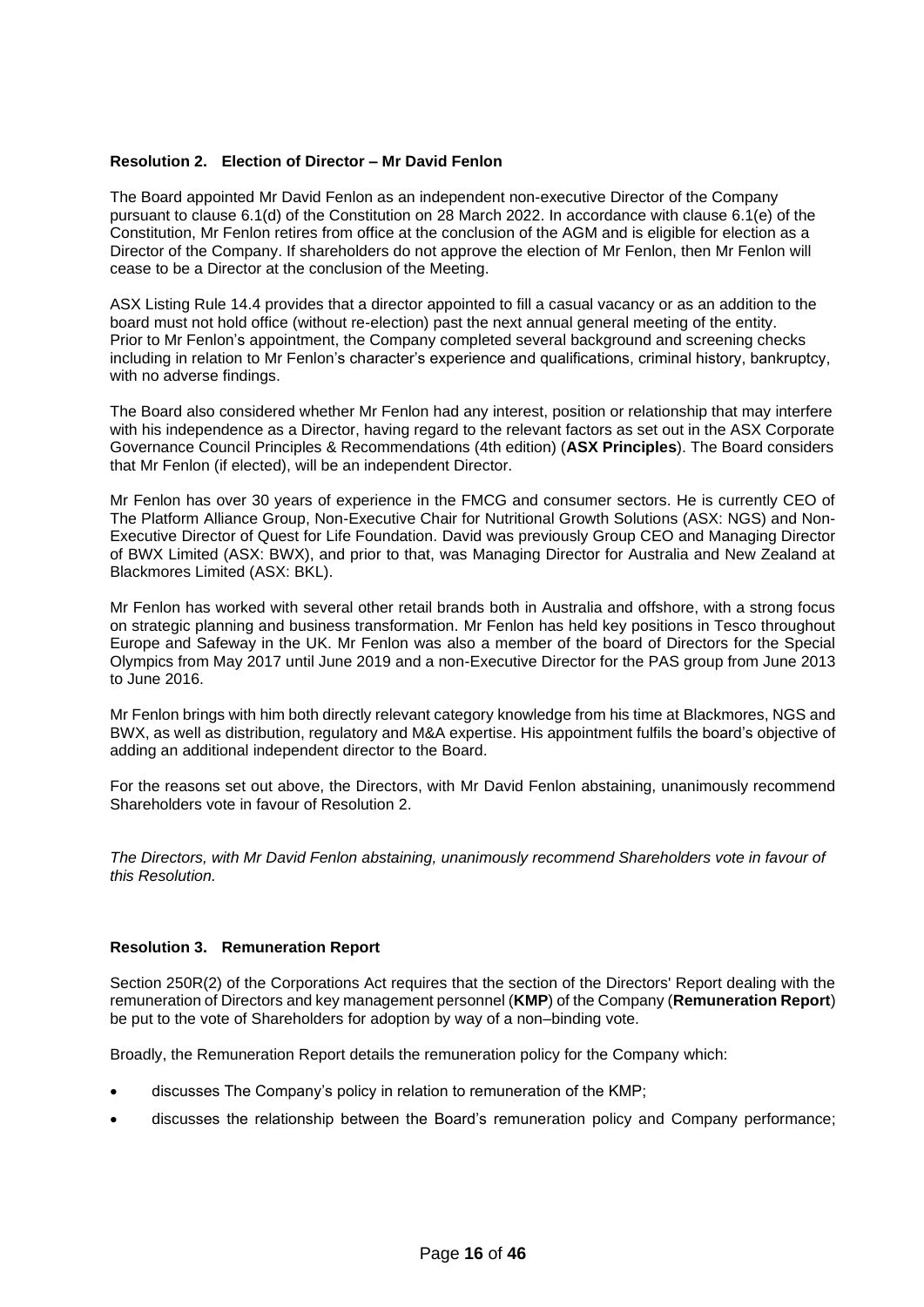- details any performance conditions attached to KMP remuneration; and
- sets out remuneration details for each KMP.

Shareholders can view the full Remuneration Report in the Annual Report which is available on Elixinol's website at<https://www.elixinolwellness.com/site/investor/investor-centre-home>.

Following consideration of the Remuneration Report, the Chair of the Meeting will give Shareholders a reasonable opportunity to ask questions about, or make comments on, the Remuneration Report. A resolution that the Remuneration Report be adopted will then be put to the vote. The vote on this Resolution is advisory only and does not bind the Directors of the Company. However, the Board will take the outcome of the vote into account in setting remuneration policy for future years.

*The Directors abstain, in the interests of corporate governance, from making a recommendation in relation to Resolution 3.*

#### **Resolution 4. Issue of Performance Share Rights under the Elixinol Wellness Limited Equity Plan to Ms Helen Wiseman**

This resolution deals with the proposed grant of options under the Elixinol Wellness Limited Equity Plan Incentive Plan (**Plan**) to Ms Helen Wiseman, a Non-Executive Director of the Company.

The Company proposes to grant a total of 981,153 Performance Share Rights in two tranches to Ms Wiseman on 26 May 2022 under the terms of the Plan subject to shareholder approval (**proposed grant**).

The proposed grant under the Plan to Ms Wiseman is to further encourage and facilitate share ownership for Non-Executive Directors and as a means for enhancing the alignment of interests between Non-Executive Directors and shareholders generally.

Details of the Plan are presented in the Explanatory Memorandum relating to Resolution 4 below.

Under ASX Listing Rule 10.14, shareholder approval is required in order for a Director to be issued securities under an employee incentive scheme.

Accordingly, approval is sought for the proposed grant to Ms Wiseman of 981,153 Performance Share Rights in two tranches under the Plan. For the purposes of Listing Rule 10.15, the key terms are detailed below. This proposed grant is conditional on receiving shareholder approval.

ASX Listing Rule 7.1 imposes a 15% cap on the number of equity securities that can be issued by Elixinol without approval of shareholders in any rolling twelve-month period. However, Elixinol is permitted to issue shares (or other securities) in excess of the 15% limit if those shares or securities are issued in reliance on an exception to ASX Listing Rule 7.1 or the issue is approved by shareholders.

Resolution 4, if passed, will provide approval for this purpose in relation to both the Performance Share Rights and any Shares issued on vesting of those rights. If approval is given under Listing Rule 10.14, approval is not required under ASX Listing Rule 7.1, in accordance with Exception 14 in ASX Listing Rule 7.2.

If shareholders do not approve Resolution 4, the proposed issue of Performance Share Rights to Ms Wiseman will not proceed. However, to ensure Elixinol can attract and retain the right talent and align Ms Wiseman with those of shareholders, the Board considers it is important for Elixinol to offer incentives to its directors and executives that are in line with market practice. The Board would need to consider alternative remuneration arrangements.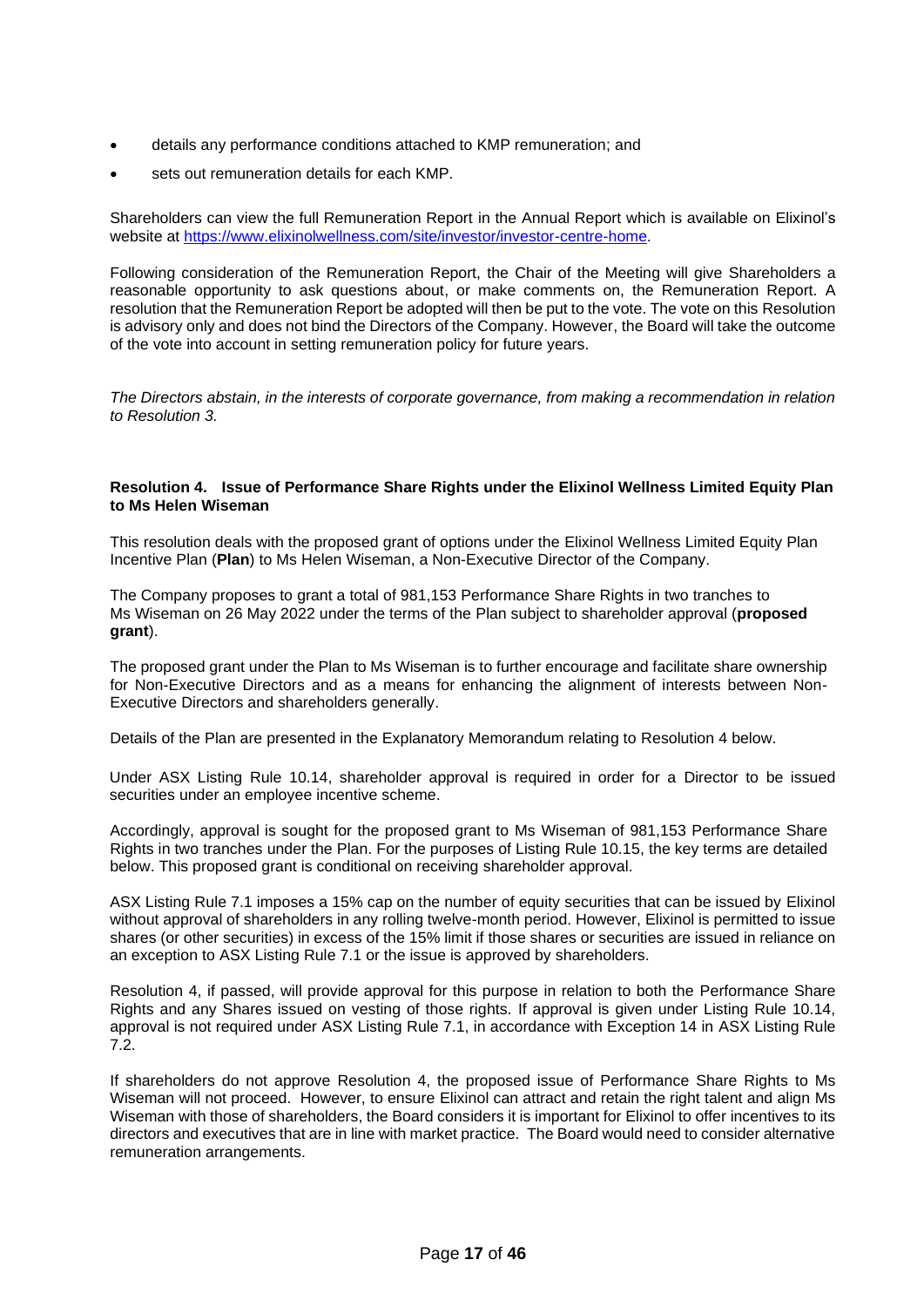The Company has determined that the proposed grant of Performance Share Rights under the Plan pursuant to the resolution in item 4 as part of Ms Wiseman's remuneration package will constitute the giving of reasonable remuneration for the purposes of Chapter 2E of the Corporations Act.

Key terms of the Performance Share Rights grant to Ms Helen Wiseman:

| <b>Details of the Grant</b>                                                                                                                | The proposed grant to Helen Wiseman is 981,153 Performance<br>Share Rights in two tranches:<br>Tranche A: 280,879<br>Tranche B: 700,274<br>Each Performance Share Right is a conditional right to acquire one<br>Share, subject to the satisfaction of the Vesting Conditions set out<br>below.                                                                                                                                                                                                                                                                                                                                                                                                                                                                                                                    |  |  |
|--------------------------------------------------------------------------------------------------------------------------------------------|--------------------------------------------------------------------------------------------------------------------------------------------------------------------------------------------------------------------------------------------------------------------------------------------------------------------------------------------------------------------------------------------------------------------------------------------------------------------------------------------------------------------------------------------------------------------------------------------------------------------------------------------------------------------------------------------------------------------------------------------------------------------------------------------------------------------|--|--|
| <b>Price payable on Grant</b><br>or Exercise                                                                                               | No amount will be payable to the Company in respect of the issue or<br>exercise of new Performance Share Rights.                                                                                                                                                                                                                                                                                                                                                                                                                                                                                                                                                                                                                                                                                                   |  |  |
| <b>Vesting of Performance</b><br><b>Share Rights</b>                                                                                       | The Performance Share Rights will vest on:<br>Tranche A: 28 February 2025<br>Tranche B: 28 February 2026                                                                                                                                                                                                                                                                                                                                                                                                                                                                                                                                                                                                                                                                                                           |  |  |
| <b>Performance Period</b>                                                                                                                  | Tranche A: 1 January 2021 to 31 December 2024<br>Tranche B: 1 January 2022 to 31 December 2025                                                                                                                                                                                                                                                                                                                                                                                                                                                                                                                                                                                                                                                                                                                     |  |  |
| Date of Grant                                                                                                                              | 26 May 2022 subject to shareholder approval.                                                                                                                                                                                                                                                                                                                                                                                                                                                                                                                                                                                                                                                                                                                                                                       |  |  |
| <b>Vesting Conditions which</b><br>must be satisfied (or<br>waived) before Performance<br><b>Share Rights vest and can</b><br>be exercised | Performance Share Rights which have not lapsed will vest and become<br>exercisable on the date on which any Vesting Conditions applicable to<br>the Performance Share Rights have been satisfied (or waived by the<br>Board) or the date on which the Performance Share Rights otherwise<br>vest in accordance with the Plan Rules.<br>The Performance Share Rights are subject to the following Vesting<br>Conditions, which are independent and will be tested separately:<br>Satisfaction of absolute total shareholder return (TSR)<br>performance hurdles for the relevant Vesting Period (TSR<br>Performance Share Rights); and<br>Helen Wiseman must continue to be a Director of the<br>Company or one of its wholly owned subsidiaries on:<br>Tranche A: 28 February 2025<br>Tranche B: 28 February 2026. |  |  |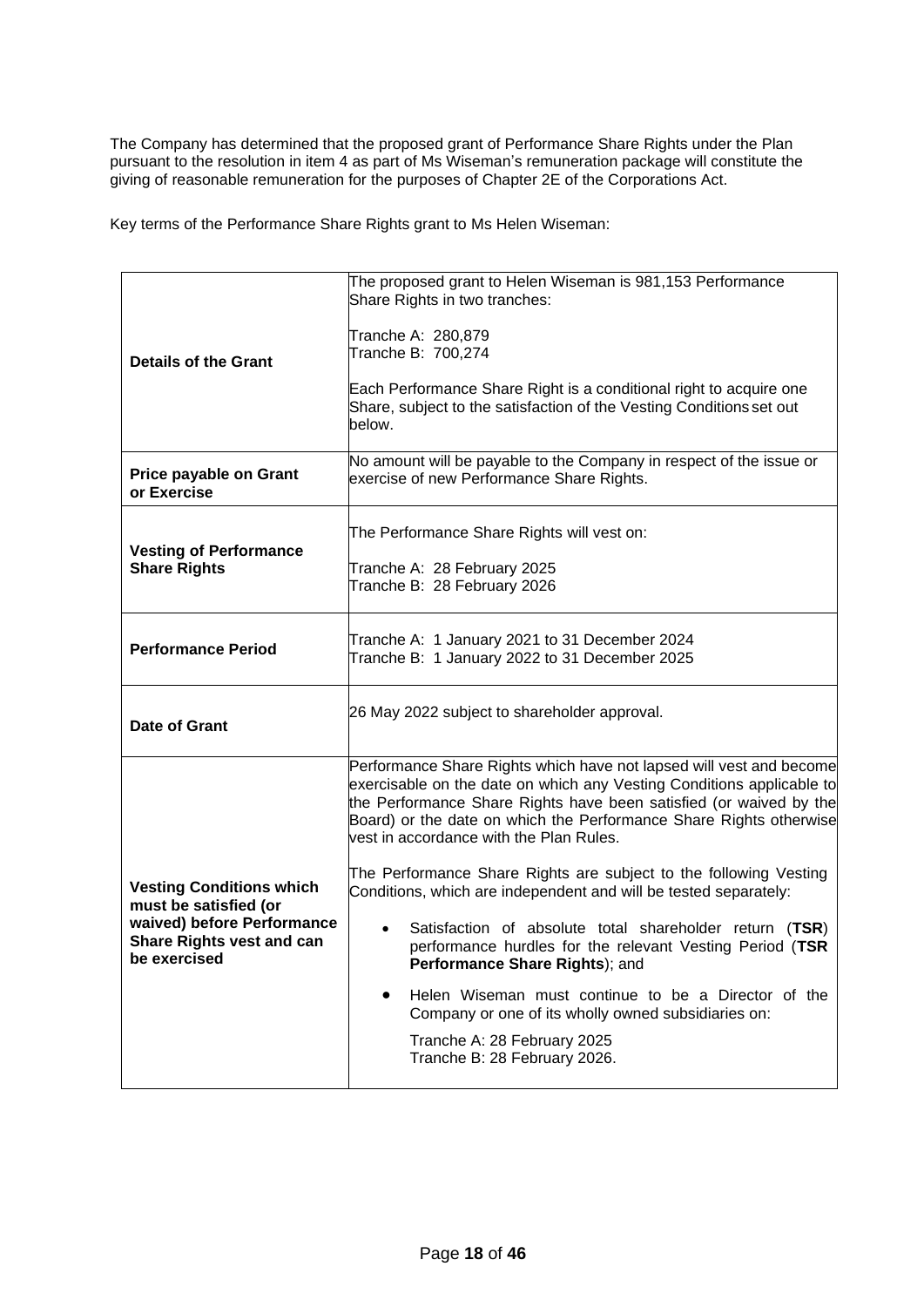|                                                            | The proportion of TSR Performance Share Rights that will vest will be<br>determined by reference to the absolute TSR of the Company during<br>the relevant Performance Period, in accordance with the following<br>vesting schedule: |                                                                                                                                                                                                                                                                                                                                                                 |  |
|------------------------------------------------------------|--------------------------------------------------------------------------------------------------------------------------------------------------------------------------------------------------------------------------------------|-----------------------------------------------------------------------------------------------------------------------------------------------------------------------------------------------------------------------------------------------------------------------------------------------------------------------------------------------------------------|--|
| <b>Total Shareholder Return</b><br>- Performance Condition | <b>Company's TSR over</b><br>the relevant Vesting<br><b>Period</b>                                                                                                                                                                   | <b>Percentage of TSR Performance</b><br><b>Share Rights Vesting</b>                                                                                                                                                                                                                                                                                             |  |
|                                                            | Below 10%                                                                                                                                                                                                                            | 0% of the TSR Performance Share<br>Rights will vest                                                                                                                                                                                                                                                                                                             |  |
|                                                            | Greater than 10% but<br>less than the 20%                                                                                                                                                                                            | 40% of the TSR Performance Share<br>Rights will vest                                                                                                                                                                                                                                                                                                            |  |
|                                                            | Equal to or greater than<br>the 20%                                                                                                                                                                                                  | 100% of the TSR Performance Share<br>Rights will vest                                                                                                                                                                                                                                                                                                           |  |
|                                                            | days before 31 December 2020 which was \$0.182.<br>days before 31 December 2021 which was \$0.073.<br>vesting date will lapse.                                                                                                       | Tranche A: The share price baseline for the TSR calculation will be<br>equivalent to the volume weighted average market price of the five (5)<br>Tranche B: The share price baseline for the TSR calculation will be<br>equivalent to the volume weighted average market price of the five (5)<br>TSR Performance Share Rights that do not vest on the relevant |  |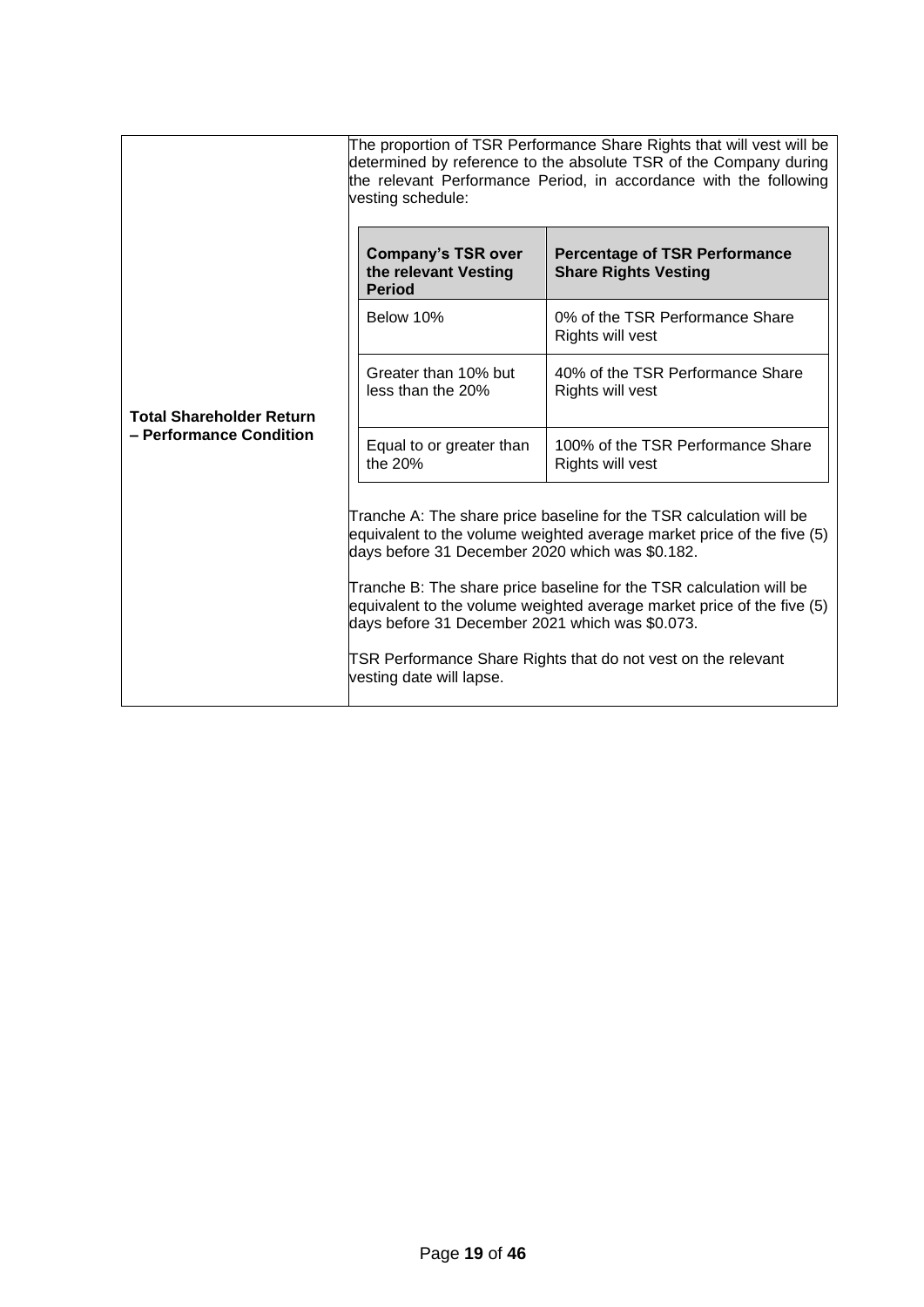| <b>Cessation of employment</b>         | If Helen Wiseman ceases to be a Director of the Company prior to the<br>vesting of Performance Share Rights, the treatment will depend on<br>the circumstances of cessation.                                                                                                                                                                                                                                                                              |  |  |  |
|----------------------------------------|-----------------------------------------------------------------------------------------------------------------------------------------------------------------------------------------------------------------------------------------------------------------------------------------------------------------------------------------------------------------------------------------------------------------------------------------------------------|--|--|--|
|                                        | Where Helen Wiseman ceases to be a Director of the Company in the<br>event of resignation or other circumstances in which the Board<br>determines the following treatment is warranted:                                                                                                                                                                                                                                                                   |  |  |  |
|                                        | all unvested Performance Share Rights will lapse on the<br>а.<br>cessation of her directorship; or                                                                                                                                                                                                                                                                                                                                                        |  |  |  |
|                                        | b. all vested Performance Share Rights will not lapse and in<br>the case of an Exercisable Share Right will remain<br>exercisable for 60 days, unless the Board determines<br>otherwise.                                                                                                                                                                                                                                                                  |  |  |  |
|                                        | Where Helen Wiseman ceases to be engaged as a Director in the<br>event of death, Disability or other reason (with the exception of<br>resignation), then unless the Board, in its sole discretion, determines<br>otherwise:                                                                                                                                                                                                                               |  |  |  |
|                                        | a. a Pro Rata number of Helen Wiseman's unvested<br>Performance Share Rights will not vest or lapse as a result<br>of her ceasing to be a Director of the Group, and these<br>Rules and the relevant Terms of the Share Right (including<br>any Conditions) continue to apply, except that any<br>continuous service requirement will be deemed to be<br>waived;                                                                                          |  |  |  |
|                                        | the balance of her unvested Performance Share<br>b.<br>Rights will lapse; and                                                                                                                                                                                                                                                                                                                                                                             |  |  |  |
|                                        | any Performance Share Right which has vested (and in the<br>c.<br>case of an Exercisable Share Right not been exercised at<br>the time of cessation of employment of the Group) will not<br>lapse (and in the case of an Exercisable Share Right will<br>remain exercisable for the Cessation Period, as defined in<br>the Plan Rules).                                                                                                                   |  |  |  |
|                                        | However, the Board has discretion to apply a different treatment to<br>that outlined above if it deems it appropriate in the circumstances,<br>including allowing Helen Wiseman to retain Performance Share<br>Rights which would otherwise lapse on the cessation of her<br>engagement as a Director.                                                                                                                                                    |  |  |  |
| <b>Control and</b><br>Take over events | Where a Change of Control or Takeover event occurs in relation to<br>the Company, the board may determine at its sole discretion that all<br>or some of Helen Wiseman's unvested Performance Share Rights<br>vest having regard to all relevant circumstances, including whether<br>performance is in line with the Conditions over the period from the<br>date of grant of the Performance Share Rights to the date of the<br>Control or Takeover Event. |  |  |  |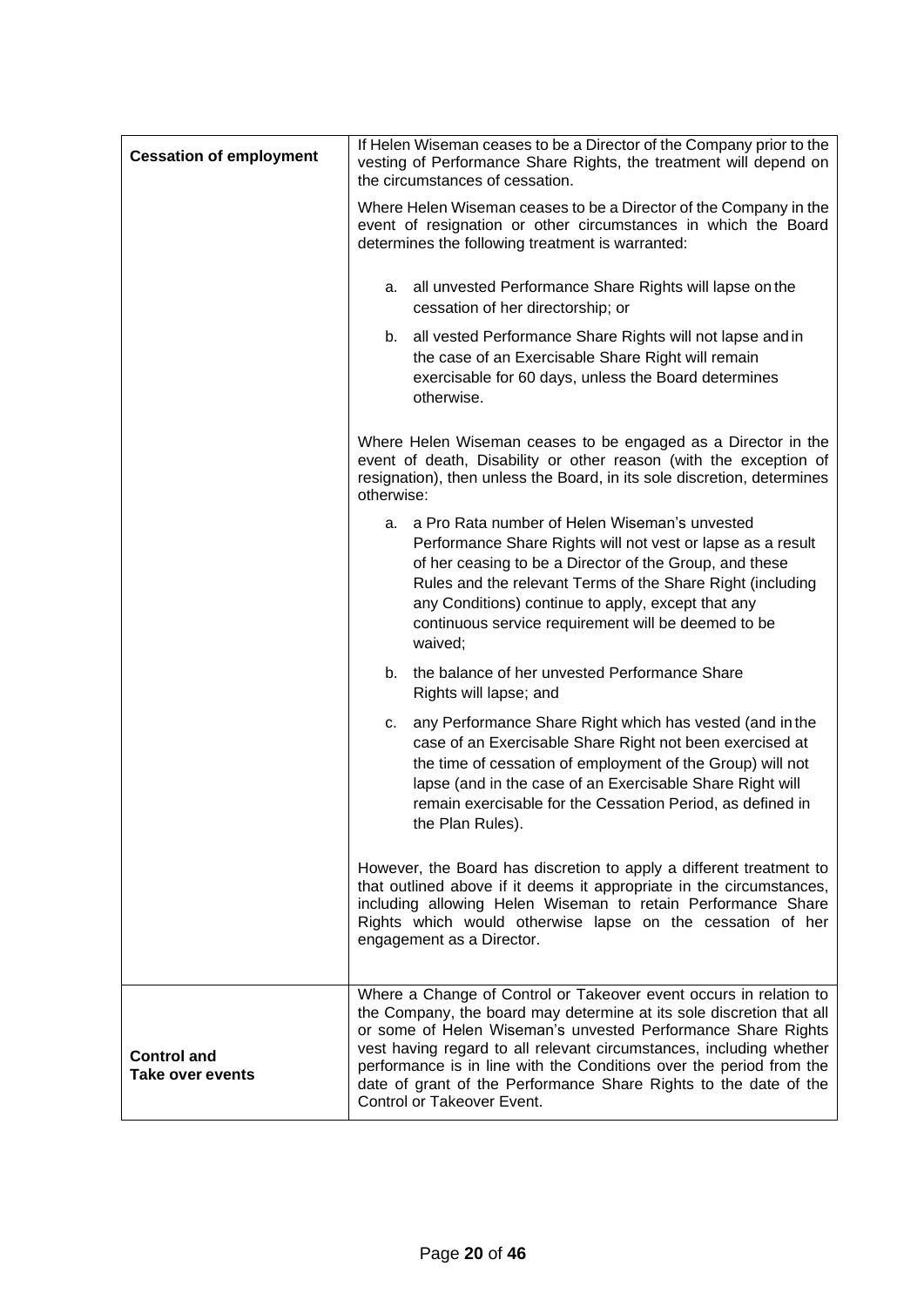ASX Listing Rule 10.15 contains requirements as to the contents of a Notice sent to Shareholders for the purposes of ASX Listing Rule 10.14 and the following information is included in this Explanatory Statement for that purpose:

- 10.15.1 Helen Wiseman or her nominee.
- 10.15.2 Helen Wiseman is a Director and accordingly, shareholder approval for Helen Wiseman to acquire securities under an employee incentive scheme is required.
- 10.15.3 The maximum number of Performance Share Rights to be issued to Helen Wiseman is 981,153.
- 10.15.4 Helen Wiseman's total remuneration package for FY2021 included:
	- Directors fees and superannuation of \$119,280; and
	- Equity settled performance share rights of \$7,464.
	- A total remuneration package of \$126,744.

Further information regarding the remuneration of Helen Wiseman is set out in the Company's Remuneration Report which forms part of the 2021 Annual Report.

From 1 January 2022 Helen Wiseman will be paid a director's fee of \$102,240 and for the Company's UK subsidiary entity GBP\$13,560 per annum, inclusive of superannuation.

10.15.5 Helen Wiseman has previously received the following securities under the Plan:

62,271 Performance Share Rights were issued under the Plan on 30 July 2020 following approval by Shareholders at the 2020 Annual General Meeting held on 30 July 2020 (issued for nil financial consideration).

10.15.6 A summary of the material terms of the Performance Share Rights are included above in this Explanatory memorandum.

> The Performance Share Rights are being issued to further encourage and facilitate share ownership for Non-Executive Directors and as a means for enhancing the alignment of interests between Non-Executive Directors and shareholders generally.

The value that the Company attributes to the Performance Share Rights being issued is calculated using the Monte Carlo method:

Tranche A: \$23,395

Tranche B: \$40,200

A combined total of \$63,595

10.15.7 It is intended that the Performance Share Rights will be issued to Helen Wiseman on or around 26 May 2022 subject to shareholder approval. In any event the Performance Share Rights will be issued no later than three years after the date of the Meeting.

> In the future, it is proposed that grants of Performance Rights or Options under the Plan will be made annually, following announcement of the Company's fullyear financial results. The Board will have discretion to make grants at other times. The Plan Rules provide the Board with flexibility in relation to annual offers. Any future issues to Directors under the Plan will only be made if shareholder approval is received.

10.15.8 The Performance Share Rights will be issued to Helen Wiseman (and/or her nominee) for nil cash consideration and no cash consideration will be payable upon the conversion of the Performance Share Rights or the subsequent issue of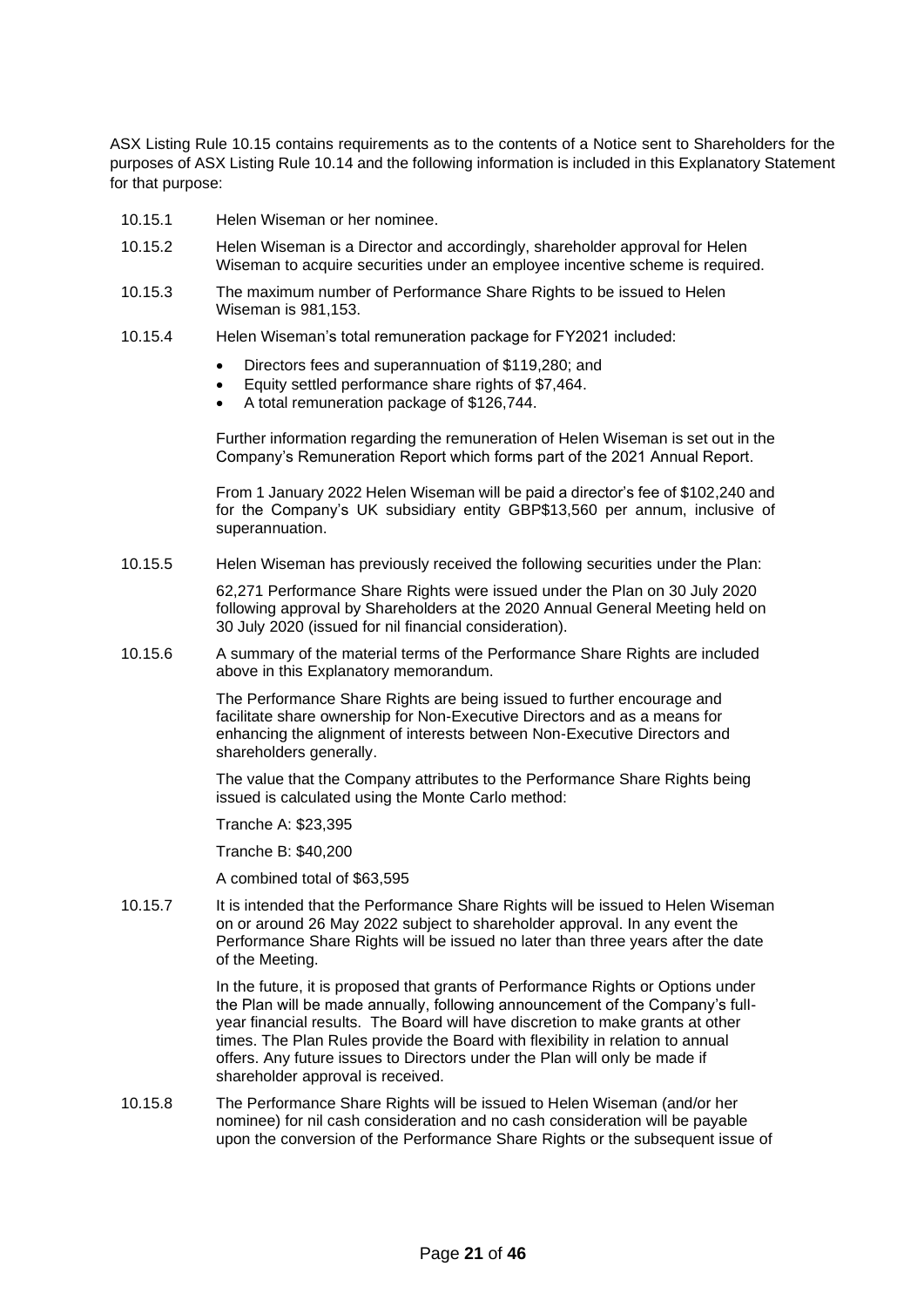Shares (if any). Accordingly, no funds will be raised from the issue or conversion of the Performance Rights.

- 10.15.9 A summary of the material terms of the Plan are included above in this Explanatory memorandum. A copy of the Plan rules can be found on the Company's website at https://www.elixinolwellness.com/site/investor/equity-plan-rules
- 10.15.10 No loan will be provided to Helen Wiseman in relation to the Performance Share Rights to be issued under the Plan.
- 10.15.11 Details of any securities issued under the Plan will be published in the annual report of the Company relating to the period in which they were issued, along with a statement that approval for the issue was obtained under ASX Listing rule 10.14.

Any additional persons covered by listing rule 10.14 who become entitled to participate in an issue of securities under the scheme after the resolution is approved and who were not named in the notice of meeting will not participate until approval is obtained under that rule.

10.15.12 A voting exclusion statement - See section Voting Exclusion Statements and Voting Prohibitions

Resolution 4 is an ordinary resolution, which requires a simple majority of votes cast by Shareholders present and entitled to vote on the resolution.

*The Directors considers that the award of securities to Helen Wiseman is an appropriate incentive in the best interests of Elixinol Wellness Limited and therefore recommends (with Helen Wiseman abstaining from making a recommendation) that shareholders vote in favour of Resolution 4.*

#### **Resolution 5. Issue of Performance Share Rights under the Elixinol Wellness Limited Equity Plan to Mr Paul Benhaim**

This resolution deals with the proposed grant of options under the Elixinol Wellness Limited Equity Plan Incentive Plan (**Plan**) to Mr Paul Benhaim, a Non-Executive Director of the Company.

The Company proposes to grant a total of 652,566 Performance Share Rights in two tranches to Mr Benhaim on 26 May 2022 under the terms of the Plan subject to shareholder approval (**proposed grant**).

The proposed grant under the Plan to Paul Benhaim is to further encourage and facilitate share ownership for Non-Executive Directors and as a means for enhancing the alignment of interests between Non-Executive Directors and shareholders generally.

Details of the Plan are presented in the Explanatory Memorandum relating to Resolution 5 below.

Under ASX Listing Rule 10.14, shareholder approval is required in order for a Director to be issued securities under an employee incentive scheme.

Accordingly, approval is sought for the proposed grant to Mr Benhaim of 652,566 Performance Share Rights in two tranches under the Plan. For the purposes of Listing Rule 10.15, the key terms are detailed below. This proposed grant is conditional on receiving shareholder approval.

ASX Listing Rule 7.1 imposes a 15% cap on the number of equity securities that can be issued by Elixinol without approval of shareholders in any rolling twelve-month period. However, Elixinol is permitted to issue shares (or other securities) in excess of the 15% limit if those shares or securities are issued in reliance on an exception to ASX Listing Rule 7.1 or the issue is approved by shareholders.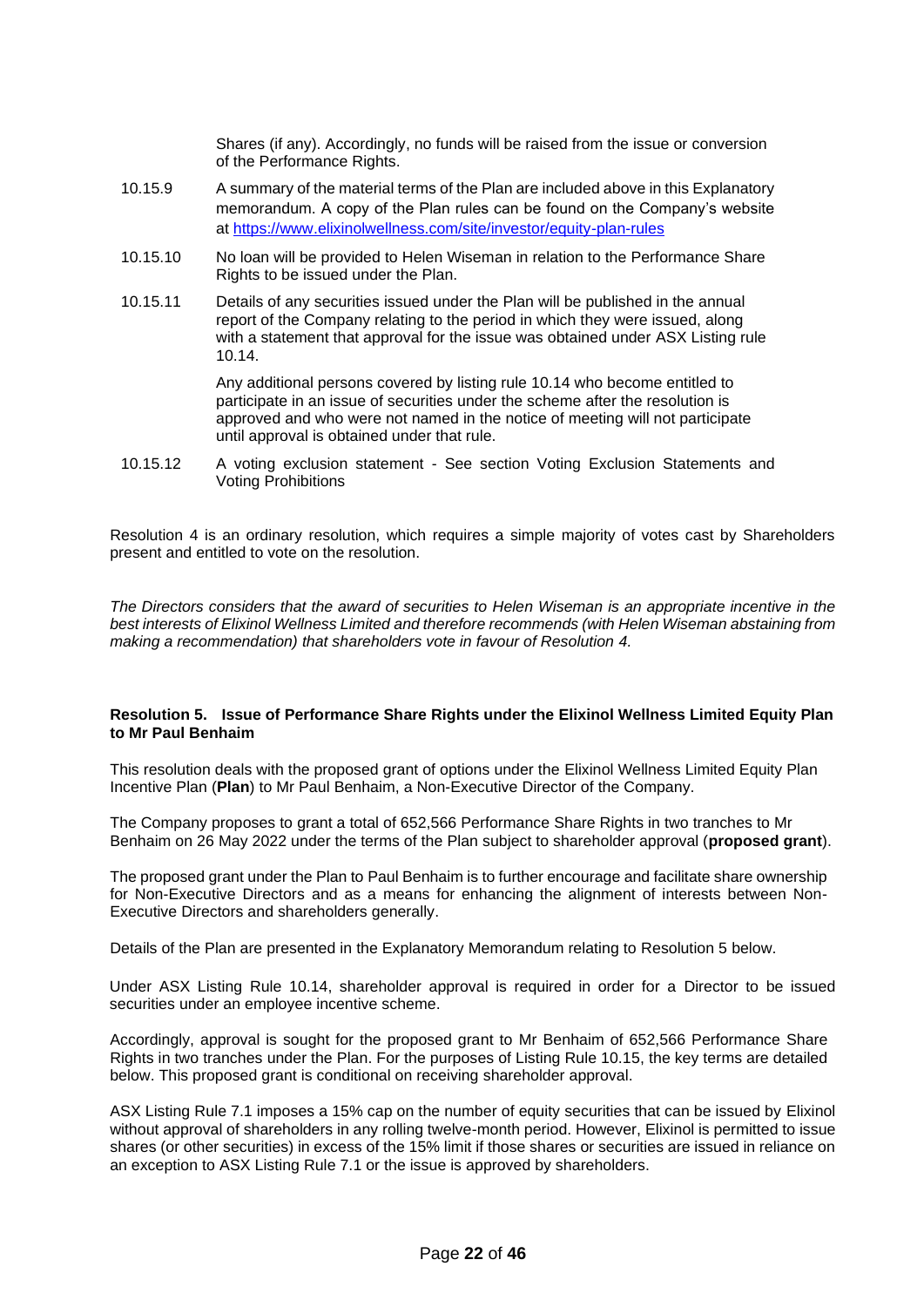Resolution 5, if passed, will provide approval for this purpose in relation to both the Performance Share Rights and any Shares issued on vesting of those rights. If approval is given under Listing Rule 10.14, approval is not required under ASX Listing Rule 7.1, in accordance with Exception 14 in ASX Listing Rule 7.2.

If shareholders do not approve Resolution 5, the proposed issue of Performance Share Rights to Mr Benhaim will not proceed. However, to ensure Elixinol can attract and retain the right talent and align Mr Benhaim with those of shareholders, the Board considers it is important for Elixinol to offer incentives to its directors and executives that are in line with market practice. The Board would need to consider alternative remuneration arrangements.

The Company has determined that the proposed grant of Performance Share Rights under the Plan pursuant to the resolution in item 5 as part of Mr Benhaim's remuneration package will constitute the giving of reasonable remuneration for the purposes of Chapter 2E of the Corporations Act.

Key terms of the Performance Share Rights grant to Paul Benhaim:

| Details of the Grant                                                                                                                                                                                                                                                                                                                                                                                                                                                                                                                                                                                                       | The proposed grant to Paul Benhaim is 652,566 Performance<br>Share Rights in two tranches:<br>Tranche A: 186,813<br>Tranche B: 465,753<br>Each Performance Share Right is a conditional right to acquire one<br>Share, subject to the satisfaction of the Vesting Conditions set out<br>below. |
|----------------------------------------------------------------------------------------------------------------------------------------------------------------------------------------------------------------------------------------------------------------------------------------------------------------------------------------------------------------------------------------------------------------------------------------------------------------------------------------------------------------------------------------------------------------------------------------------------------------------------|------------------------------------------------------------------------------------------------------------------------------------------------------------------------------------------------------------------------------------------------------------------------------------------------|
| <b>Price payable on Grant</b><br>or Exercise                                                                                                                                                                                                                                                                                                                                                                                                                                                                                                                                                                               | No amount will be payable to the Company in respect of the issue or<br>exercise of new Performance Share Rights.                                                                                                                                                                               |
| <b>Vesting of Performance</b><br><b>Share Rights</b>                                                                                                                                                                                                                                                                                                                                                                                                                                                                                                                                                                       | The Performance Share Rights will vest on:<br>Tranche A: 28 February 2025<br>Tranche B: 28 February 2026                                                                                                                                                                                       |
| <b>Performance Period</b>                                                                                                                                                                                                                                                                                                                                                                                                                                                                                                                                                                                                  | Tranche A: 1 January 2021 to 31 December 2024<br>Tranche B: 1 January 2022 to 31 December 2025                                                                                                                                                                                                 |
| <b>Date of Grant</b>                                                                                                                                                                                                                                                                                                                                                                                                                                                                                                                                                                                                       | 26 May 2022 subject to shareholder approval.                                                                                                                                                                                                                                                   |
| Performance Share Rights which have not lapsed will vest and become<br>exercisable on the date on which any Vesting Conditions applicable to<br>the Performance Share Rights have been satisfied (or waived by the<br><b>Vesting Conditions which</b><br>Board) or the date on which the Performance Share Rights otherwise<br>must be satisfied (or<br>vest in accordance with the Plan Rules.<br>waived) before Performance<br><b>Share Rights vest and can</b><br>The Performance Share Rights are subject to the following Vesting<br>be exercised<br>Conditions, which are independent and will be tested separately: |                                                                                                                                                                                                                                                                                                |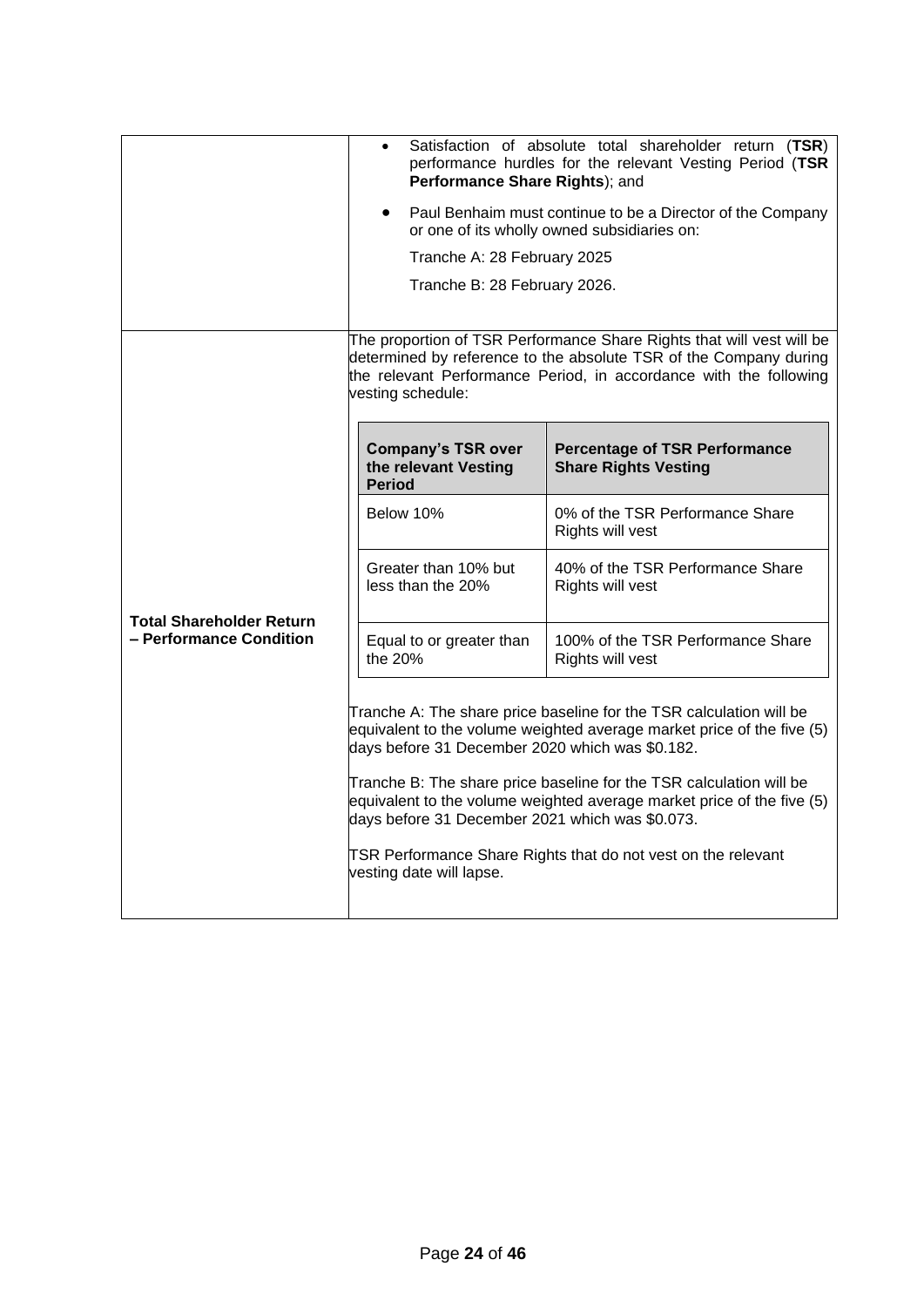| <b>Cessation of employment</b>         | If Paul Benhaim ceases to be a Director of the Company prior to the<br>vesting of Performance Share Rights, the treatment will depend on<br>the circumstances of cessation.                                                                                                                                                                                                                                                                              |  |  |  |
|----------------------------------------|----------------------------------------------------------------------------------------------------------------------------------------------------------------------------------------------------------------------------------------------------------------------------------------------------------------------------------------------------------------------------------------------------------------------------------------------------------|--|--|--|
|                                        | Where Paul Benhaim ceases to be a Director of the Company in the<br>event of resignation or other circumstances in which the Board<br>determines the following treatment is warranted:                                                                                                                                                                                                                                                                   |  |  |  |
|                                        | all unvested Performance Share Rights will lapse on the<br>а.<br>cessation of her directorship; or                                                                                                                                                                                                                                                                                                                                                       |  |  |  |
|                                        | b. all vested Performance Share Rights will not lapse and in<br>the case of an Exercisable Share Right will remain<br>exercisable for 60 days, unless the Board determines<br>otherwise.                                                                                                                                                                                                                                                                 |  |  |  |
|                                        | Where Paul Benhaim ceases to be engaged as a Director in the event<br>of death, Disability or other reason (with the exception of resignation),<br>then unless the Board, in its sole discretion, determines otherwise:                                                                                                                                                                                                                                  |  |  |  |
|                                        | a. a Pro Rata number of Paul Benhaim's unvested<br>Performance Share Rights will not vest or lapse as a result<br>of her ceasing to be a Director of the Group, and these<br>Rules and the relevant Terms of the Share Right (including<br>any Conditions) continue to apply, except that any<br>continuous service requirement will be deemed to be<br>waived;                                                                                          |  |  |  |
|                                        | the balance of her unvested Performance Share<br>b.<br>Rights will lapse; and                                                                                                                                                                                                                                                                                                                                                                            |  |  |  |
|                                        | any Performance Share Right which has vested (and in the<br>c.<br>case of an Exercisable Share Right not been exercised at<br>the time of cessation of employment of the Group) will not<br>lapse (and in the case of an Exercisable Share Right will<br>remain exercisable for the Cessation Period, as defined in<br>the Plan Rules).                                                                                                                  |  |  |  |
|                                        | However, the Board has discretion to apply a different treatment to<br>that outlined above if it deems it appropriate in the circumstances,<br>including allowing Paul Benhaim to retain Performance Share Rights<br>which would otherwise lapse on the cessation of her engagement as<br>a Director.                                                                                                                                                    |  |  |  |
| <b>Control and</b><br>Take over events | Where a Change of Control or Takeover event occurs in relation to<br>the Company, the board may determine at its sole discretion that all<br>or some of Paul Benhaim's unvested Performance Share Rights vest<br>having regard to all relevant circumstances, including whether<br>performance is in line with the Conditions over the period from the<br>date of grant of the Performance Share Rights to the date of the<br>Control or Takeover Event. |  |  |  |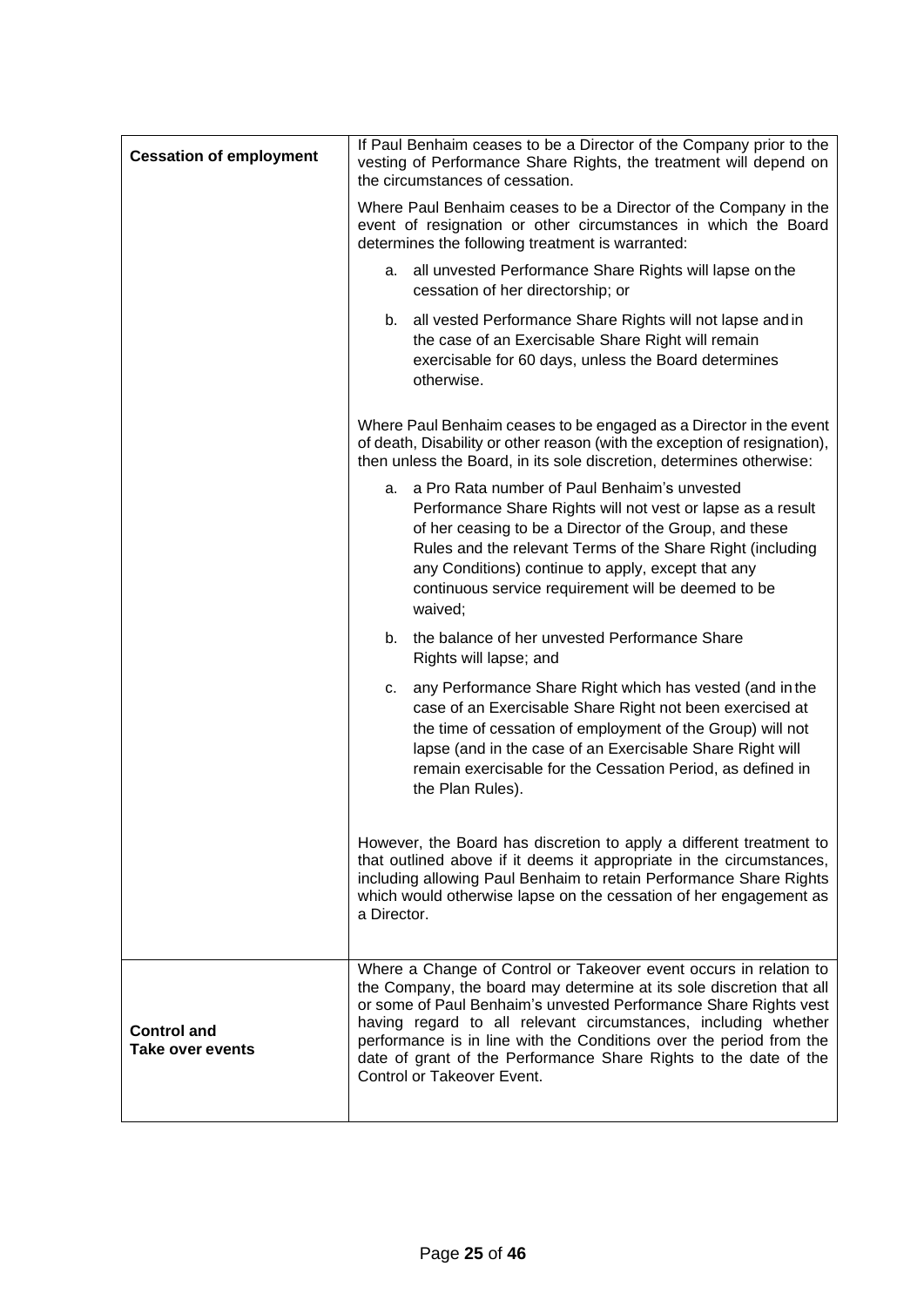ASX Listing Rule 10.15 contains requirements as to the contents of a Notice sent to Shareholders for the purposes of ASX Listing Rule 10.14 and the following information is included in this Explanatory Statement for that purpose:

- 10.15.1 Paul Benhaim or his nominee.
- 10.15.2 Paul Benhaim is a Director and accordingly, shareholder approval for Paul Benhaim to acquire securities under an employee incentive scheme is required.
- 10.15.3 The maximum number of Performance Share Rights to be issued to Paul Benhaim is 652,566.
- 10.15.4 Paul Benhaim's total remuneration package for FY2021 included:
	- Directors fees and superannuation of \$108,333; and
	- equity settled performance share rights of \$4,487.
	- A total remuneration package of \$112,820.

Further information regarding the remuneration of Paul Benhaim is set out in the Company's Remuneration Report which forms part of the 2021 Annual Report.

From 1 January 2022 Paul Benhaim will be paid a director's fee of \$85,000 per annum, inclusive of superannuation.

10.15.5 Paul Benhaim has previously received the following securities under the Plan:

900,000 Performance Share Rights were issued under the Plan on 15 May 2018 following approval by Shareholders at the 2018 Annual General Meeting held on 15 May 2018 (issued for nil financial consideration).

Paul Benhaim relinquished the above Performance Share Rights on 18 December 2019 when he stepped down as Chief Technology Officer and became a Non-executive Director on the same date.

10.15.6 A summary of the material terms of the Performance Share Rights are included above in this Explanatory memorandum.

> The Performance Share Rights are being issued to further encourage and facilitate share ownership for Non-Executive Directors and as a means for enhancing the alignment of interests between Non-Executive Directors and shareholders generally.

The value that the Company attributes to the Performance Share Rights being issued is calculated using the Monte Carlo method:

Tranche A: \$14,173

Tranche B: \$26,737

A combined total of \$40,910

10.15.7 It is intended that the Performance Share Rights will be issued to Paul Benhaim on or around 26 May 2022 subject to shareholder approval. In any event the Performance Share Rights will be issued no later than three years after the date of the Meeting.

> In the future, it is proposed that grants of Performance Rights or Options under the Plan will be made annually, following announcement of the Company's fullyear financial results. The Board will have discretion to make grants at other times. The Plan Rules provide the Board with flexibility in relation to annual offers. Any future issues to Directors under the Plan will only be made if shareholder approval is received.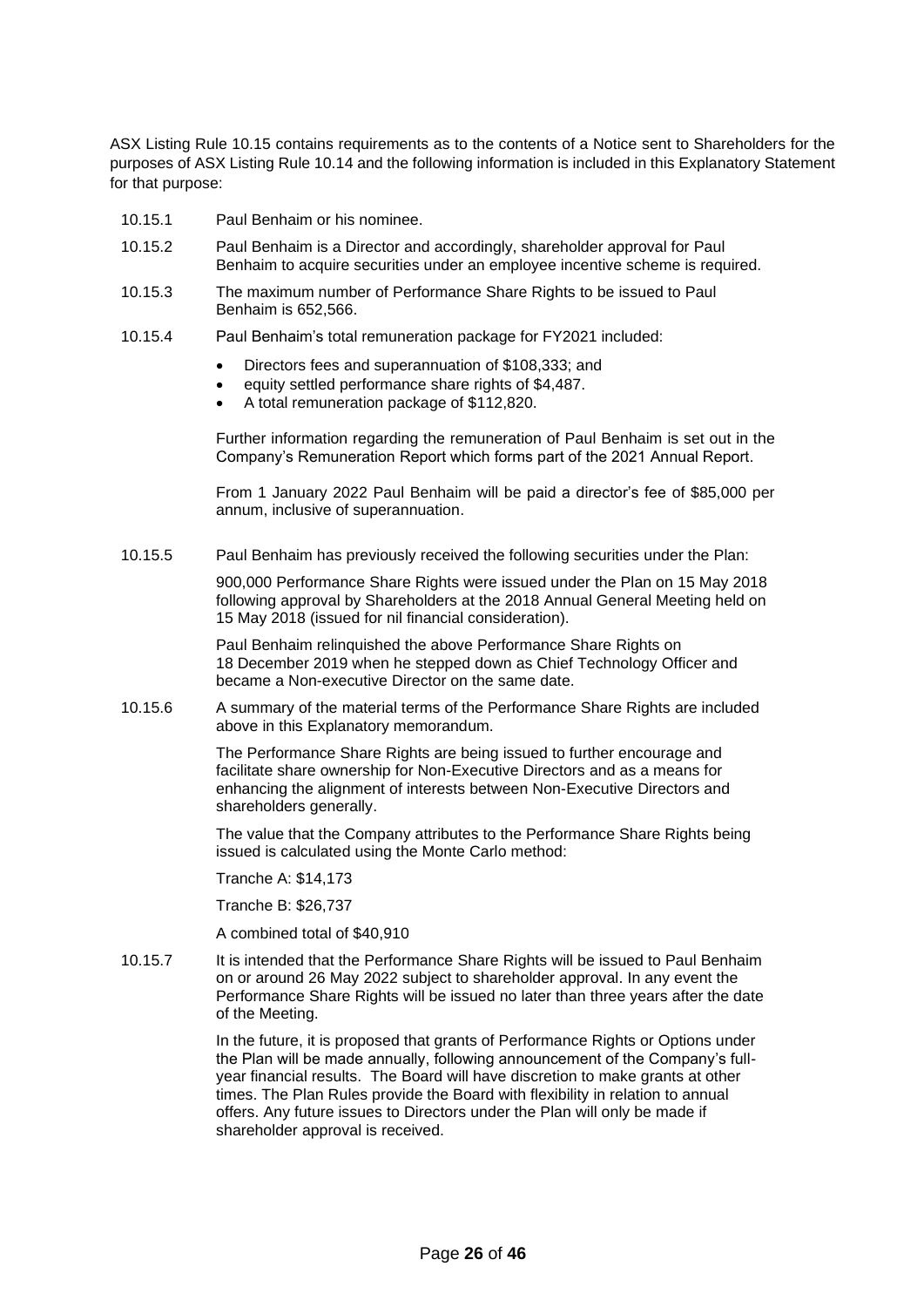- 10.15.8 The Performance Share Rights will be issued to Paul Benhaim (and/or her nominee) for nil cash consideration and no cash consideration will be payable upon the conversion of the Performance Share Rights or the subsequent issue of Shares (if any). Accordingly, no funds will be raised from the issue or conversion of the Performance Rights.
- 10.15.9 A summary of the material terms of the Plan are included above in this Explanatory memorandum. A copy of the Plan rules can be found on the Company's website at https://www.elixinolwellness.com/site/investor/equity-plan-rules
- 10.15.10 No loan will be provided to Paul Benhaim in relation to the Performance Share Rights to be issued under the Plan.
- 10.15.11 Details of any securities issued under the Plan will be published in the annual report of the Company relating to the period in which they were issued, along with a statement that approval for the issue was obtained under ASX Listing rule 10.14.

Any additional persons covered by listing rule 10.14 who become entitled to participate in an issue of securities under the scheme after the resolution is approved and who were not named in the notice of meeting will not participate until approval is obtained under that rule.

10.15.12 A voting exclusion statement - See section Voting Exclusion Statements and Voting Prohibitions

Resolution 5 is an ordinary resolution, which requires a simple majority of votes cast by Shareholders present and entitled to vote on the resolution.

*The Directors considers that the award of securities to Paul Benhaim is an appropriate incentive in the best interests of Elixinol Wellness Limited and therefore recommends (with Paul Benhaim abstaining from making a recommendation) that shareholders vote in favour of Resolution 5.*

#### **Resolution 6. Issue of Short-Term Incentive Share Rights under the Elixinol Wellness Limited Equity Plan – Mr Oliver Horn**

This resolution deals with the proposed grant of Share Rights as a short-term incentive under the Elixinol Wellness Limited Equity Plan Incentive Plan (**Plan**) to Mr Oliver Horn, a Non-Executive Director of the Company.

Resolution 6 is conditional upon the outcome of Resolution 1. If Resolution 1 is not passed, Resolution 6 will be withdrawn.

The Company proposes to grant a total of 144,689 Share Rights to Mr Horn on 26 May 2022 under the terms of the Plan subject to shareholder approval (**proposed grant**).

The proposed grant under the Plan to Oliver Horn is to settle Mr Horn's 2020 short-term incentive by issuing Share Rights in lieu of a cash settlement to conserve the cash of the Company.

Details of the Plan are presented in the Explanatory Memorandum relating to Resolution 6 below.

Under ASX Listing Rule 10.14, shareholder approval is required in order for a Director to be issued securities under an employee incentive scheme.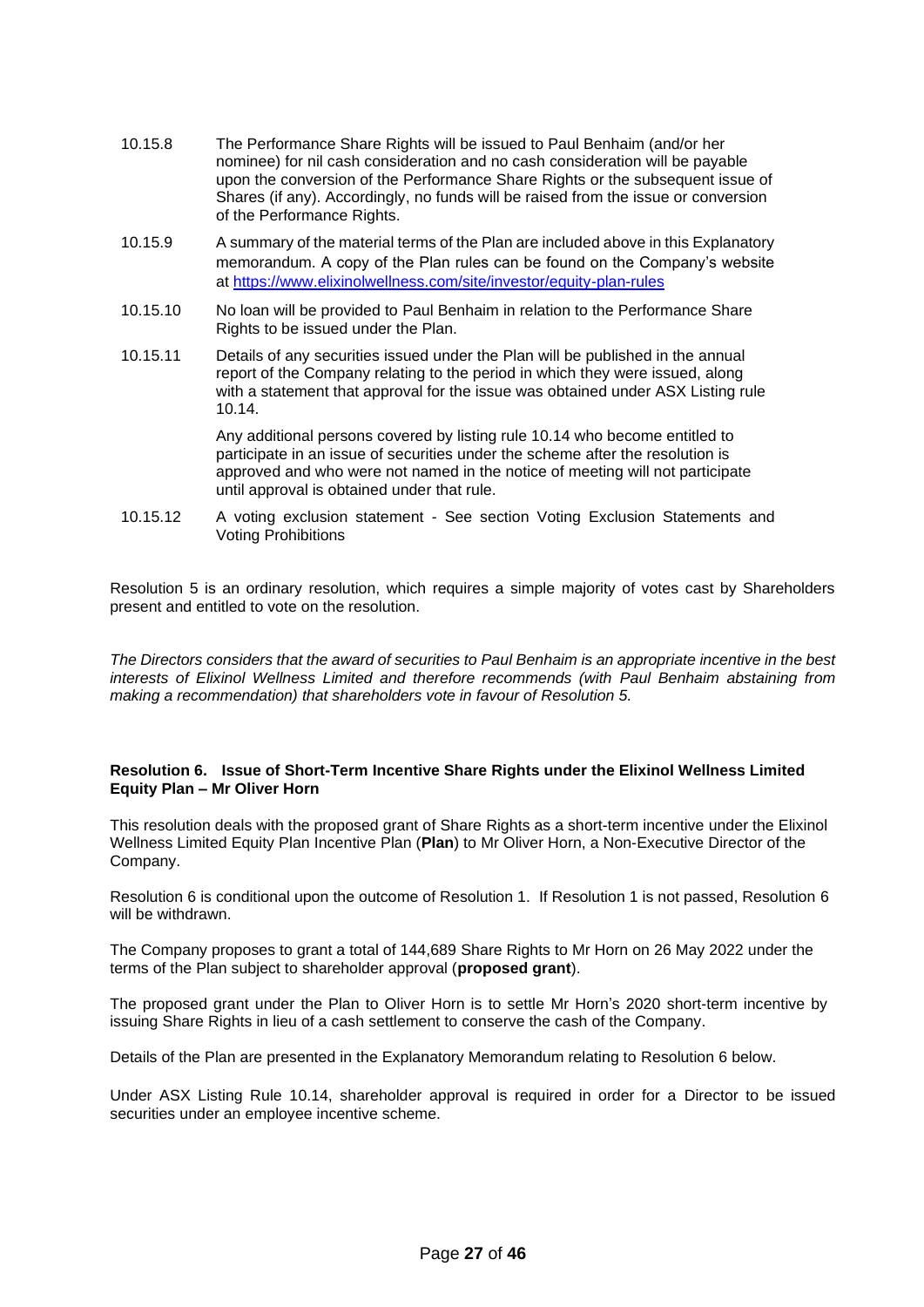Accordingly, approval is sought for the proposed grant to Mr Horn of 144,689 Share Rights under the Plan. For the purposes of Listing Rule 10.15, the key terms are detailed below. This proposed grant is conditional on receiving shareholder approval.

ASX Listing Rule 7.1 imposes a 15% cap on the number of equity securities that can be issued by Elixinol without approval of shareholders in any rolling twelve-month period. However, Elixinol is permitted to issue shares (or other securities) in excess of the 15% limit if those shares or securities are issued in reliance on an exception to ASX Listing Rule 7.1 or the issue is approved by shareholders.

Resolution 6, if passed, will provide approval for this purpose in relation to both the Share Rights and any Shares issued on vesting of those rights. If approval is given under Listing Rule 10.14, approval is not required under ASX Listing Rule 7.1, in accordance with Exception 14 in ASX Listing Rule 7.2.

If shareholders do not approve Resolution 6, the proposed issue of Share Rights to Mr Horn will not proceed. However, to ensure Elixinol can attract and retain the right talent and align Mr Horn with those of shareholders, the Board considers it is important for Elixinol to offer incentives to its directors and executives that are in line with market practice. The Board would need to consider alternative remuneration arrangements.

The Company has determined that the proposed grant of Share Rights under the Plan pursuant to the Resolution 6 as part of Mr Horn's remuneration package will constitute the giving of reasonable remuneration for the purposes of Chapter 2E of the Corporations Act.

Key terms of the Share Rights grant to Oliver Horn:

| <b>Details of the Grant</b>                                                                                                                                                                                                                                                                                                                                                                                                                                                                                          | The proposed grant to Oliver Horn is 144,689 Share Rights.<br>Each Share Right is a conditional right to acquire one Share,<br>subject to the satisfaction of the Vesting Conditions set out below. |
|----------------------------------------------------------------------------------------------------------------------------------------------------------------------------------------------------------------------------------------------------------------------------------------------------------------------------------------------------------------------------------------------------------------------------------------------------------------------------------------------------------------------|-----------------------------------------------------------------------------------------------------------------------------------------------------------------------------------------------------|
| Price payable on Grant<br>or Exercise                                                                                                                                                                                                                                                                                                                                                                                                                                                                                | No amount will be payable to the Company in respect of the issue or<br>exercise of new Share Rights.                                                                                                |
| <b>Vesting of Performance</b><br><b>Share Rights</b>                                                                                                                                                                                                                                                                                                                                                                                                                                                                 | In respect of New Share Rights, the Share Rights will vest on 27 May<br>2022.                                                                                                                       |
| <b>Performance Period</b>                                                                                                                                                                                                                                                                                                                                                                                                                                                                                            | 1 January 2020 to 31 December 2020.                                                                                                                                                                 |
| Date of Grant                                                                                                                                                                                                                                                                                                                                                                                                                                                                                                        | 26 May 2022 subject to shareholder approval.                                                                                                                                                        |
| Share Rights which have not lapsed will vest and become exercisable<br>on the date on which any Vesting Conditions applicable to the Share<br>Rights have been satisfied (or waived by the Board) or the date on which<br><b>Vesting Conditions which</b><br>the Share Rights otherwise vest in accordance with the Plan Rules.<br>must be satisfied (or<br>waived) before Share Rights<br>The Share Rights are subject to being employed at the date of vesting<br>vest and can be exercised<br>and the Plan rules. |                                                                                                                                                                                                     |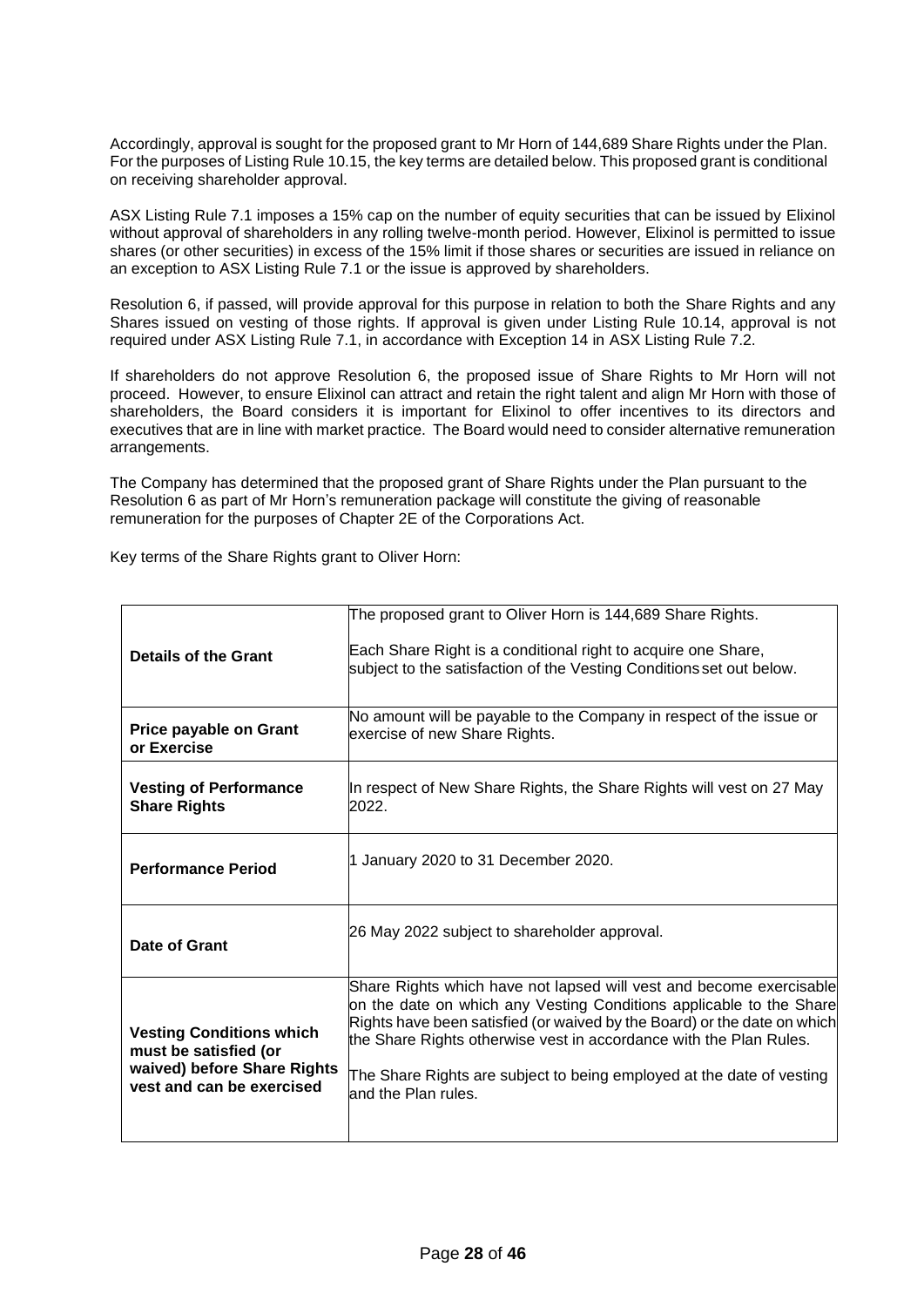| <b>Cessation of employment</b>                | If Oliver Horn ceases to be a Director of the Company prior to the<br>vesting of Share Rights, the treatment will depend on the<br>circumstances of cessation.                                                                                                                                                                                                                                                               |  |  |  |
|-----------------------------------------------|------------------------------------------------------------------------------------------------------------------------------------------------------------------------------------------------------------------------------------------------------------------------------------------------------------------------------------------------------------------------------------------------------------------------------|--|--|--|
|                                               | Where Oliver Horn ceases to be a Director of the Company in the<br>event of resignation or other circumstances in which the Board<br>determines the following treatment is warranted:<br>all unvested Share Rights will lapse on the cessation of<br>a.<br>her directorship; or                                                                                                                                              |  |  |  |
|                                               |                                                                                                                                                                                                                                                                                                                                                                                                                              |  |  |  |
|                                               | all vested Share Rights will not lapse and in the case of<br>b.<br>an Exercisable Share Right will remain exercisable for 60<br>days, unless the Board determines otherwise.                                                                                                                                                                                                                                                 |  |  |  |
|                                               | Where Oliver Horn ceases to be engaged as a Director in the event<br>of death, Disability or other reason (with the exception of resignation),<br>then unless the Board, in its sole discretion, determines otherwise:                                                                                                                                                                                                       |  |  |  |
|                                               | a. a Pro Rata number of Oliver Horn's unvested Share Rights<br>will not vest or lapse as a result of her ceasing to be a<br>Director of the Group, and these Rules and the relevant<br>Terms of the Share Right (including any Conditions)<br>continue to apply, except that any continuous service<br>requirement will be deemed to be waived;                                                                              |  |  |  |
|                                               | the balance of her unvested Share Rights will lapse;<br>b.<br>and                                                                                                                                                                                                                                                                                                                                                            |  |  |  |
|                                               | any Performance Share Right which has vested (and in the<br>c.<br>case of an Exercisable Share Right not been exercised at<br>the time of cessation of employment of the Group) will not<br>lapse (and in the case of an Exercisable Share Right will<br>remain exercisable for the Cessation Period, as defined in<br>the Plan Rules).                                                                                      |  |  |  |
|                                               | However, the Board has discretion to apply a different treatment to<br>that outlined above if it deems it appropriate in the circumstances,<br>including allowing Oliver Horn to retain Share Rights which would<br>otherwise lapse on the cessation of her engagement as a Director.                                                                                                                                        |  |  |  |
| <b>Control and</b><br><b>Take over events</b> | Where a Change of Control or Takeover event occurs in relation to<br>the Company, the board may determine at its sole discretion that all<br>or some of Oliver Horn's unvested Share Rights vest having regard<br>to all relevant circumstances, including whether performance is in line<br>with the Conditions over the period from the date of grant of the Share<br>Rights to the date of the Control or Takeover Event. |  |  |  |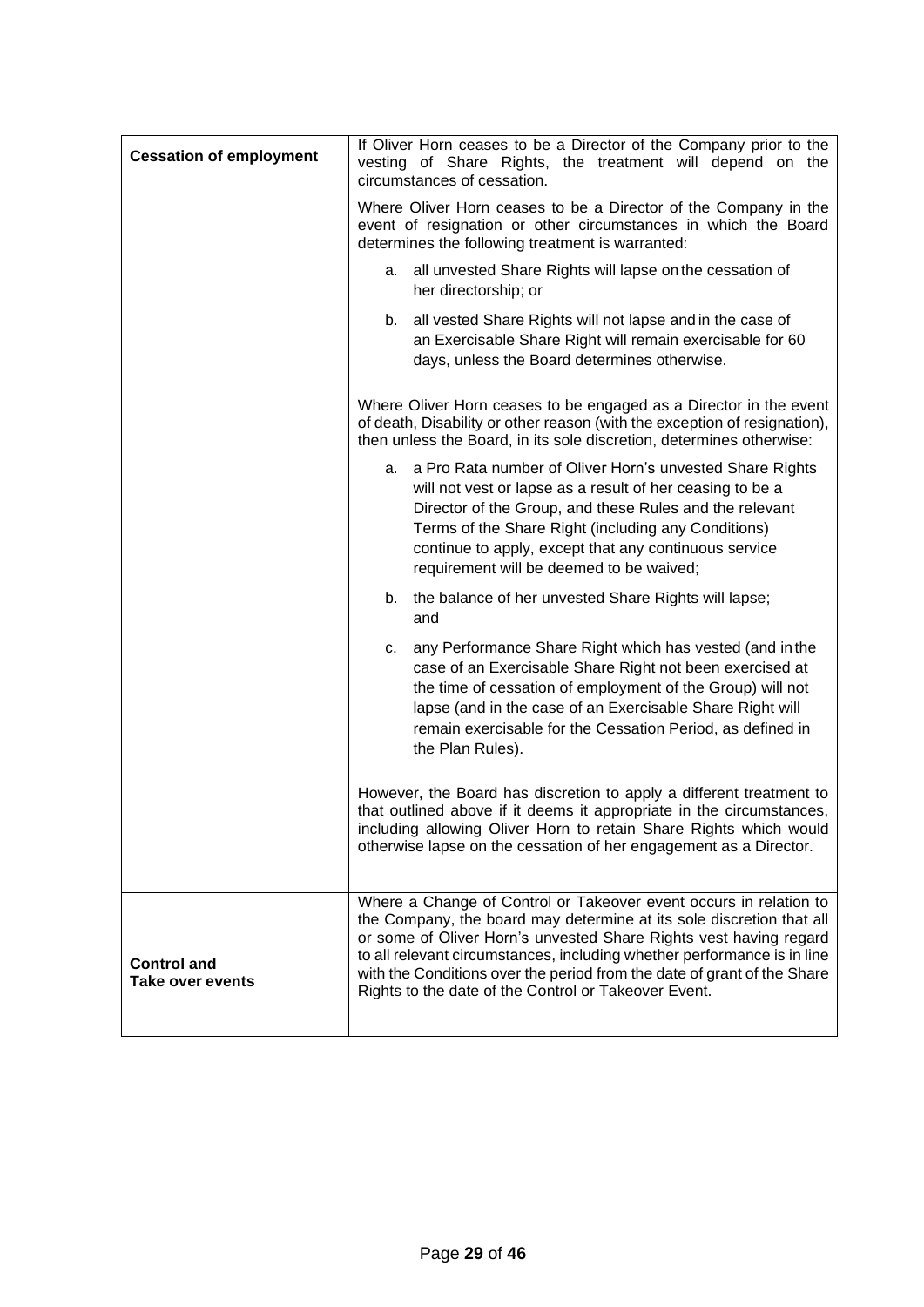ASX Listing Rule 10.15 contains requirements as to the contents of a Notice sent to Shareholders for the purposes of ASX Listing Rule 10.14 and the following information is included in this Explanatory Statement for that purpose:

- 10.15.1 Oliver Horn or his nominee.
- 10.15.2 Oliver Horn was the Global Chief Executive Officer (**Global CEO**) and is currently a Non-executive Director of Elixinol. Accordingly, shareholder approval for Oliver Horn to acquire securities under an employee incentive scheme is required.
- 10.15.3 The maximum number of Share Rights to be issued to Oliver Horn is 144,689.
- 10.15.4 Oliver Horn's total remuneration package for FY2021 included:
	- a fixed base salary of \$372,715;
	- a cash bonus of \$74,260;
	- superannuation of \$22,285; and
	- equity settled performance share rights of \$99,819.
	- A total remuneration package of \$569,079.

Further information regarding the remuneration of Oliver Horn is set out in the Company's Remuneration Report which forms part of the 2021 Annual Report.

Oliver Horn resigned as Global CEO on 28 March 2022, with the resignation effective on 8 April 2022. From 8 April 2022, Oliver Horn will be paid a director's fee of \$85,000 per annum.

- 10.15.5 Oliver Horn has previously received the following securities under the Plan:
	- (a) 361,722 Performance Share Rights, as approved by Shareholders at the 2020 Annual General Meeting held on 30 July 2020 (issued for nil financial consideration). These Performance Share Rights have a vesting date of 28 February 2023, the TSR baseline for this tranche is set at \$0.546 cents.
	- (b) 937,500 Performance Share Rights, as approved by Shareholders at the 2020 Annual General Meeting held on 30 July 2020 (issued for nil financial consideration). These Performance Share Rights fully vested on 30 January 2021 and 21 October 2021 pursuant to his employment agreement.
- 10.15.6 A summary of the material terms of the Share Rights are included above in this Explanatory memorandum.

The Share Rights are being issued to incentivise Oliver Horn to deliver the Company's growth strategy and drive financial performance in the interests of shareholders. The Board is satisfied that Oliver Horn's remuneration arrangements are competitive relative to ASX market and industry peers.

The value that the Company attributes to the Share Rights being issued is \$26,333 and is calculated using the Monte Carlo method.

10.15.7 It is intended that the Share Rights will be issued to Oliver Horn on or around 26 May 2022 subject to shareholder approval. In any event the Share Rights will be issued no later than three years after the date of the Meeting.

> In the future, it is proposed that grants of Performance Rights or Options under the Plan will be made annually, following announcement of the Company's fullyear financial results. The Board will have discretion to make grants at other times. The Plan Rules provide the Board with flexibility in relation to annual offers. Any future issues under the Plan to a Director will only be made if shareholder approval is received.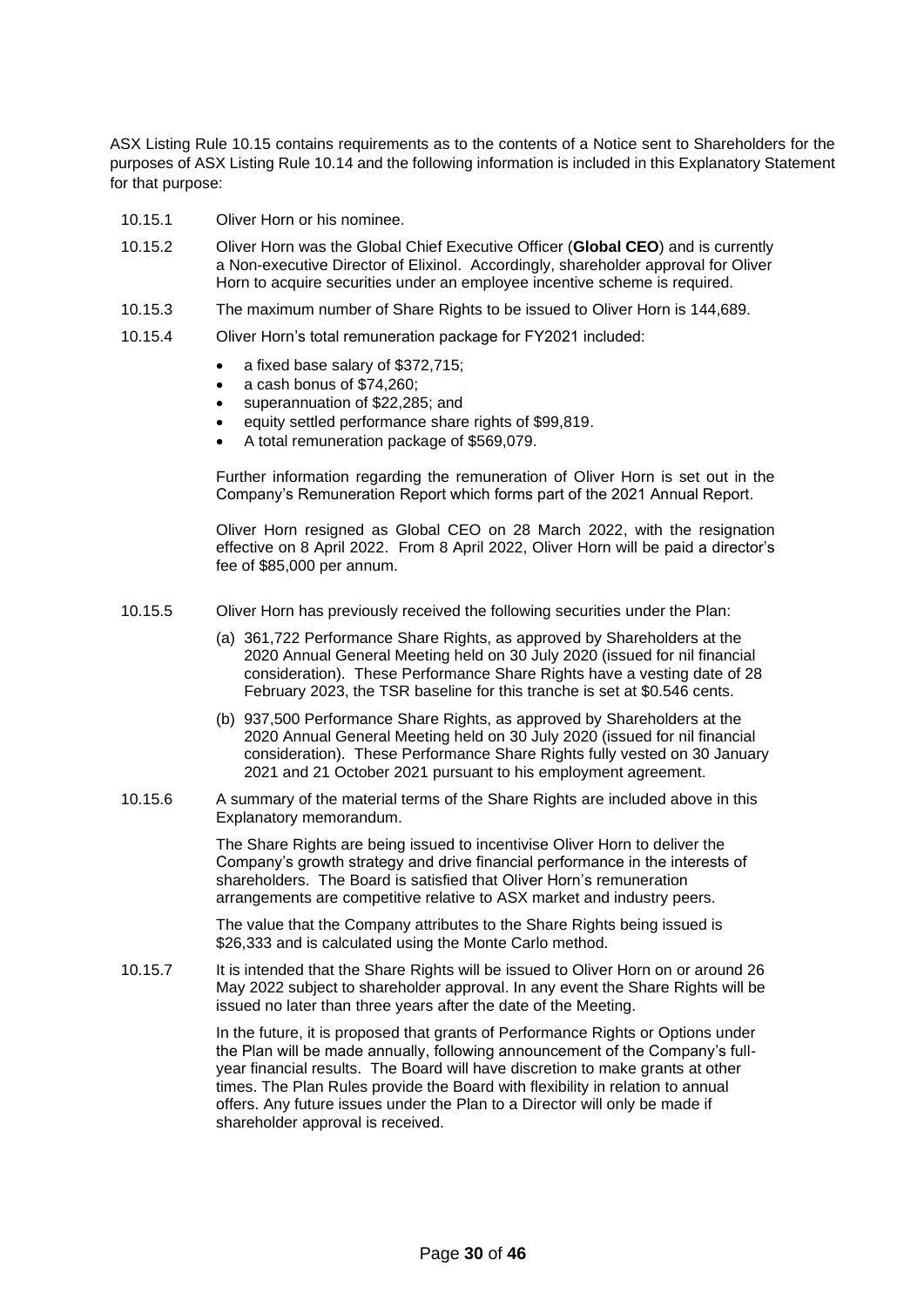- 10.15.8 The Share Rights will be issued to Oliver Horn (and/or his nominee) for nil cash consideration and no cash consideration will be payable upon the conversion of the Share Rights or the subsequent issue of Shares (if any). Accordingly, no funds will be raised from the issue or conversion of the Performance Rights.
- 10.15.9 A summary of the material terms of the Plan are included above in this Explanatory memorandum. A copy of the Plan rules can be found on the Company's website at https://www.elixinolwellness.com/site/investor/equity-plan-rules
- 10.15.10 No loan will be provided to Oliver Horn in relation to the Share Rights to be issued under the Plan.
- 10.15.11 Details of any securities issued under the Plan will be published in the annual report of the Company relating to the period in which they were issued, along with a statement that approval for the issue was obtained under ASX Listing rule 10.14.

Any additional persons covered by listing rule 10.14 who become entitled to participate in an issue of securities under the scheme after the resolution is approved and who were not named in the notice of meeting will not participate until approval is obtained under that rule.

10.15.12 A voting exclusion statement - See Section Voting Exclusion Statements and Voting Prohibitions.

Resolution 6 is an ordinary resolution, which requires a simple majority of votes cast by Shareholders present and entitled to vote on the resolution.

*The Directors considers that the award of securities to Oliver Horn is an appropriate incentive in the best interests of Elixinol Wellness Limited and therefore recommends (with Oliver Horn abstaining from making a recommendation) that shareholders vote in favour of Resolution 6.*

#### **Resolution 7. Issue of Performance Share Rights under the Elixinol Wellness Limited Equity Plan to Mr David Fenlon**

This resolution deals with the proposed grant of options under the Elixinol Wellness Limited Equity Plan Incentive Plan (**Plan**) to Mr David Fenlon, a Non-Executive Director of the Company.

Resolution 7 is conditional upon the outcome of Resolution 2. If Resolution 2 is not passed, Resolution 7 will be withdrawn.

The Company proposes to grant a total of 465,753 Performance Share Rights to Mr Fenlon on 26 May 2022 under the terms of the Plan subject to shareholder approval (**proposed grant**).

The proposed grant under the Plan to Mr Fenlon is to further encourage and facilitate share ownership for Non-Executive Directors and as a means for enhancing the alignment of interests between Non-Executive Directors and shareholders generally.

Details of the Plan are presented in the Explanatory Memorandum relating to Resolution 7 below.

Under ASX Listing Rule 10.14, shareholder approval is required in order for a Director to be issued securities under an employee incentive scheme.

Accordingly, approval is sought for the proposed grant to Mr Fenlon of 465,753 Performance Share Rights under the Plan. For the purposes of Listing Rule 10.15, the key terms are detailed below. This proposed grant is conditional on receiving shareholder approval.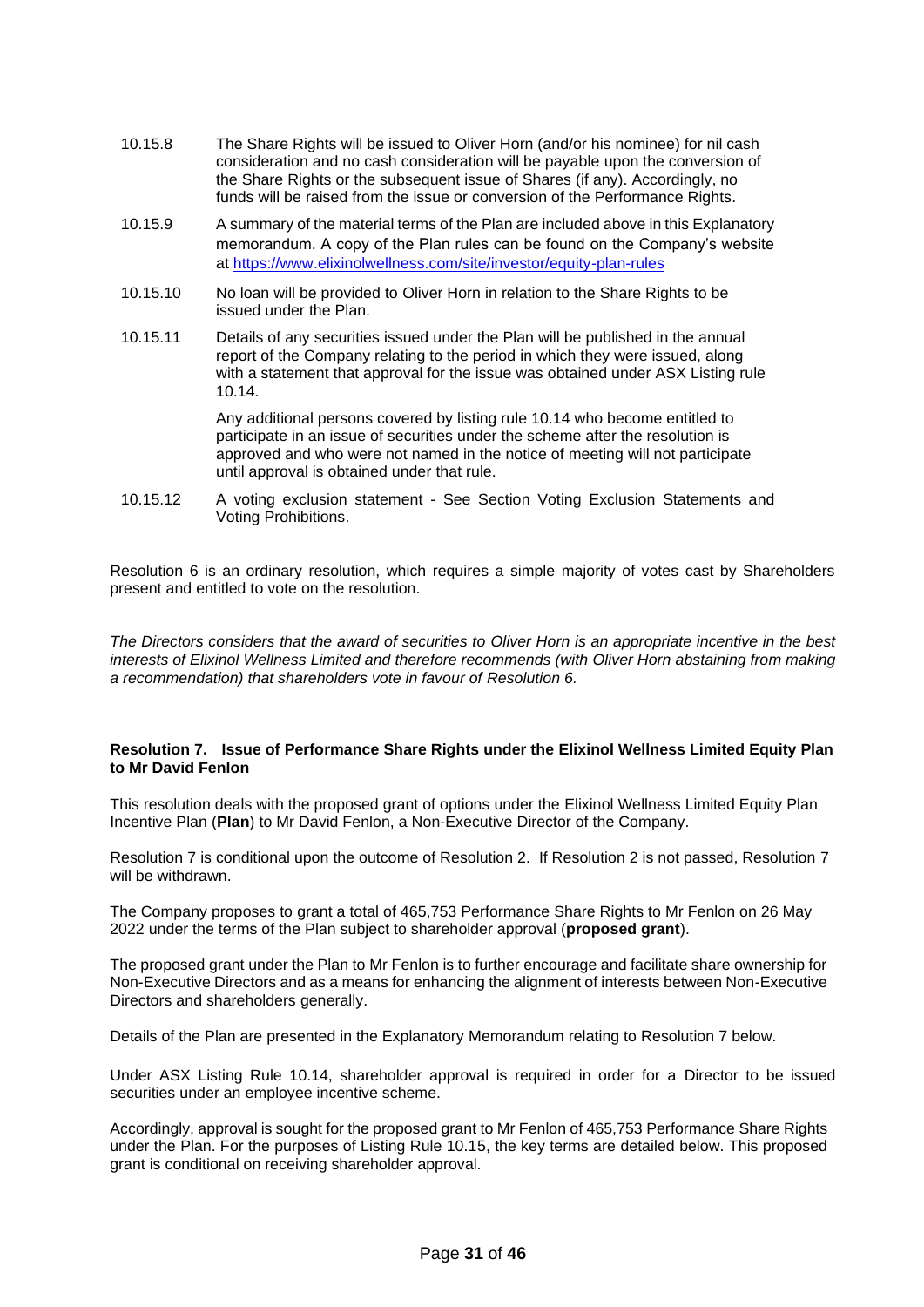ASX Listing Rule 7.1 imposes a 15% cap on the number of equity securities that can be issued by Elixinol without approval of shareholders in any rolling twelve-month period. However, Elixinol is permitted to issue shares (or other securities) in excess of the 15% limit if those shares or securities are issued in reliance on an exception to ASX Listing Rule 7.1 or the issue is approved by shareholders.

Resolution 7, if passed, will provide approval for this purpose in relation to both the Performance Share Rights and any Shares issued on vesting of those rights. If approval is given under Listing Rule 10.14, approval is not required under ASX Listing Rule 7.1, in accordance with Exception 14 in ASX Listing Rule 7.2.

If shareholders do not approve Resolution 7, the proposed issue of Performance Share Rights to Mr Fenlon will not proceed. However, to ensure Elixinol can attract and retain the right talent and align Mr Fenlon with those of shareholders, the Board considers it is important for Elixinol to offer incentives to its directors and executives that are in line with market practice. The Board would need to consider alternative remuneration arrangements.

The Company has determined that the proposed grant of Performance Share Rights under the Plan pursuant to the Resolution 7 as part of Mr Fenlon's remuneration package will constitute the giving of reasonable remuneration for the purposes of Chapter 2E of the Corporations Act.

Key terms of the Performance Share Rights grant to David Fenlon:

| <b>Details of the Grant</b>                                                                                                                | The proposed grant to David Fenlon is 465,753 Performance Share<br>Rights.<br>Each Performance Share Right is a conditional right to acquire one<br>Share, subject to the satisfaction of the Vesting Conditions set out<br>below.                                                                                                                                                                                                                                                                                                                                                                                                                 |  |  |
|--------------------------------------------------------------------------------------------------------------------------------------------|----------------------------------------------------------------------------------------------------------------------------------------------------------------------------------------------------------------------------------------------------------------------------------------------------------------------------------------------------------------------------------------------------------------------------------------------------------------------------------------------------------------------------------------------------------------------------------------------------------------------------------------------------|--|--|
| <b>Price payable on Grant</b><br>or Exercise                                                                                               | No amount will be payable to the Company in respect of the issue or<br>exercise of new Performance Share Rights.                                                                                                                                                                                                                                                                                                                                                                                                                                                                                                                                   |  |  |
| <b>Vesting of Performance</b><br><b>Share Rights</b>                                                                                       | The Performance Share Rights will vest on 28 February 2026.                                                                                                                                                                                                                                                                                                                                                                                                                                                                                                                                                                                        |  |  |
| <b>Performance Period</b>                                                                                                                  | 1 January 2022 to 31 December 2025.                                                                                                                                                                                                                                                                                                                                                                                                                                                                                                                                                                                                                |  |  |
| Date of Grant                                                                                                                              | 26 May 2022 subject to shareholder approval.                                                                                                                                                                                                                                                                                                                                                                                                                                                                                                                                                                                                       |  |  |
| <b>Vesting Conditions which</b><br>must be satisfied (or<br>waived) before Performance<br><b>Share Rights vest and can</b><br>be exercised | Performance Share Rights which have not lapsed will vest and become<br>exercisable on the date on which any Vesting Conditions applicable to<br>the Performance Share Rights have been satisfied (or waived by the<br>Board) or the date on which the Performance Share Rights otherwise<br>vest in accordance with the Plan Rules.<br>The Performance Share Rights are subject to the following Vesting<br>Conditions, which are independent and will be tested separately:<br>Satisfaction of absolute total shareholder return (TSR)<br>$\bullet$<br>performance hurdles for the relevant Vesting Period (TSR<br>Performance Share Rights); and |  |  |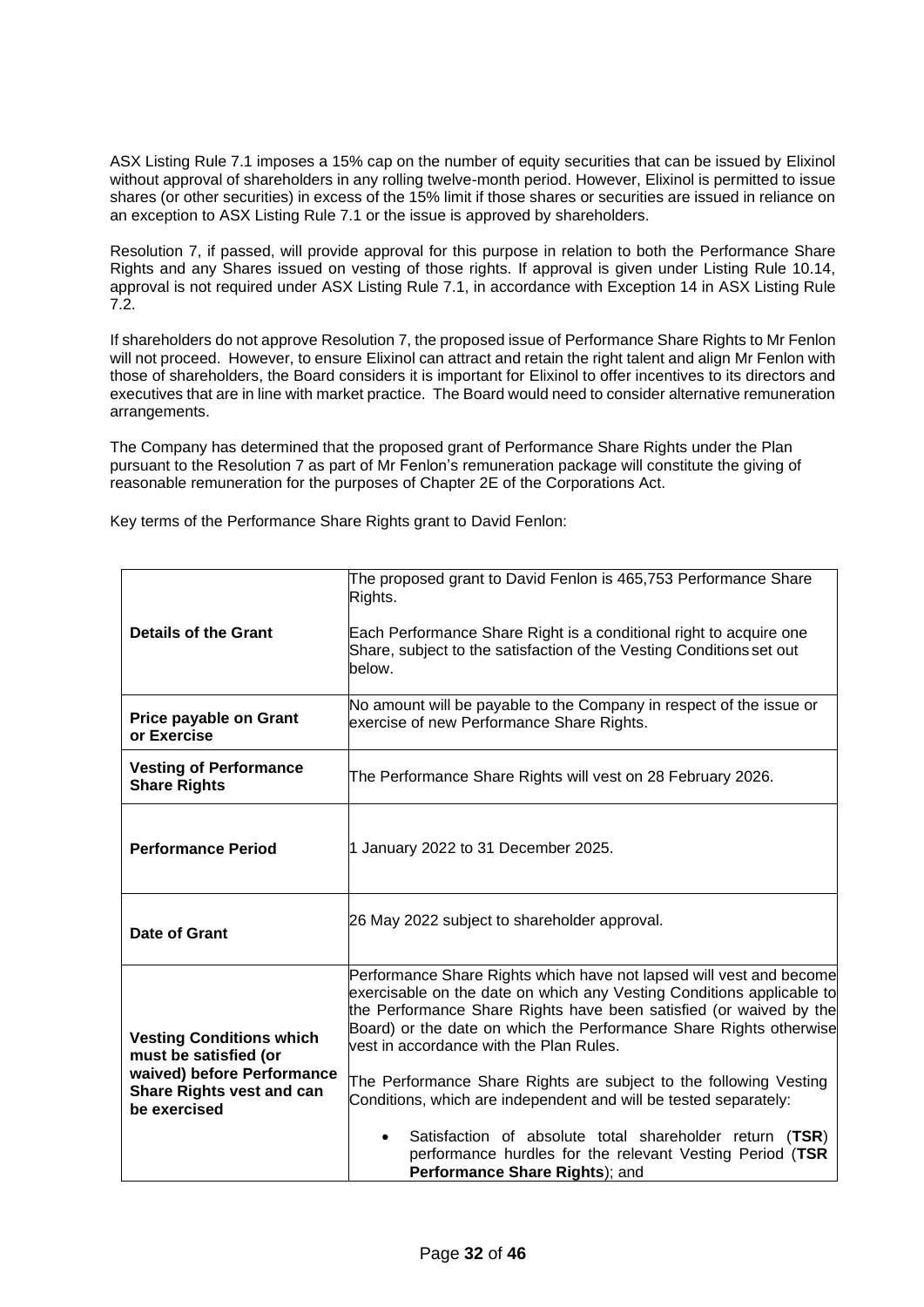|                                                            | David Fenlon must continue to be a Director of the Company<br>or one of its wholly owned subsidiaries on 28 February 2026.                                                                                                                                                         |                                                                     |  |  |
|------------------------------------------------------------|------------------------------------------------------------------------------------------------------------------------------------------------------------------------------------------------------------------------------------------------------------------------------------|---------------------------------------------------------------------|--|--|
|                                                            | The proportion of TSR Performance Share Rights that will vest will be<br>determined by reference to the absolute TSR of the Company during<br>the relevant Performance Period, in accordance with the following<br>vesting schedule:                                               |                                                                     |  |  |
| <b>Total Shareholder Return</b><br>- Performance Condition | <b>Company's TSR over</b><br>the relevant Vesting<br><b>Period</b>                                                                                                                                                                                                                 | <b>Percentage of TSR Performance</b><br><b>Share Rights Vesting</b> |  |  |
|                                                            | Below 10%                                                                                                                                                                                                                                                                          | 0% of the TSR Performance Share<br>Rights will vest                 |  |  |
|                                                            | Greater than 10% but<br>less than the 20%                                                                                                                                                                                                                                          | 40% of the TSR Performance Share<br>Rights will vest                |  |  |
|                                                            | Equal to or greater than<br>the $20%$                                                                                                                                                                                                                                              | 100% of the TSR Performance Share<br>Rights will vest               |  |  |
|                                                            | The share price baseline for the TSR calculation will be equivalent to<br>the volume weighted average market price of the five (5) days before<br>31 December 2021 which was \$0.073.<br>TSR Performance Share Rights that do not vest on the relevant<br>vesting date will lapse. |                                                                     |  |  |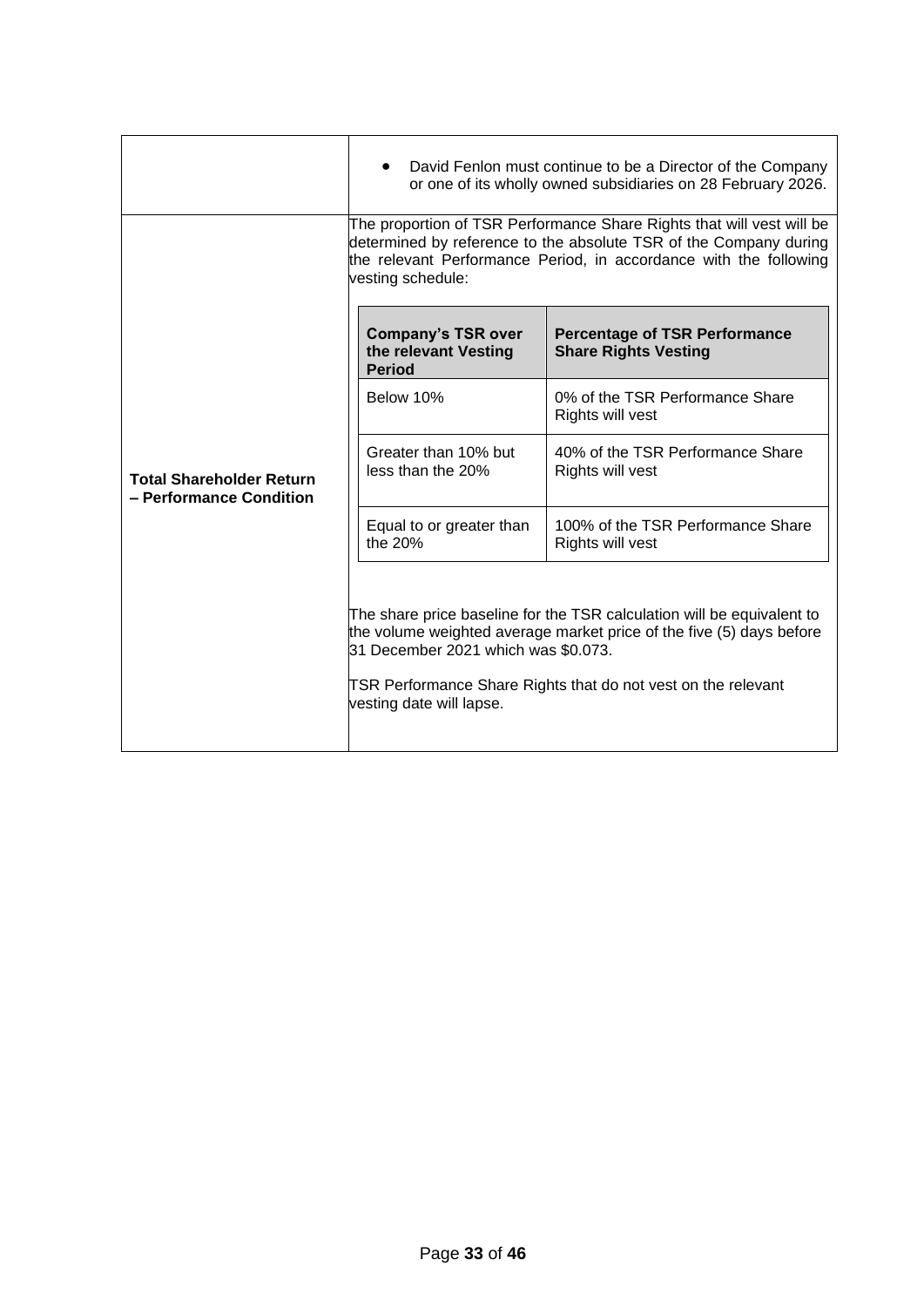| <b>Cessation of employment</b>         | If David Fenlon ceases to be a Director of the Company prior to the<br>vesting of Performance Share Rights, the treatment will depend on<br>the circumstances of cessation.                                                                                                                                                                                                                                                                              |  |  |  |
|----------------------------------------|----------------------------------------------------------------------------------------------------------------------------------------------------------------------------------------------------------------------------------------------------------------------------------------------------------------------------------------------------------------------------------------------------------------------------------------------------------|--|--|--|
|                                        | Where David Fenlon ceases to be a Director of the Company in the<br>event of resignation or other circumstances in which the Board<br>determines the following treatment is warranted:                                                                                                                                                                                                                                                                   |  |  |  |
|                                        | all unvested Performance Share Rights will lapse on the<br>а.<br>cessation of her directorship; or                                                                                                                                                                                                                                                                                                                                                       |  |  |  |
|                                        | b. all vested Performance Share Rights will not lapse and in<br>the case of an Exercisable Share Right will remain<br>exercisable for 60 days, unless the Board determines<br>otherwise.                                                                                                                                                                                                                                                                 |  |  |  |
|                                        | Where David Fenlon ceases to be engaged as a Director in the event<br>of death, Disability or other reason (with the exception of resignation),<br>then unless the Board, in its sole discretion, determines otherwise:                                                                                                                                                                                                                                  |  |  |  |
|                                        | a. a Pro Rata number of David Fenlon's unvested<br>Performance Share Rights will not vest or lapse as a result<br>of her ceasing to be a Director of the Group, and these<br>Rules and the relevant Terms of the Share Right (including<br>any Conditions) continue to apply, except that any<br>continuous service requirement will be deemed to be<br>waived;                                                                                          |  |  |  |
|                                        | the balance of her unvested Performance Share<br>b.<br>Rights will lapse; and                                                                                                                                                                                                                                                                                                                                                                            |  |  |  |
|                                        | any Performance Share Right which has vested (and in the<br>c.<br>case of an Exercisable Share Right not been exercised at<br>the time of cessation of employment of the Group) will not<br>lapse (and in the case of an Exercisable Share Right will<br>remain exercisable for the Cessation Period, as defined in<br>the Plan Rules).                                                                                                                  |  |  |  |
|                                        | However, the Board has discretion to apply a different treatment to<br>that outlined above if it deems it appropriate in the circumstances,<br>including allowing David Fenlon to retain Performance Share Rights<br>which would otherwise lapse on the cessation of her engagement as<br>a Director.                                                                                                                                                    |  |  |  |
| <b>Control and</b><br>Take over events | Where a Change of Control or Takeover event occurs in relation to<br>the Company, the board may determine at its sole discretion that all<br>or some of David Fenlon's unvested Performance Share Rights vest<br>having regard to all relevant circumstances, including whether<br>performance is in line with the Conditions over the period from the<br>date of grant of the Performance Share Rights to the date of the<br>Control or Takeover Event. |  |  |  |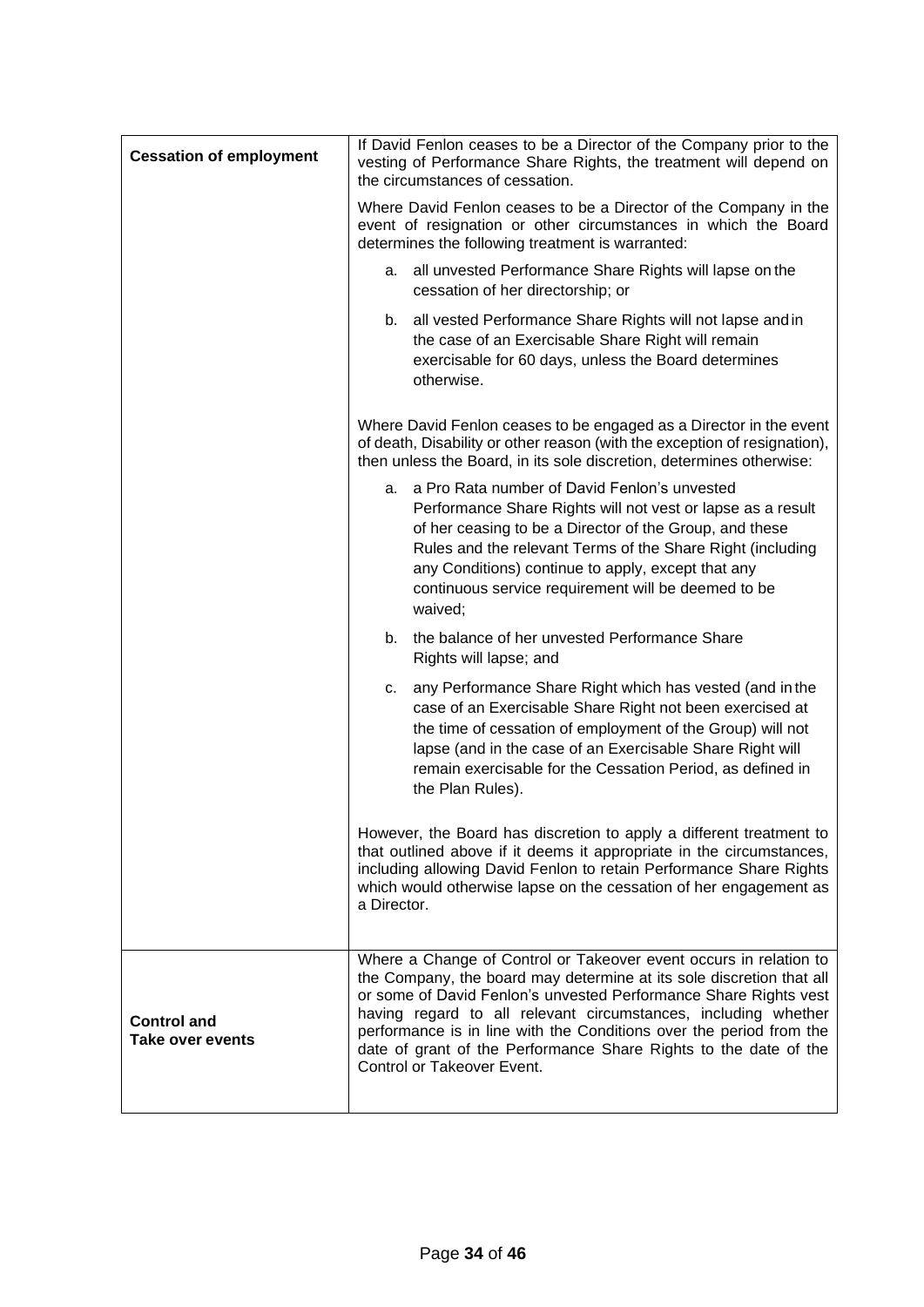ASX Listing Rule 10.15 contains requirements as to the contents of a Notice sent to Shareholders for the purposes of ASX Listing Rule 10.14 and the following information is included in this Explanatory Statement for that purpose:

- 10.15.1 David Fenlon or his nominee.
- 10.15.2 David Fenlon is a Director of Elixinol accordingly, shareholder approval for David Fenlon to acquire securities under an employee incentive scheme is required.
- 10.15.3 The maximum number of Performance Share Rights to be issued to David Fenlon is 465,753.
- 10.15.4 David Fenlon was appointed as a director on 28 March 2022. From 28 March 2022 David Fenlon will be paid a director's fee of \$85,000 per annum.
- 10.15.5 David Fenlon has not previously received any securities under the Plan:
- 10.15.6 A summary of the material terms of the Performance Share Rights are included above in this Explanatory memorandum.

The Performance Share Rights are being issued to incentivise David Fenlon to deliver the Company's growth strategy and drive financial performance in the interests of shareholders. The Board is satisfied that David Fenlon's remuneration arrangements are competitive relative to ASX market and industry peers.

The value that the Company attributes to the Performance Share Rights being issued is \$26,737 and is calculated using the Monte Carlo method.

10.15.7 It is intended that the Performance Share Rights will be issued to David Fenlon on or around 26 May 2022 subject to shareholder approval. In any event the Performance Share Rights will be issued no later than three years after the date of the Meeting.

> In the future, it is proposed that grants of Performance Rights or Options under the Plan will be made annually, following announcement of the Company's fullyear financial results. The Board will have discretion to make grants at other times. The Plan Rules provide the Board with flexibility in relation to annual offers. Any future issues under the Plan to a Director will only be made if shareholder approval is received.

- 10.15.8 The Performance Share Rights will be issued to David Fenlon (and/or his nominee) for nil cash consideration and no cash consideration will be payable upon the conversion of the Performance Share Rights or the subsequent issue of Shares (if any). Accordingly, no funds will be raised from the issue or conversion of the Performance Rights.
- 10.15.9 A summary of the material terms of the Plan are included above in this Explanatory memorandum. A copy of the Plan rules can be found on the Company's website at https://www.elixinolwellness.com/site/investor/equity-plan-rules
- 10.15.10 No loan will be provided to David Fenlon in relation to the Performance Share Rights to be issued under the Plan.
- 10.15.11 Details of any securities issued under the Plan will be published in the annual report of the Company relating to the period in which they were issued, along with a statement that approval for the issue was obtained under ASX Listing rule 10.14.

Any additional persons covered by listing rule 10.14 who become entitled to participate in an issue of securities under the scheme after the resolution is approved and who were not named in the notice of meeting will not participate until approval is obtained under that rule.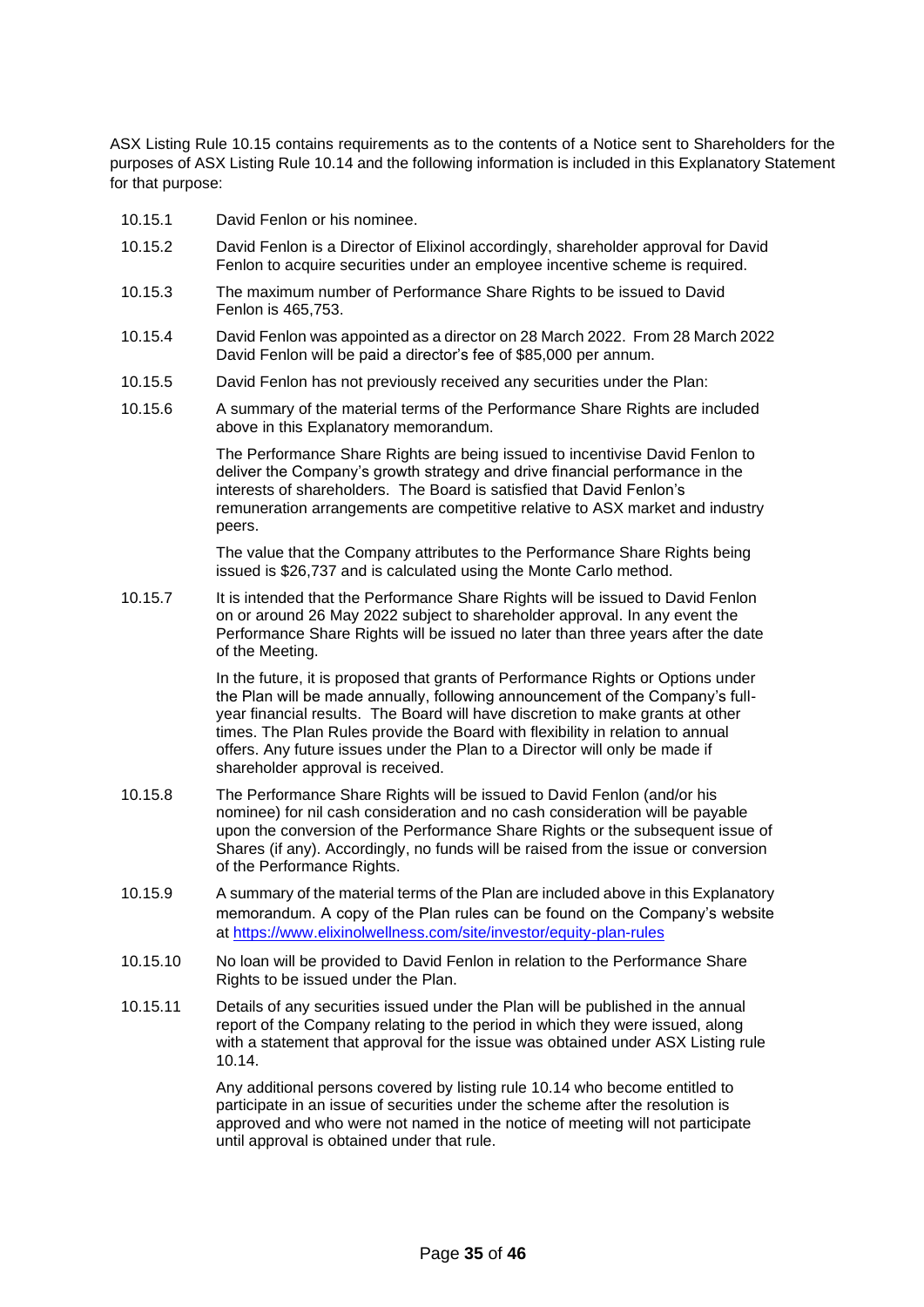10.15.12 A voting exclusion statement - See Section Voting Exclusion Statements and Voting Prohibitions.

Resolution 7 is an ordinary resolution, which requires a simple majority of votes cast by Shareholders present and entitled to vote on the resolution.

*The Directors considers that the award of securities to David Fenlon is an appropriate incentive in the best interests of Elixinol Wellness Limited and therefore recommends (with David Fenlon abstaining from making a recommendation) that shareholders vote in favour of Resolution 7.*

#### **Resolution 8. Approval of potential termination benefits to Mr Ronald Dufficy**

#### **Background**

Ronald Dufficy commenced employment with the Company as Interim Global Chief Executive Officer's (**Interim Global CEO**) on 8 April 2022. On 28 March 2022 the Company announced the material terms of the Interim Global CEO employment agreement with the Company (**Employment Agreement**).

Part 2D.2 of the Corporations Act restricts the benefits that can be given without shareholder approval to individuals who hold or held a managerial or executive office (as defined in the Corporations Act) on leaving employment with the Company or its related bodies corporate.

The Company's policy in relation to termination benefits and entitlements is to treat ceasing employees fairly having regard to applicable laws and market practice, while balancing the need to avoid excessive termination payouts. Approval is being sought so that the Company can give effect to this policy, while complying with the Corporations Act.

The Company is seeking Shareholder approval under Resolution 8 to approve certain potential payments payable to Ronald Dufficy on termination of his employment with the Company. Specifically, the Company is seeking approval to provide benefits or entitlements regarding the Company's existing contractual obligation to Mr Dufficy under his Employment Agreement that he may be entitled to payments in lieu of notice upon cessation of his employment, along with a pro-rata short term incentive payment in respect of the year in which the employment ceases. The amount and value of the entitlements under the termination notice period clause cannot be ascertained in advance. This is because various matters will, or likely will, affect the value including the extent to which Mr Dufficy will work through the applicable notice period and the time Mr Dufficy ceases employment.

Resolution 8 is of an administrative nature and is in relation to the Employment Agreement which, as noted above, was announced on 28 March 2022. Shareholder approval to grant a termination benefit to an executive is required under section 200E of the Corporations Act. These are described in further detail below.

#### **Termination benefits under the Employment Agreement**

Under the Employment Agreement, the Company may terminate the Interim Global CEO's employment by making a payment equal to six (6) months' pay in lieu of the entire notice period (or by making him work part of the notice period and making a payment in lieu of the balance of the notice period) (**Termination Payment**).

The other material terms of the Employment Agreement are set out in Annexure A.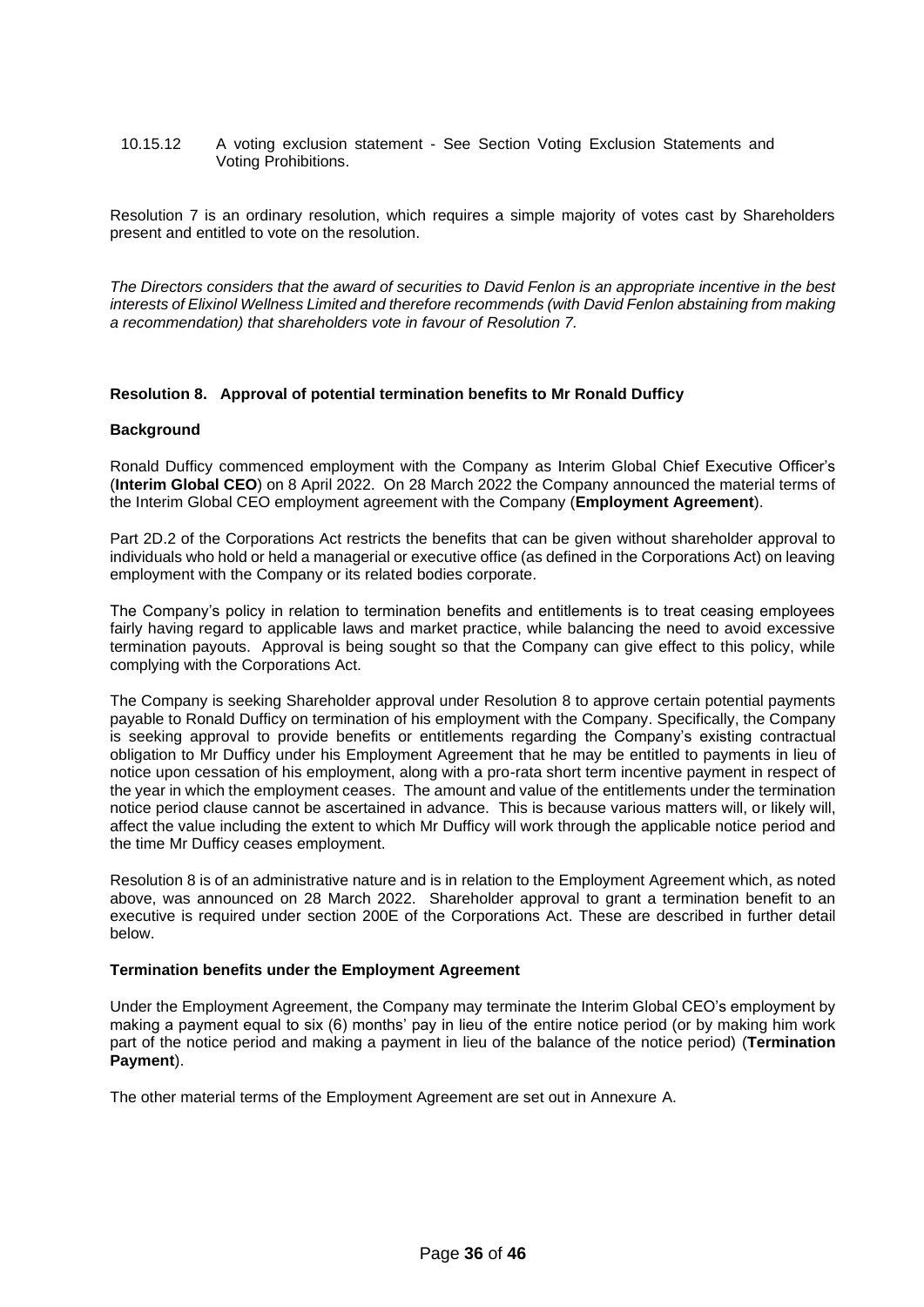#### **Part 2D.2 of the Corporations Act**

Under section 200B of the Corporations Act, a company may only give a person a benefit in connection with their ceasing to hold a board or managerial office in the company or a related body corporate if it is approved by shareholders under section 200E of the Corporations Act or an exemption applies.

Section 200B of the Corporations Act applies to board or managerial officers of the Company or any of its subsidiaries, which includes Ronald Dufficy.

The term "benefit" has a wide operation and would include the Termination Payment proposed to be paid to Ronald Dufficy on or following termination of employment.

A payment will only fall within the exceptions set out in the Corporations Act if the amount of the payment is less than a prescribed multiple of the Interim Global CEO's remuneration (**Cap Exception**) or if the nature of the payment falls within one of a number of categories set out in the Corporations Act (for example, a payment by way of damages for breach of contract or a payment for past services).

To rely on the Cap Exception, the benefit must have been given to a person under an agreement between the company and the person before the person became the holder of the office as consideration for agreeing to hold that office.

Accordingly, the amount and nature of the Termination Payment do not fall within any of the categories of exception set out in the Corporations Act.

Accordingly, Shareholder approval is sought for the purposes of section 200E of the Corporations Act to allow the Company to deal with and pay the Termination Payment.

Section 200E of the Corporations Act requires that where shareholders are asked to approve a payment or other benefit to an Executive that would otherwise be prohibited by section 200B, shareholders must be given details of the amount of the payment. The amount of the Termination Payment will depend on the amount of Ronald Dufficy's salary at the time of termination, and the amount of the notice period being paid for in lieu up to six (6) months.

#### **Resolution 9. Approval to Issue Securities under the Elixinol Wellness Limited Equity Plan**

Broadly speaking, and subject to a number of exceptions, ASX Listing Rule 7.1 limits the number of equity securities that the Company can issue without the approval of its Shareholders over any 12 month period to 15% of the fully paid ordinary shares on issue at the start of that period (**15% Placement Capacity**).

ASX Listing Rule 7.2, Exception 13 sets out an exception to ASX Listing Rule 7.1 such that an issue under an employee incentive scheme does not use the Company's 15% Placement Capacity if within three years before the issue date ordinary security holders approved the issue of equity securities under the scheme as an exception to ASX Listing Rule 7.1 in accordance with the ASX Listing Rules.

A summary of the terms of Elixinol Wellness Limited's Equity Plan (**Plan**) is set out in Annexure B. A copy of the full Plan terms are available to shareholders on the Company's website at: [https://www.elixinolwellness.com/site/investor/equity-plan-rules.](https://www.elixinolwellness.com/site/investor/equity-plan-rules)

If Shareholders approve Resolution 9, any issue of equity securities under the Plan during the 3 year period after the AGM will not use any of the Company's 15% Placement Capacity. However, this exception does not apply to the issue of equity securities to related parties of the Company (including Directors) under the Plan, and issues to such persons will require separate Shareholder approval under ASX Listing Rule 10.14.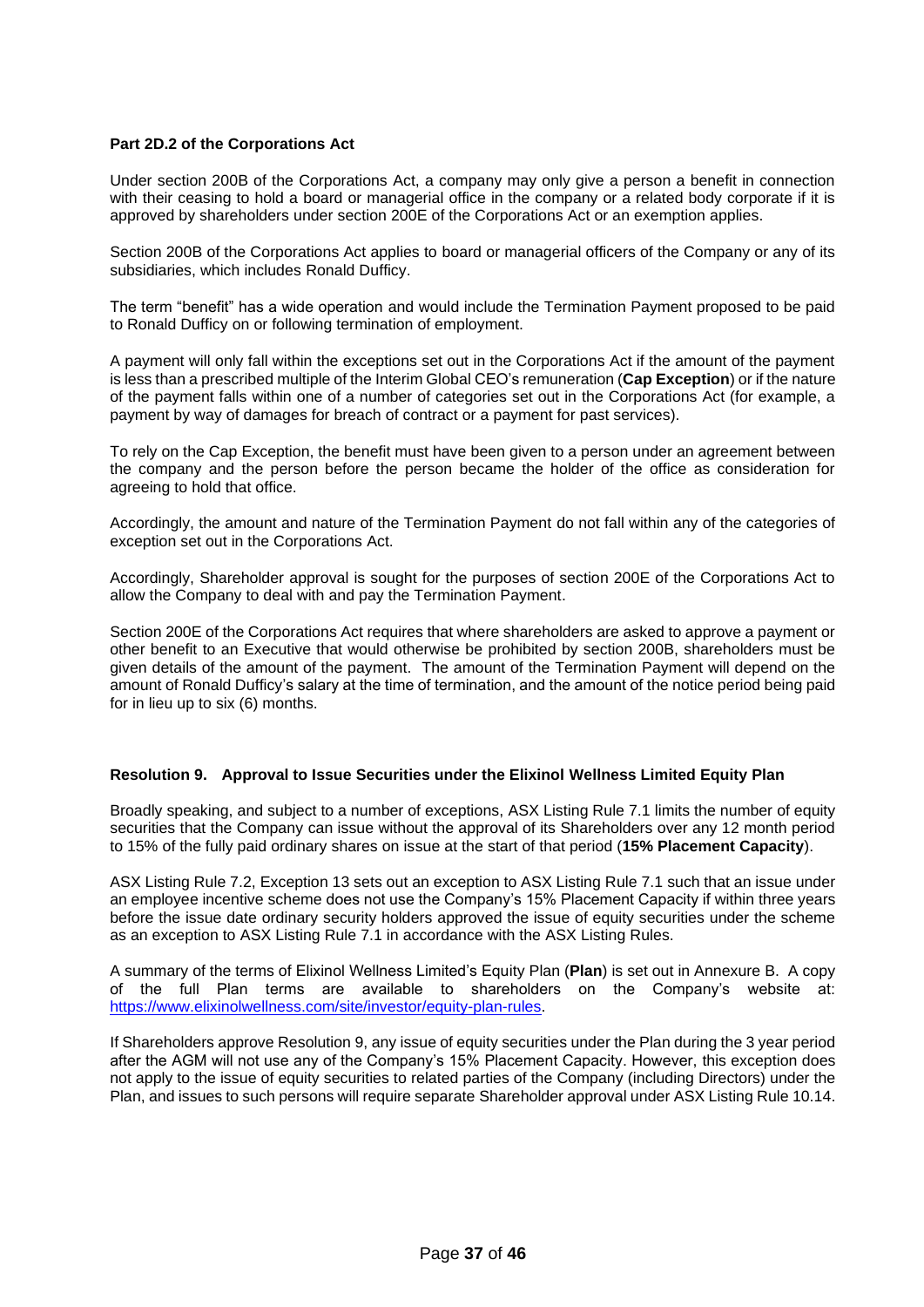If Shareholders do not approve Resolution 9, any issue of equity securities will use the Company's 15% Placement Capacity, effectively decreasing the number of equity securities it can issue without Shareholder approval over the 12 month period following the issue of the securities.

An approval under this Resolution is only available to the extent that:

- any issue of equity securities under the Plan does not exceed the maximum number of securities proposed to be issued as set out below; and
- there is no material change to the terms of the Plan.

#### **Background**

Elixinol has established a Long-Term Incentive Plan (**LTIP**) and Short-Term Incentive Plan (**STIP**) under the Plan.

Equity securities issued under the LTIP and STIP may be granted to employees (or such other person that the Board determines is eligible to participate). Offers will be made at the discretion of the Board. The terms of the incentives granted under this plan will be determined by the Board at grant and may therefore vary over time. Elixinol will regularly assess the appropriateness of its incentive plans and may amend or replace, suspend or cease using the LTIP or STIP if considered appropriate by the Board. The performance period that typically applies for offers under the LTIP is 3 years and there is generally a total shareholder return metric that forms part of the performance conditions. The performance period that typically applies for offers under the STIP is 12 months and there are generally individual key performance indicators that form part of the performance conditions.

For the purposes of ASX Listing Rule 7.2 Exception 13 the following information is provided:

- A summary of the terms of the LTIP and Plan is set out in Annexure B.
- A total of 27,796,398 equity securities have been issued under the Plan since the Company listed on the ASX, of which 9,067,675 have since been forfeited and 2,905,344 have converted into fully paid ordinary shares. The current net balance issued under the Plan is 15,823,379.
- Subject to Shareholder approval, the maximum number of equity securities proposed to be issued under the Plan within the three-year period from the date this Resolution is approved is approximately 31,626,557 equity securities. This maximum number is not intended to be a prediction of the actual number of equity securities proposed to be issued under the Plan.
- a voting exclusion statement is included in the Notice.

*The Directors unanimously recommend Shareholders vote in favour of this Resolution 9.*

## **Resolution 10. Approval of Additional Share Issue Capacity under ASX Listing Rule 7.1A**

ASX Listing Rule 7.1 generally limits the amount of equity securities that a listed entity can issue without the approval of its shareholders over any 12 month period to 15% of the fully paid ordinary securities it had on issue at the start of that period.

However, under ASX Listing Rule 7.1A mid to small cap listed companies may seek shareholder approval by special resolution to issue equity securities equivalent to an additional 10% of the number of ordinary securities on issue by way of placement over a 12 month period (**10% Placement Facility**). This is in addition to the existing 15% placement capacity permitted by ASX Listing Rule 7.1.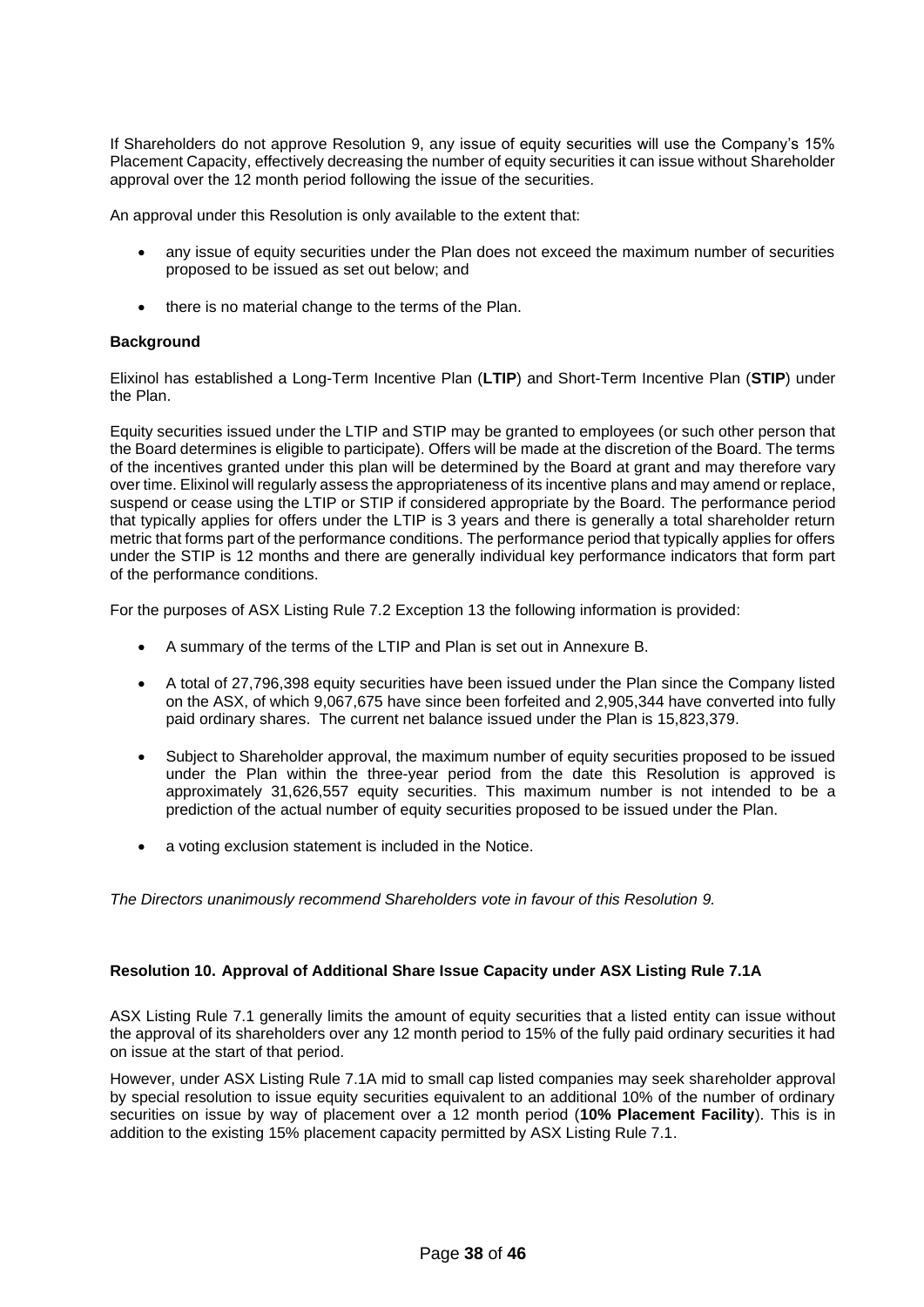A company is eligible to seek shareholder approval for this additional placement capacity under ASX Listing Rule 7.1A if it satisfies both of the following criteria at the date of the AGM:

- a. it has a market capitalisation of \$300 million or less; and
- b. it is not included in the S&P/ASX 300 Index.

The Company currently satisfies both the above criteria, and it is anticipated that it will satisfy both these criteria at the date of the AGM. If on the date of the AGM Elixinol no longer meets this eligibility criteria, this Resolution 10 will be withdrawn.

Accordingly, Resolution 10 is seeking approval of ordinary shareholders by special resolution for the issue of up to the number of equity securities as calculated in accordance with the formula in ASX Listing Rule 7.1A.2, at an issue price permitted by ASX Listing Rule 7.1A.3 to such persons as the Board may determine, on the terms described in this Explanatory Memorandum.

Approval of Resolution 10 does not oblige the Company to conduct a placement or use the additional 10% capacity. The approval would provide the Company with additional flexibility and an ability to move quickly in the event of an opportunity arose which required additional capital.

At the date of this Notice, the Company has on issue 316,265,571 fully paid ordinary shares. If Resolution 10 is approved, the Company will have the capacity to issue:

- a. 47,439,836 equity securities under ASX Listing Rule 7.1; and
- b. 31,626,557 fully paid ordinary securities under ASX Listing Rule 7.1A.

The actual number of equity securities that the Company will have capacity to issue under ASX Listing Rule 7.1A will be calculated at the date of issue of the equity securities in accordance with the formula prescribed in ASX Listing Rule 7.1A.2 (which at the date of this Notice is):

**(A x D) – E**

Where:

- **A** is the number of fully paid shares on issue 12 months before the issue date or date of agreement to issue:
	- (A) plus the number of fully paid shares issued in the 12 months under an exception in ASX Listing Rule 7.2 other than Exception 9, 16 or 17;
	- (B) plus the number of fully paid ordinary securities issued in the 12 months on the conversion of convertible securities within ASX Listing Rule 7.2 Exception 9 where:
		- the convertible securities were issued or agreed to be issued before the commencement of the relevant period; or
		- the issue of, or agreement to issue, the convertible securities was approved, or taken under the ASX Listing Rules to have been approved, under ASX Listing Rule 7.1 or 7.4;
	- (C) plus the number of fully paid ordinary securities issued in the 12 months under an agreement to issue securities within ASX Listing Rule 7.2 Exception 16 where:
		- the agreement was entered into before the commencement of the relevant period; or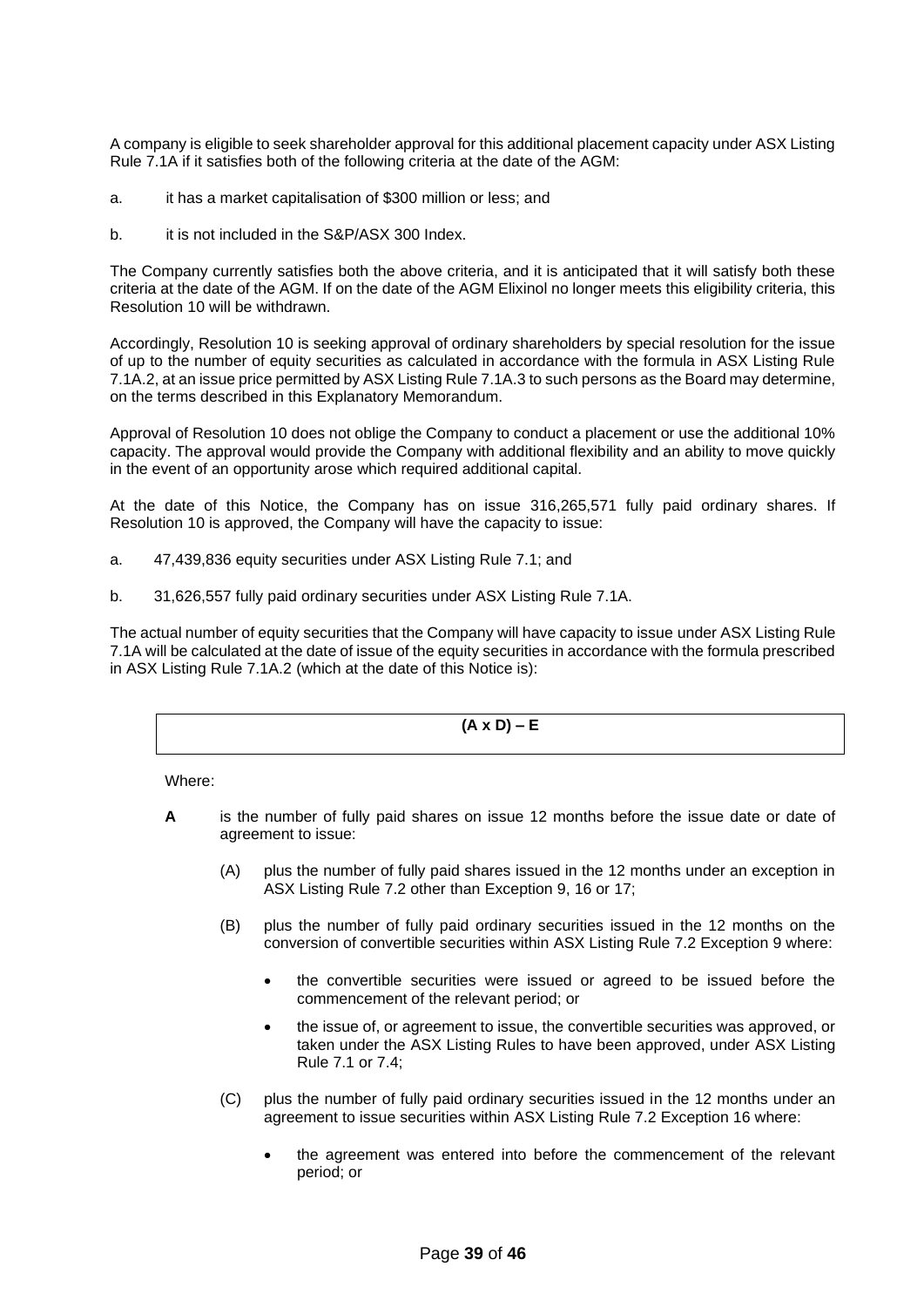- the agreement or issue was approved, or taken under the ASX Listing Rules to have been approved, under ASX Listing Rule 7.1 or 7.4;  $\cdot$
- (D) plus the number of any other fully paid ordinary securities issued in the 12 months with approval under ASX Listing Rule 7.1 or 7.4;  $\cdot$
- (E) plus the number of partly paid ordinary securities that became fully paid in the 12 months;
- (F) less the number of fully paid ordinary securities cancelled in the 12 months.
- **D** is 10%.
- **E** is the number of equity securities issued or agreed to be issued under ASX Listing Rule 7.1A.2 in the 12 months before the issue date or date of agreement to issue where the issue or agreement has not been subsequently approved by Shareholders under ASX Listing Rule 7.4.

If Shareholders approve Resolution 10 the effect will be to allow Elixinol to issue equity securities under ASX Listing Rule 7.1A without further Shareholder approval.

If Shareholders do not approve Resolution 10, Elixinol will not be able to access the additional 10% capacity to issue equity securities without shareholder approval under ASX Listing Rule 7.1A and will remain subject to its 15% Placement Capacity limit on issuing equity securities without Shareholder approval under ASX Listing Rule 7.1.

#### **Information required by ASX Listing Rule 7.3A**

For the purposes of ASX Listing Rule 7.3A, the following information is provided:

- If any equity securities are issued under the 10% Placement Facility, they will be issued within 12 months of the date of the AGM. The approval being sought under Resolution 10 will cease to be valid on the earlier of either of the following events occurring:
	- a. the time and date of the Company's next AGM;
	- b. 26 May 2023, being the date that is 12 months after the date of the AGM at which the approval was obtained; or
	- c. the time and date of the approval by holders of the Company's ordinary securities of a transaction under ASX Listing Rules 11.1.2 (a significant change to the nature or scale of activities) or 11.2 (disposal of main undertaking).
- Any equity securities issued pursuant to the 10% Placement Capacity will be issued for cash consideration at an issue price of not less than 75% of the volume weighted average market price for Elixinol's ordinary shares calculated over the 15 trading days on which trades are recorded immediately before:
	- a. the date on which the price at which the equity securities are to be issued is agreed by the Company and the recipient of the securities; or
	- b. if the equity securities are not issued within 10 trading days of the date above, the date on which the equity securities are issued.
- Any equity securities issued pursuant to the 10% Placement Capacity will be issued for the purpose of raising working capital for the Company, which includes continuation of the Company's evaluation of new business development opportunities, potential merger, divestment or acquisition activities and general working capital purposes.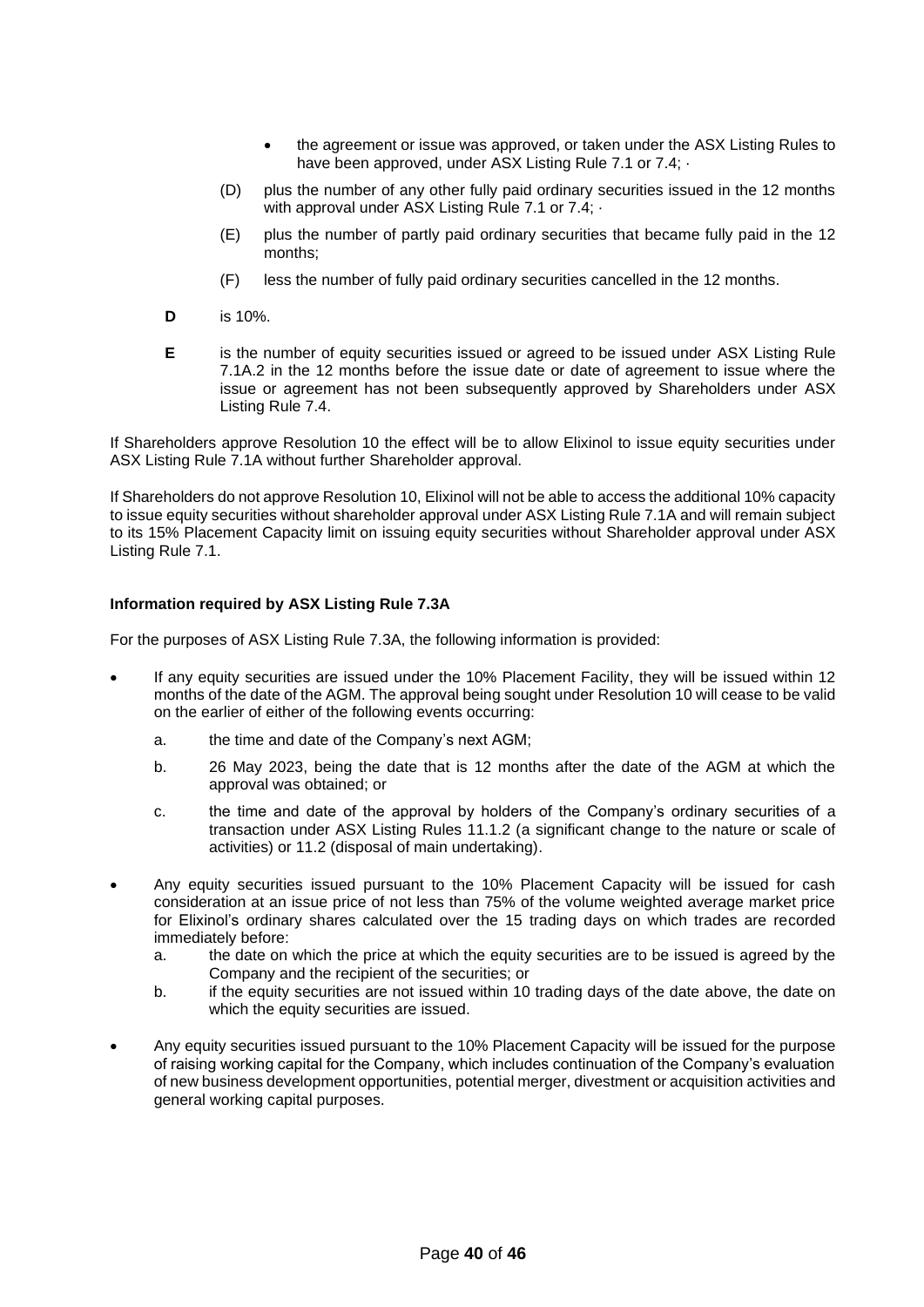- If Resolution 10 is approved by Shareholders and the Company issues equity securities under the 10% Placement Facility, the existing ordinary Shareholders face the risk of economic and voting dilution as a result of the issue of equity securities which are the subject of this Resolution 10, to the extent that such equity securities are issued, including the risk that:
	- a. the market price of equity securities may be significantly lower on the issue date than on the date on which this approval is being sought; and
	- b. the equity securities may be issued at a price that is at a discount to the market price for those equity securities on the issue date.
- The following table provides examples of the potential dilution of existing ordinary Shareholders calculated as at the date of this Notice using the current market price of Shares and the current number of ordinary securities for variable "A" in the formula in ASX Listing Rule 7.1A.2.

The table also shows:

- a. two examples where variable "A" has increased by 50% and 100%. Variable "A" is based on the number of fully paid ordinary securities the Company currently has on issue. The number of fully paid ordinary securities on issue may increase; and
- b. two examples of where the issue price of fully paid ordinary securities has decreased by 50% and increased by 100% as against the current market price.

|                                        | <b>Dilution</b>                   |                                           |                               |                                            |
|----------------------------------------|-----------------------------------|-------------------------------------------|-------------------------------|--------------------------------------------|
| No. of Shares on<br>Issue <sup>1</sup> | <b>Issue price</b><br>(per Share) | \$0.027<br>50% decrease<br>in Issue Price | \$0.053<br><b>Issue Price</b> | \$0.106<br>100% increase<br>in Issue Price |
| 316,265,571<br>(Current)               | <b>Shares issued</b>              | 31,626,557.10                             | 31,626,557.10                 | 31,626,557.10                              |
|                                        | <b>Funds raised</b>               | 838,103.76                                | 1,676,207.53                  | 3,352,415.05                               |
| 474,398,357(50%<br>increase)           | <b>Shares issued</b>              | 47,439,835.65                             | 47,439,835.65                 | 47,439,835.65                              |
|                                        | <b>Funds raised</b>               | 1,257,155.64                              | 2,514,311.29                  | 5,028,622.58                               |
| 632,531,142<br>(100% increase)         | <b>Shares issued</b>              | 63,253,114.20                             | 63,253,114.20                 | 63,253,114.20                              |
|                                        | <b>Funds raised</b>               | 1,676,207.53                              | 3,352,415.05                  | 6,704,830.11                               |

- The table has been prepared on the following assumptions:
	- a. for the purposes of variable "A" in ASX Listing Rule 7.1A.2, Shares issued on conversion of the 15,823,379 unquoted performance rights currently on issue and Performance Securities the subject of Resolutions 3 – 8 have not been included;
	- b. the Company issues the maximum number of equity securities available under the 10% Placement Facility;
	- c. the table does not show an example of dilution that may be caused to a particular Shareholder by reason of issues under the 10% Placement Facility, and each Shareholder should consider their own individual dilution as a result of their specific circumstances;

<sup>1</sup> Variable "A" in ASX Listing Rule 7.1A.2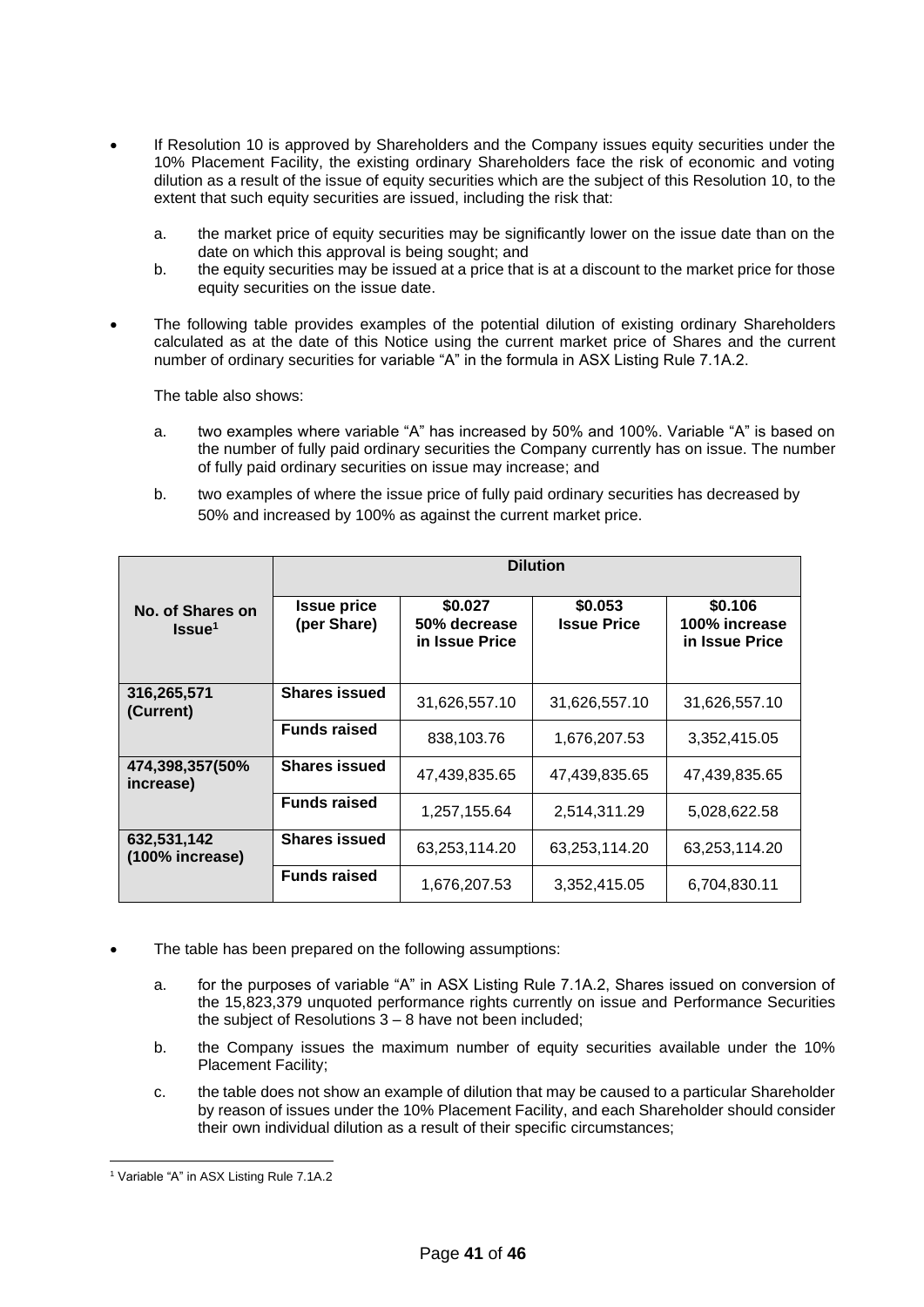- d. the table only demonstrates the effect of issues of equity securities under the 10% Placement Capacity, and does not consider issues that may be made by the Company pursuant to its 15% Placement Capacity in addition to, or instead of, issues pursuant to the Additional 10% Placement Capacity;
- e. the table does not demonstrate the effect of the issue of quoted, unquoted options or performance rights, which are other types of equity securities, under the 10% Placement Capacity. It only considers the issue of Shares as these are the only existing quoted class of equity securities; and
- f. the issue price used for the table above of \$0.053 per Share is indicative only, being the closing price of the Shares on ASX on 1 April 2022.
- The Company's allocation policy is dependent on the prevailing market conditions at the time of any proposed issue pursuant to the 10% Placement Facility. The identity of allottees of any equity securities that may be issued (subject to shareholder approval of Resolution 10) have not been determined as at the date of this Notice but may include existing Shareholders and/or parties who are not currently Shareholders and are not related parties of the Company. Any potential allottees will be determined on a case-by-case basis having regard to factors including, but not limited to, the following:
	- a. the methods of raising funds available to the Company (including but not limited to, rights issue or other issues in which existing security holders can participate), while balancing interest from potential allottees with the interests of existing Shareholders;
	- b. the effect of the issue of equity securities on the control of the Company and balancing the interests of existing Shareholders. Allocation will be subject to takeover thresholds;
	- c. the financial situation and solvency of the Company and its need for working capital at any given time; and
	- d. advice from corporate, financial and broking advisors (if applicable).

The Company has not previously issued or agreed to issue equity securities under ASX Listing Rule 7.1A.2 in the 12 months preceding the AGM.

At the time of despatching this Notice of Annual General Meeting the entity is not proposing to make an issue of securities under rule 7.1A.2

Resolution 10 is a special resolution. For a special resolution to be passed, at least 75% of the votes cast by Shareholders present and entitled to vote on the resolution must be in favour of the resolution.

*The Directors unanimously recommend Shareholders vote in favour of this Resolution 10.*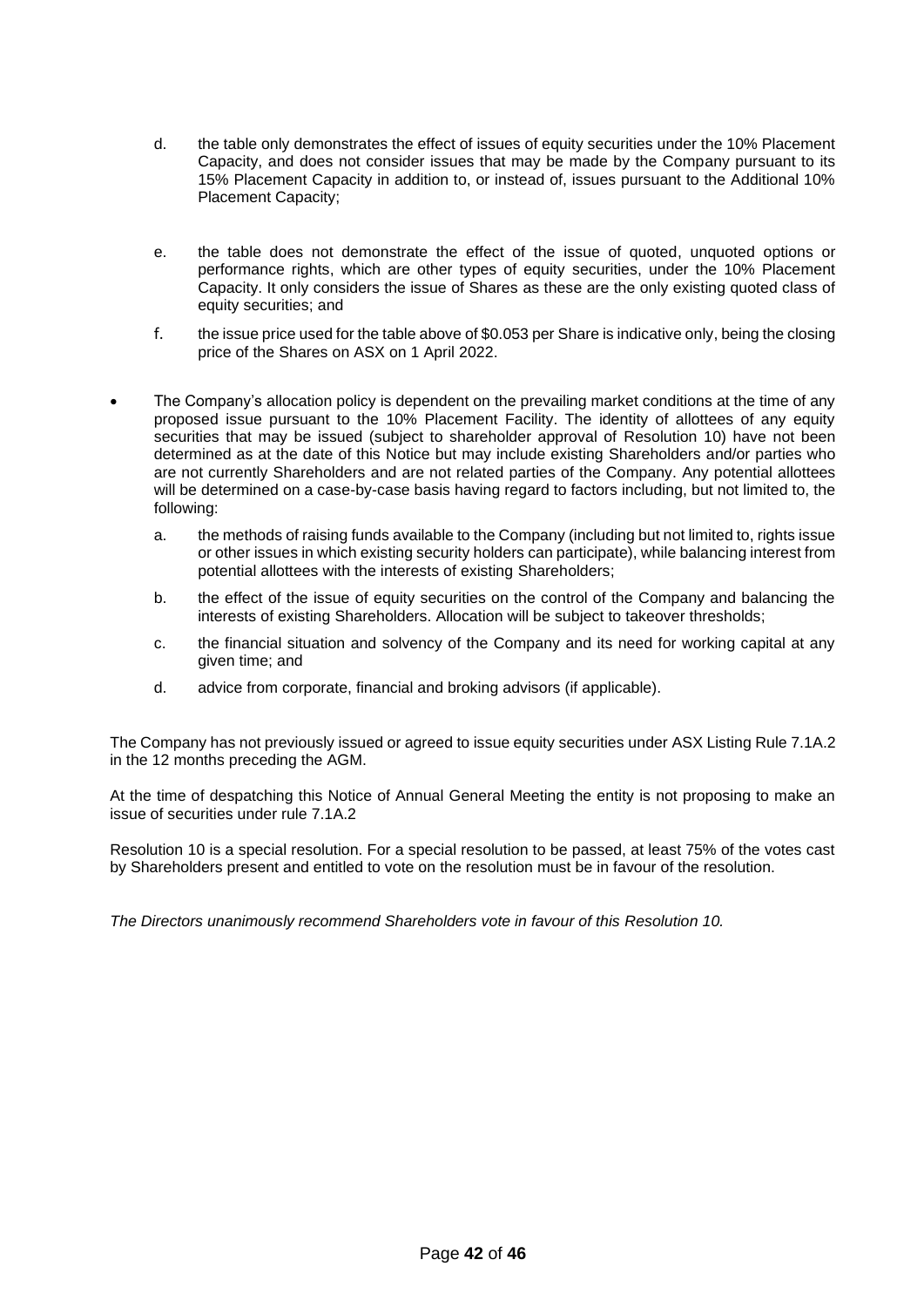## **Annexure A**

## **Key Terms of Interim Global Chief Executive Officer Employment Agreement**

The key terms of the employment agreement entered into with its Interim Global Chief Executive Officer, Mr Ronald Dufficy (**Agreement**).

| TERM                                                                   | <b>DESCRIPTION</b>                                                                                                                                                                                                                                                                                                                                                                                                                                                                                                                                                                                                                                                         |
|------------------------------------------------------------------------|----------------------------------------------------------------------------------------------------------------------------------------------------------------------------------------------------------------------------------------------------------------------------------------------------------------------------------------------------------------------------------------------------------------------------------------------------------------------------------------------------------------------------------------------------------------------------------------------------------------------------------------------------------------------------|
| Position                                                               | Interim Global Chief Executive Officer                                                                                                                                                                                                                                                                                                                                                                                                                                                                                                                                                                                                                                     |
| <b>Commencement Date</b>                                               | 8 April 2022                                                                                                                                                                                                                                                                                                                                                                                                                                                                                                                                                                                                                                                               |
| Term of Appointment                                                    | Mr Dufficy's employment has no fixed term. Mr Dufficy has been<br>appointed as Interim Global Chief Executive Officer commencing<br>from 8 April 2022.                                                                                                                                                                                                                                                                                                                                                                                                                                                                                                                     |
| <b>Total Fixed Remuneration</b><br>(TFR) (Including<br>Superannuation) | Under the terms of the employment agreement, Mr Dufficy is<br>entitled to a TFR of \$305,000 per annum (inclusive of<br>superannuation).                                                                                                                                                                                                                                                                                                                                                                                                                                                                                                                                   |
|                                                                        | The TFR is subject to annual review (starting in December 2022).                                                                                                                                                                                                                                                                                                                                                                                                                                                                                                                                                                                                           |
| Short-term Incentive (STI)                                             | In addition to the annual TFR, Mr Dufficy is eligible to receive a<br>bonus in accordance with the Company's Short Term Incentive<br>Plan Rules, of up to 40% of his TFR. The TFR may be increased<br>by the Company from time to time.                                                                                                                                                                                                                                                                                                                                                                                                                                    |
| Other benefits (including<br>long-term incentive)                      | In addition to Mr Dufficy's base salary, the Company may, in its<br>absolute discretion, provide Mr Dufficy with other benefits, such as<br>other incentive payments, including any further grant of<br>performance share rights in accordance with the Company's Equity<br>Plan Rules, subject to any shareholder approval requirements.                                                                                                                                                                                                                                                                                                                                  |
| <b>Termination Provisions</b>                                          | Mr Dufficy will be employed indefinitely, subject to the rights of the<br>Company, below:                                                                                                                                                                                                                                                                                                                                                                                                                                                                                                                                                                                  |
|                                                                        | The Company may terminate the Interim Global Chief<br>Executive Officer's employment immediately and without<br>notice in certain circumstances, including if he is guilty of<br>serious misconduct, is grossly negligent or otherwise<br>incompetent in the performance of his duties, becomes<br>bankrupt or commits a crime or other civil wrong which, in<br>the Company's reasonable opinion, may seriously impact<br>on the Interim Global Chief Executive Officer's ability to<br>perform the duties of his position, or is likely to significantly<br>damage the reputation or business of the Company.<br>The Interim Global Chief Executive Officer's employment |
|                                                                        | may be terminated by either party giving six (6) months'<br>written notice.                                                                                                                                                                                                                                                                                                                                                                                                                                                                                                                                                                                                |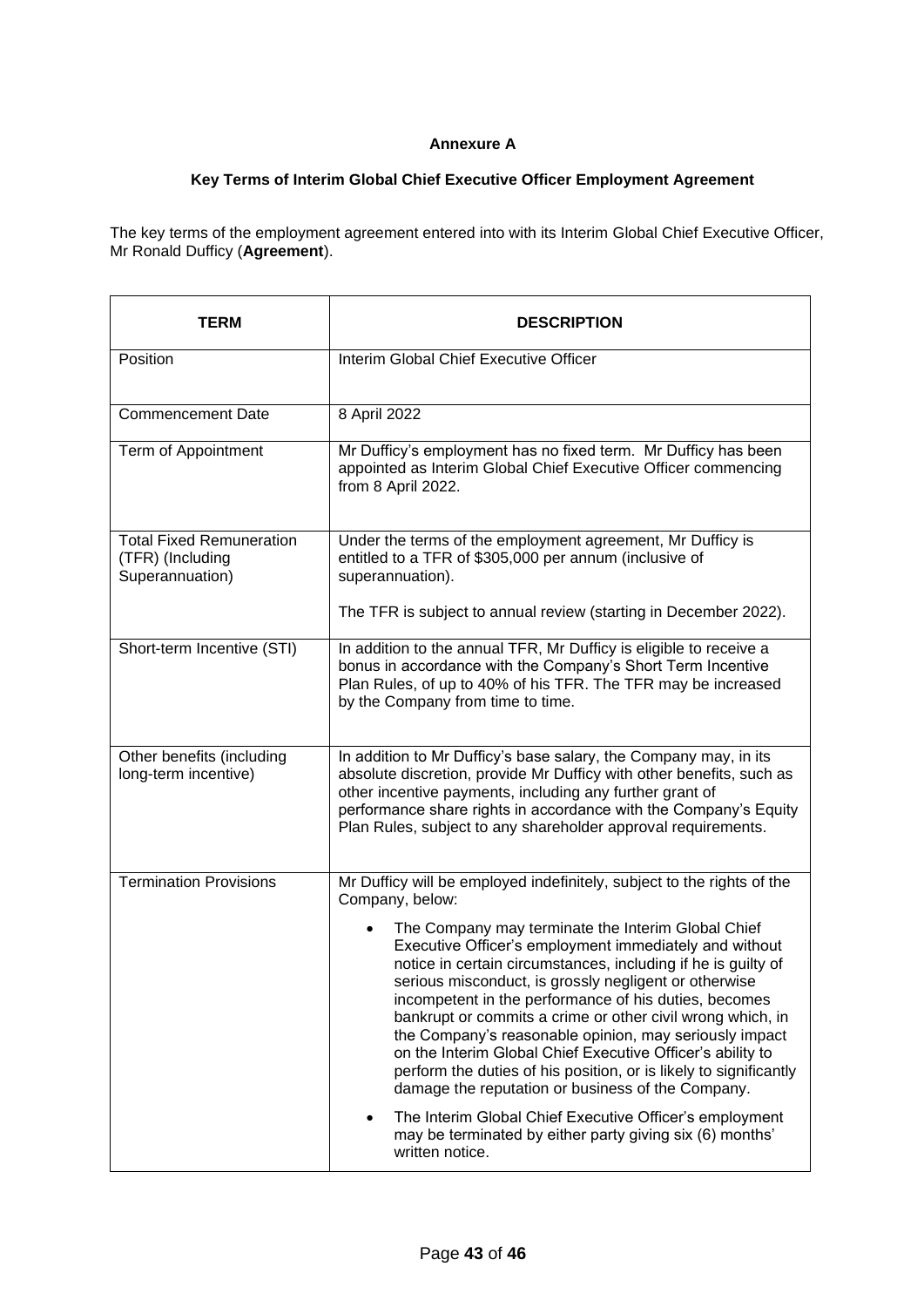|                           | The Company may also terminate the Interim Global Chief<br>Executive Officer's employment by either making a<br>payment equal to six (6) months' pay in lieu of the entire<br>notice period (or by making him work part of the notice<br>period and making a payment in lieu of the balance of the<br>notice period). |
|---------------------------|-----------------------------------------------------------------------------------------------------------------------------------------------------------------------------------------------------------------------------------------------------------------------------------------------------------------------|
|                           | Any payments on termination are subject to the termination<br>benefits cap under the Corporations Act.                                                                                                                                                                                                                |
| Post-employment Restraint | A six (6) month restraint provision applies.                                                                                                                                                                                                                                                                          |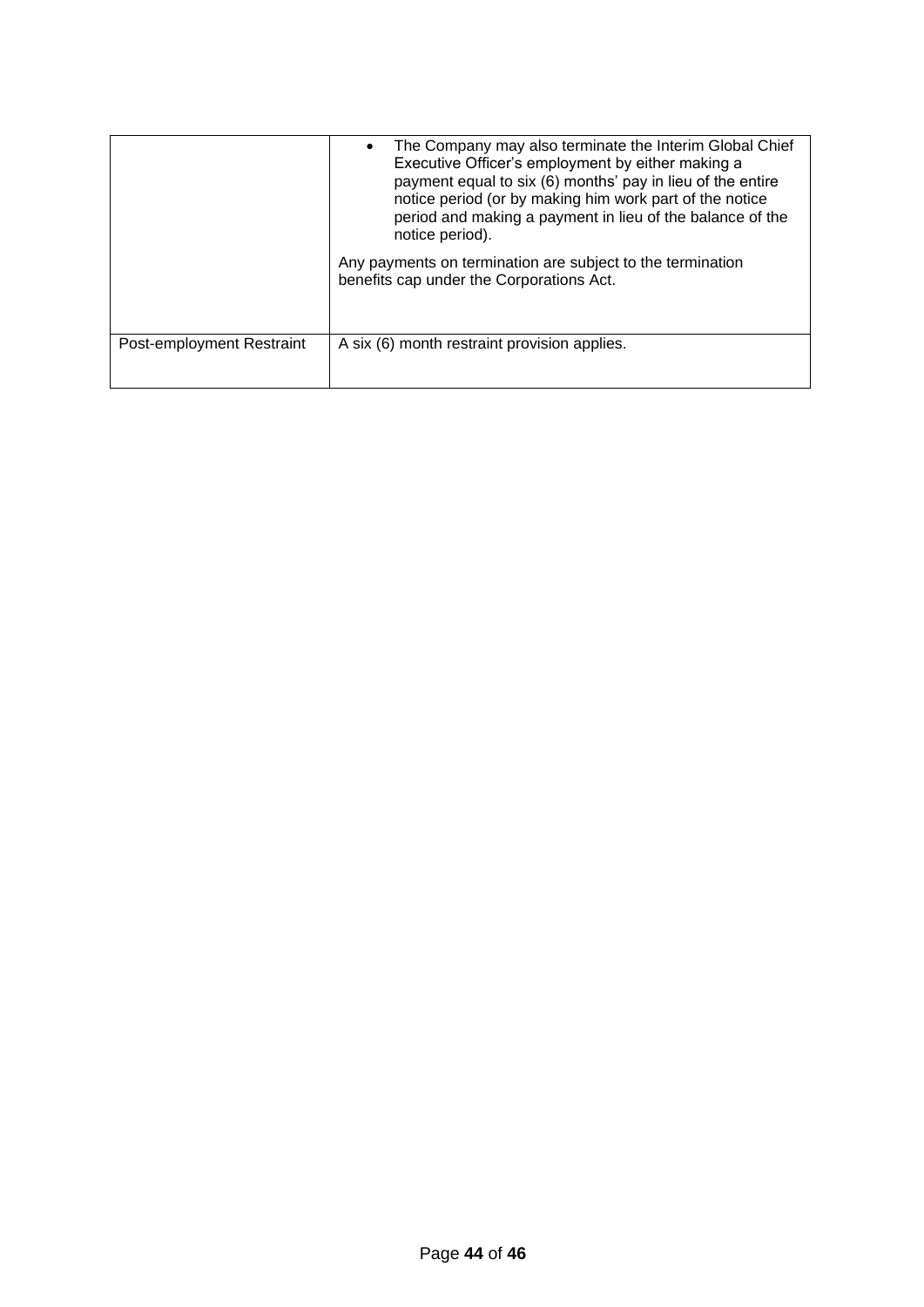## **ANNEXURE B**

## **SUMMARY OF PLAN TERMS**

| <b>TERM</b>                                                           | <b>DESCRIPTION</b>                                                                                                                                                                                                                                                                                                                                                                             |  |  |  |  |  |  |  |  |  |  |
|-----------------------------------------------------------------------|------------------------------------------------------------------------------------------------------------------------------------------------------------------------------------------------------------------------------------------------------------------------------------------------------------------------------------------------------------------------------------------------|--|--|--|--|--|--|--|--|--|--|
| <b>Eligibility</b>                                                    | An employee of the Company (or its subsidiaries) (Group) or another<br>person (Participant) determined by the Board as eligible to participate in<br>the Plan.                                                                                                                                                                                                                                 |  |  |  |  |  |  |  |  |  |  |
| <b>Offers under the Plan</b>                                          | Under the Plan, eligible persons may be offered:<br>an option to acquire a Share, subject to the terms relating to<br>$\bullet$<br>vesting, exercise and lapsing; or<br>a right to acquire a Share, that may be subject to terms relating to,<br>$\bullet$<br>amongst other things, performance and/or service,<br>(ESOP Securities).                                                          |  |  |  |  |  |  |  |  |  |  |
| <b>Change of control</b>                                              | The Board in its absolute discretion may determine that all or some of a<br>Participant's ESOP Securities vest where certain takeover or change of<br>control events occur.                                                                                                                                                                                                                    |  |  |  |  |  |  |  |  |  |  |
| <b>Vesting</b>                                                        | The ESOP Securities (to the extent applicable) vest on satisfaction of all the<br>conditions relating to the offer under the Plan, as determined by the Board.                                                                                                                                                                                                                                 |  |  |  |  |  |  |  |  |  |  |
| <b>Transfer Restrictions</b>                                          | The Board may in its absolute discretion impose any trading or other<br>restrictions in respect of the ESOP Securities.                                                                                                                                                                                                                                                                        |  |  |  |  |  |  |  |  |  |  |
|                                                                       | <b>LTIP and STIP</b>                                                                                                                                                                                                                                                                                                                                                                           |  |  |  |  |  |  |  |  |  |  |
| Offers under the LTIP<br>and STIP                                     | Specifically, under the LTIP and STIP, eligible persons may be offered<br>ESOP Securities subject to among other things, certain performance<br>conditions being satisfied (Performance Rights).                                                                                                                                                                                               |  |  |  |  |  |  |  |  |  |  |
| What are the<br>performance<br>conditions?                            | The vesting of Performance Rights require the satisfaction of certain<br>performance conditions as determined by the Board from time to time.                                                                                                                                                                                                                                                  |  |  |  |  |  |  |  |  |  |  |
| <b>Exercise Period</b>                                                | Where a Participant ceases to be an employee of the Group, all vested<br>Performance Rights, including Options that vest under the Plan, must be<br>exercised within 30 days of cessation, or such other period determined by<br>the Board.                                                                                                                                                    |  |  |  |  |  |  |  |  |  |  |
|                                                                       | Options which are not exercised within the period specified under the Plan<br>will lapse.                                                                                                                                                                                                                                                                                                      |  |  |  |  |  |  |  |  |  |  |
| What are the rights<br>attaching to the<br><b>Performance Rights?</b> | Performance Rights are not transferable, do not confer any right to vote, do<br>not confer any entitlement to a dividend, do not confer any right to a return of<br>capital, do not confer any right to participate in the surplus profit or assets<br>upon a winding up and do not confer any right to participate in new issues of<br>securities such as bonus issues or entitlement issues. |  |  |  |  |  |  |  |  |  |  |
| <b>Cessation of</b><br>employment                                     | If a Participant ceases employment with the Group prior to the vesting of<br>Performance Rights, the treatment of the Performance Rights will depend<br>on the circumstances of cessation.                                                                                                                                                                                                     |  |  |  |  |  |  |  |  |  |  |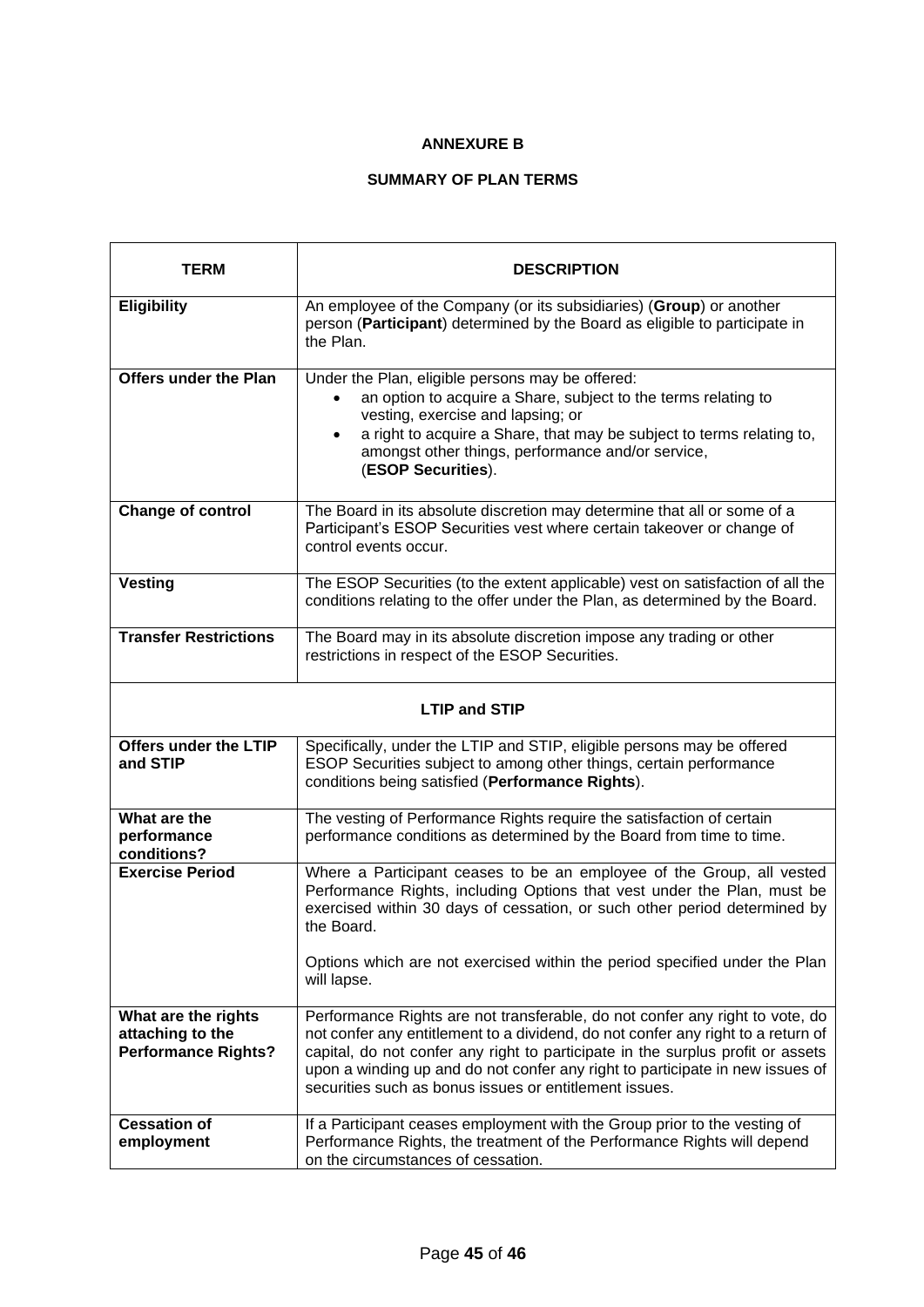| Where a Participant ceases employment with the Group in the event of<br>resignation, or dismissal or other circumstances in which the Board<br>determines the following treatment is warranted:                                                                                                             |
|-------------------------------------------------------------------------------------------------------------------------------------------------------------------------------------------------------------------------------------------------------------------------------------------------------------|
| a) all unvested Performance Rights will lapse on the cessation of the<br>person's employment; and<br>all vested Performance Rights will not lapse and in the case of an<br>b)<br>Option it will remain exercisable for 60 days, unless the Board<br>determines otherwise.                                   |
| Where a Participant ceases employment in circumstances not referred to<br>above, then unless the Board in its sole discretion determines otherwise:                                                                                                                                                         |
| a) a pro rata number of a Participant's unvested Performance Rights<br>will not vest or lapse as a result of the Participant ceasing to be an<br>employee of the Group, and the terms of the Plan will continue to<br>apply, except that any continuous service requirement will be<br>deemed to be waived; |
| the balance of a Participant's unvested Performance Rights will<br>b)<br>lapse; and                                                                                                                                                                                                                         |
| any Performance Right which has vested (and in the case of an<br>C)<br>Option that has not been exercised at the time of cessation of<br>employment with the Group) will not lapse (and in the case of an<br>Option will remain exercisable for a certain period of time).                                  |
| However, the Board has discretion to apply a different treatment to that<br>outlined above if it deems it appropriate in the circumstances, including<br>allowing a Participant to retain Performance Rights which would otherwise<br>lapse on the cessation of their employment.                           |
|                                                                                                                                                                                                                                                                                                             |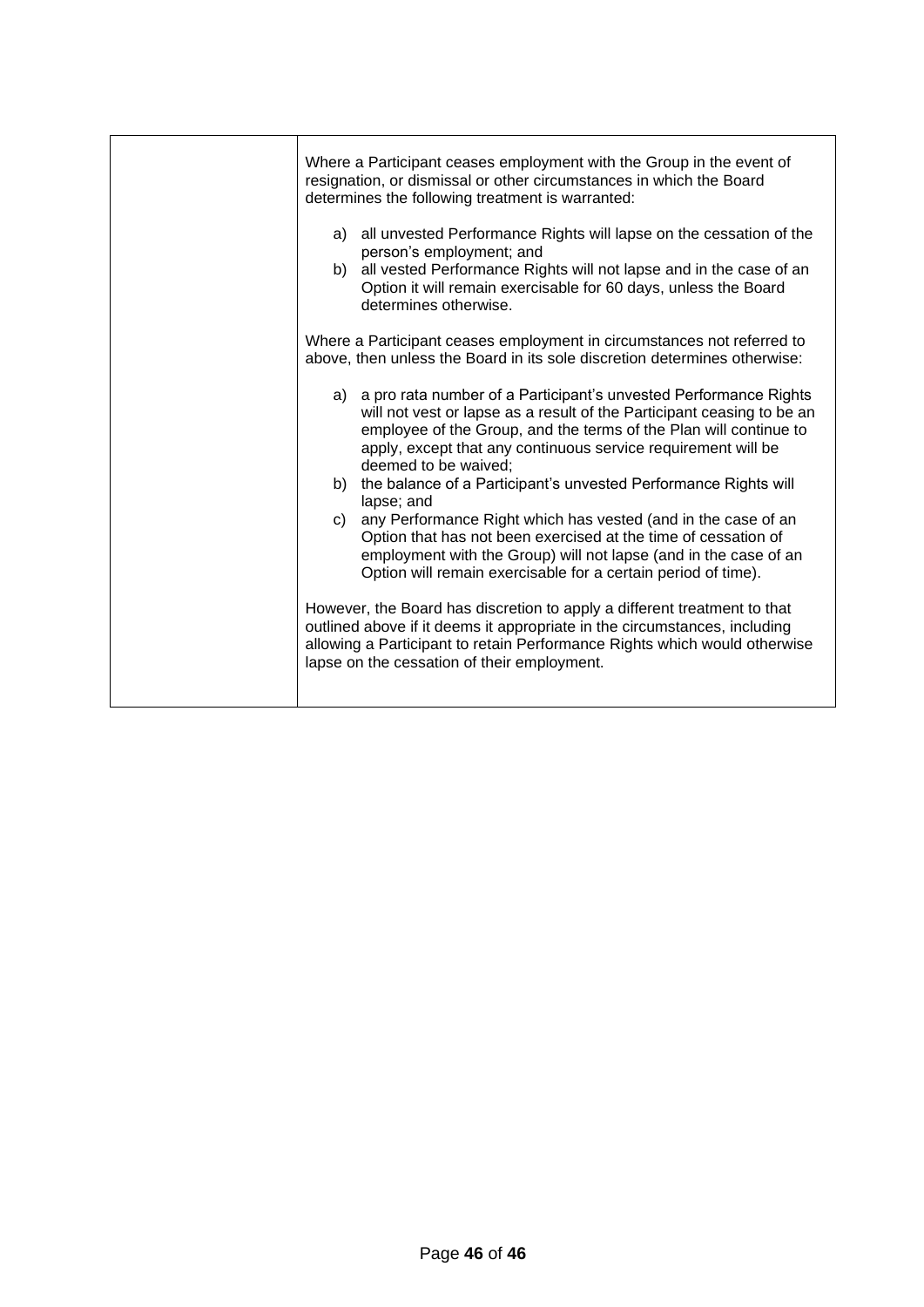

**Elixinol Wellness Limited | ABN 34 621 479 794**

# **Proxy Voting Form**

**If you are attending the virtual Meeting please retain this Proxy Voting Form for online Securityholder registration.**

**Holder Number:**

Your proxy voting instruction must be received by **9.00am (Sydney time) on Tuesday, 24th May 2022,** being **not later than 48 hours** before the commencement of the Meeting. Any Proxy Voting instructions received after that time will not be valid for the scheduled Meeting.

#### **SUBMIT YOUR PROXY**

#### **Complete the form overleaf in accordance with the instructions set out below.**

#### **YOUR NAME AND ADDRESS**

The name and address shown above is as it appears on the Company's share register. If this information is incorrect, and you have an Issuer Sponsored holding, you can update your address through the investor portal: **https://investor.automic.com.au/#/home** Shareholders sponsored by a broker should advise their broker of any changes.

#### **STEP 1 – APPOINT A PROXY**

If you wish to appoint someone other than the Chair of the Meeting as your proxy, please write the name of that Individual or body corporate. A proxy need not be a Shareholder of the Company. Otherwise, if you leave this box blank, the Chair of the Meeting will be appointed as your proxy by default.

#### **DEFAULT TO THE CHAIR OF THE MEETING**

Any directed proxies that are not voted on a poll at the Meeting will default to the Chair of the Meeting, who is required to vote these proxies as directed. Any undirected proxies that default to the Chair of the Meeting will be voted according to the instructions set out in this Proxy Voting Form, including where the Resolutions are connected directly or indirectly with the remuneration of KMP.

#### **STEP 2 - VOTES ON ITEMS OF BUSINESS**

You may direct your proxy how to vote by marking one of the boxes opposite each item of business. All your shares will be voted in accordance with such a direction unless you indicate only a portion of voting rights are to be voted on any item by inserting the percentage or number of shares you wish to vote in the appropriate box or boxes. If you do not mark any of the boxes on the items of business, your proxy may vote as he or she chooses. If you mark more than one box on an item your vote on that item will be invalid.

#### **APPOINTMENT OF SECOND PROXY**

You may appoint up to two proxies. If you appoint two proxies, you should complete two separate Proxy Voting Forms and specify the percentage or number each proxy may exercise. If you do not specify a percentage or number, each proxy may exercise half the votes. You must return both Proxy Voting Forms together. If you require an additional Proxy Voting Form, contact Automic Registry Services.

#### **SIGNING INSTRUCTIONS**

**Individual**: Where the holding is in one name, the Shareholder must sign.

**Joint holding**: Where the holding is in more than one name, all Shareholders should sign.

**Power of attorney**: If you have not already lodged the power of attorney with the registry, please attach a certified photocopy of the power of attorney to this Proxy Voting Form when you return it.

**Companies**: To be signed in accordance with your Constitution. Please sign in the appropriate box which indicates the office held by you.

**Email Address**: Please provide your email address in the space provided.

#### **By providing your email address, you elect to receive all communications despatched by the Company electronically (where legally permissible) such as a Notice of Meeting, Proxy Voting Form and Annual Report via email.**

#### **CORPORATE REPRESENTATIVES**

If a representative of the corporation is to attend the Meeting the appropriate 'Appointment of Corporate Representative' should be produced prior to admission. A form may be obtained from the Company's share registry online at https://automic.com.au.

#### **Lodging your Proxy Voting Form:**

#### **Online:**

Use your computer or smartphone to appoint a proxy at

[https://investor.automic.com.au/#/logi](https://investor.automic.com.au/#/loginsah) [nsah](https://investor.automic.com.au/#/loginsah)

or scan the QR code below using uour smartphone

**Login & Click on 'Meetings'. Use the Holder Number as shown at the top of this Proxy Voting Form.** 



#### **BY MAIL:**

Automic GPO Box 5193 Sydney NSW 2001

#### **IN PERSON:**

Automic Level 5, 126 Phillip Street Sydney NSW 2000

#### **BY EMAIL:**

[meetings@automicgroup.com.au](mailto:meetings@automicgroup.com.au)

**BY FACSIMILE:** +61 2 8583 3040

**All enquiries to Automic:**

#### **PHONE:**

1300 288 664 (Within Australia) +61 2 9698 5414 (Overseas)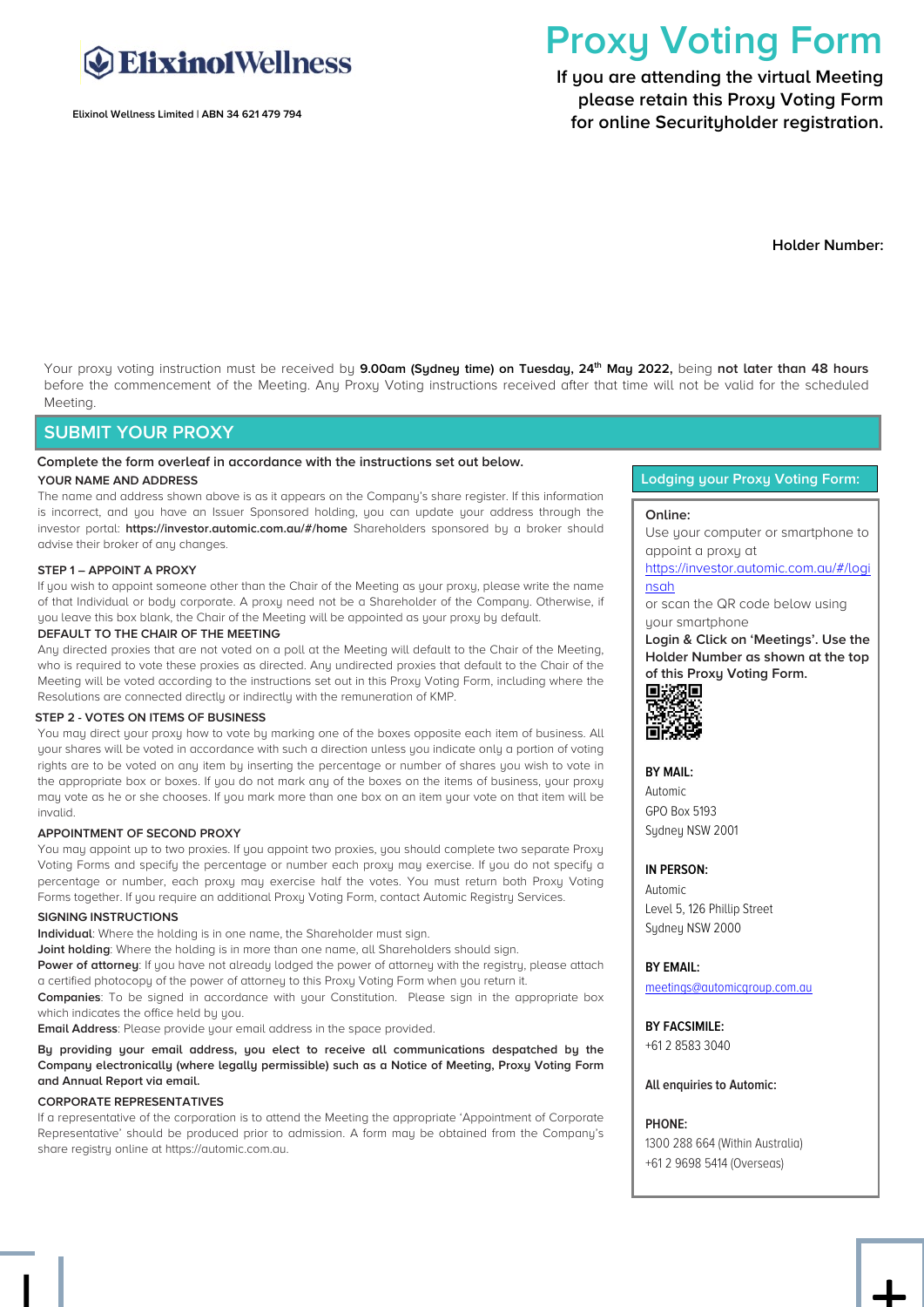|                                                                                                               |  |                           |  |  |  |  |                                |  |  |  |                                          |  |  |  | start of the meeting to ensure there is no delay in attending the virtual meeting |  |                                                       |                                                                                                                                                                                                           |                 |  |                                                                                                                                                                            |     |  |  | 2. Login with your username and password or click "register" if you haven't already created an account. Shareholders are encouraged to create an account prior to the                                                                                                                                                                                     | Σ      |
|---------------------------------------------------------------------------------------------------------------|--|---------------------------|--|--|--|--|--------------------------------|--|--|--|------------------------------------------|--|--|--|-----------------------------------------------------------------------------------|--|-------------------------------------------------------|-----------------------------------------------------------------------------------------------------------------------------------------------------------------------------------------------------------|-----------------|--|----------------------------------------------------------------------------------------------------------------------------------------------------------------------------|-----|--|--|-----------------------------------------------------------------------------------------------------------------------------------------------------------------------------------------------------------------------------------------------------------------------------------------------------------------------------------------------------------|--------|
| various matters to be considered.                                                                             |  |                           |  |  |  |  |                                |  |  |  |                                          |  |  |  |                                                                                   |  |                                                       |                                                                                                                                                                                                           |                 |  | Further information on how to do this is set out in the Notice of Meeting. The Explanatory Notes that accompany and form part of the Notice of Meeting describe the        |     |  |  |                                                                                                                                                                                                                                                                                                                                                           |        |
| COMPLETE AND RETURN THIS FORM AS INSTRUCTED ONLY IF YOU DO NOT VOTE ONLINE                                    |  |                           |  |  |  |  |                                |  |  |  |                                          |  |  |  |                                                                                   |  |                                                       |                                                                                                                                                                                                           |                 |  |                                                                                                                                                                            |     |  |  | I/We being a Shareholder entitled to attend and vote at the Annual General Meeting of Elixinol Wellness Limited, to be held at 9.00am (Sydney time) on Thursday, 26th                                                                                                                                                                                     |        |
| May 2022 virtually hereby:                                                                                    |  |                           |  |  |  |  |                                |  |  |  |                                          |  |  |  |                                                                                   |  |                                                       |                                                                                                                                                                                                           |                 |  | accordance with the following directions, or, if no directions have been given, and subject to the relevant laws as the proxy sees fit and at any adjournment thereof.     |     |  |  | Appoint the Chairman of the Meeting (Chair) OR if you are not appointing the Chairman of the Meeting as your proxy, please write in the box provided below the name<br>of the person or body corporate you are appointing as your proxy or failing the person so named or, if no person is named, the Chair, or the Chair's nominee, to vote in           |        |
|                                                                                                               |  |                           |  |  |  |  |                                |  |  |  |                                          |  |  |  |                                                                                   |  |                                                       |                                                                                                                                                                                                           |                 |  |                                                                                                                                                                            |     |  |  |                                                                                                                                                                                                                                                                                                                                                           |        |
|                                                                                                               |  |                           |  |  |  |  |                                |  |  |  |                                          |  |  |  |                                                                                   |  |                                                       | The Chair intends to vote undirected proxies in favour of all Resolutions in which the Chair is entitled to vote.                                                                                         |                 |  |                                                                                                                                                                            |     |  |  |                                                                                                                                                                                                                                                                                                                                                           |        |
|                                                                                                               |  |                           |  |  |  |  |                                |  |  |  |                                          |  |  |  |                                                                                   |  |                                                       | AUTHORITY FOR CHAIR TO VOTE UNDIRECTED PROXIES ON REMUNERATION RELATED RESOLUTIONS<br>directly or indirectly with the remuneration of a member of the Key Management Personnel, which includes the Chair. |                 |  | Unless indicated otherwise by ticking the "for", "against" or "abstain" box you will be authorising the Chair to vote in accordance with the Chair's voting intention.     |     |  |  | Where I/we have appointed the Chair as mu/our proxy (or where the Chair becomes mu/our proxy by default), I/we expressly authorise the Chair to exercise my/our proxy<br>on Resolution(s) 3, 4, 5, 6, 7, 8, 9 & 10 (except where I/we have indicated a different voting intention below) even though Resolution(s) 3, 4, 5, 6, 7, 8, 9 & 10 are connected |        |
| <b>Resolutions</b>                                                                                            |  |                           |  |  |  |  |                                |  |  |  |                                          |  |  |  |                                                                                   |  |                                                       |                                                                                                                                                                                                           |                 |  |                                                                                                                                                                            | For |  |  | <b>Against Abstain</b>                                                                                                                                                                                                                                                                                                                                    |        |
| Re-election of Director - Mr Oliver Horn<br>1.                                                                |  |                           |  |  |  |  |                                |  |  |  |                                          |  |  |  |                                                                                   |  |                                                       |                                                                                                                                                                                                           |                 |  |                                                                                                                                                                            |     |  |  |                                                                                                                                                                                                                                                                                                                                                           |        |
| Election of Director - Mr David Fenlon<br>2.                                                                  |  |                           |  |  |  |  |                                |  |  |  |                                          |  |  |  |                                                                                   |  |                                                       |                                                                                                                                                                                                           |                 |  |                                                                                                                                                                            |     |  |  |                                                                                                                                                                                                                                                                                                                                                           |        |
| Remuneration Report<br>3.                                                                                     |  |                           |  |  |  |  |                                |  |  |  |                                          |  |  |  |                                                                                   |  |                                                       |                                                                                                                                                                                                           |                 |  |                                                                                                                                                                            |     |  |  |                                                                                                                                                                                                                                                                                                                                                           |        |
|                                                                                                               |  |                           |  |  |  |  |                                |  |  |  |                                          |  |  |  |                                                                                   |  |                                                       |                                                                                                                                                                                                           |                 |  |                                                                                                                                                                            |     |  |  |                                                                                                                                                                                                                                                                                                                                                           |        |
| Issue of Performance Share Rights under the Elixinol Wellness Limited Equity Plan<br>4.<br>- Ms Helen Wiseman |  |                           |  |  |  |  |                                |  |  |  |                                          |  |  |  |                                                                                   |  |                                                       |                                                                                                                                                                                                           |                 |  |                                                                                                                                                                            |     |  |  |                                                                                                                                                                                                                                                                                                                                                           |        |
| Issue of Performance Share Rights under the Elixinol Wellness Limited Equity Plan<br>5.<br>- Mr Paul Benhaim  |  |                           |  |  |  |  |                                |  |  |  |                                          |  |  |  |                                                                                   |  |                                                       |                                                                                                                                                                                                           |                 |  |                                                                                                                                                                            |     |  |  |                                                                                                                                                                                                                                                                                                                                                           |        |
| Issue of Performance Share Rights under the Elixinol Wellness Limited Equity Plan<br>6.<br>- Mr Oliver Horn   |  |                           |  |  |  |  |                                |  |  |  |                                          |  |  |  |                                                                                   |  |                                                       |                                                                                                                                                                                                           |                 |  |                                                                                                                                                                            |     |  |  |                                                                                                                                                                                                                                                                                                                                                           |        |
|                                                                                                               |  |                           |  |  |  |  |                                |  |  |  |                                          |  |  |  |                                                                                   |  |                                                       |                                                                                                                                                                                                           |                 |  |                                                                                                                                                                            |     |  |  |                                                                                                                                                                                                                                                                                                                                                           | .<br>צ |
| Issue of Performance Share Rights under the Elixinol Wellness Limited Equity Plan<br>7.<br>- Mr David Fenlon  |  |                           |  |  |  |  |                                |  |  |  |                                          |  |  |  |                                                                                   |  |                                                       |                                                                                                                                                                                                           |                 |  |                                                                                                                                                                            |     |  |  |                                                                                                                                                                                                                                                                                                                                                           |        |
| Approval of potential Termination Benefit for Mr Ronald Dufficu<br>8.                                         |  |                           |  |  |  |  |                                |  |  |  |                                          |  |  |  |                                                                                   |  |                                                       |                                                                                                                                                                                                           |                 |  |                                                                                                                                                                            |     |  |  |                                                                                                                                                                                                                                                                                                                                                           |        |
| 9.                                                                                                            |  |                           |  |  |  |  |                                |  |  |  |                                          |  |  |  | Approval to Issue Securities under the Elixinol Wellness Limited Equity Plan      |  |                                                       |                                                                                                                                                                                                           |                 |  |                                                                                                                                                                            |     |  |  |                                                                                                                                                                                                                                                                                                                                                           |        |
| 10.                                                                                                           |  | <b>Special Resolution</b> |  |  |  |  |                                |  |  |  |                                          |  |  |  | Approval of Additional Share Issue Capacity under ASX Listing Rule 7.1A           |  |                                                       |                                                                                                                                                                                                           |                 |  |                                                                                                                                                                            |     |  |  |                                                                                                                                                                                                                                                                                                                                                           |        |
|                                                                                                               |  |                           |  |  |  |  |                                |  |  |  |                                          |  |  |  |                                                                                   |  |                                                       |                                                                                                                                                                                                           |                 |  | Please note: If you mark the abstain box for a particular Resolution, you are directing your proxy not to vote on that Resolution on a show of hands or on a poll and your |     |  |  |                                                                                                                                                                                                                                                                                                                                                           |        |
| votes will not be counted in computing the required majority on a poll.                                       |  |                           |  |  |  |  |                                |  |  |  |                                          |  |  |  |                                                                                   |  |                                                       |                                                                                                                                                                                                           |                 |  |                                                                                                                                                                            |     |  |  |                                                                                                                                                                                                                                                                                                                                                           |        |
|                                                                                                               |  |                           |  |  |  |  | Individual or Securityholder 1 |  |  |  |                                          |  |  |  | Securityholder 2                                                                  |  | SIGNATURE OF SECURITYHOLDERS - THIS MUST BE COMPLETED |                                                                                                                                                                                                           |                 |  | Securityholder 3                                                                                                                                                           |     |  |  |                                                                                                                                                                                                                                                                                                                                                           |        |
|                                                                                                               |  |                           |  |  |  |  |                                |  |  |  |                                          |  |  |  |                                                                                   |  |                                                       |                                                                                                                                                                                                           |                 |  |                                                                                                                                                                            |     |  |  |                                                                                                                                                                                                                                                                                                                                                           |        |
|                                                                                                               |  |                           |  |  |  |  |                                |  |  |  | Sole Director and Sole Company Secretary |  |  |  | Director                                                                          |  |                                                       |                                                                                                                                                                                                           |                 |  | Director / Company Secretary                                                                                                                                               |     |  |  |                                                                                                                                                                                                                                                                                                                                                           |        |
| <b>Contact Name:</b>                                                                                          |  |                           |  |  |  |  |                                |  |  |  |                                          |  |  |  |                                                                                   |  |                                                       |                                                                                                                                                                                                           |                 |  |                                                                                                                                                                            |     |  |  |                                                                                                                                                                                                                                                                                                                                                           |        |
| Email Address:                                                                                                |  |                           |  |  |  |  |                                |  |  |  |                                          |  |  |  |                                                                                   |  |                                                       |                                                                                                                                                                                                           |                 |  |                                                                                                                                                                            |     |  |  |                                                                                                                                                                                                                                                                                                                                                           |        |
|                                                                                                               |  |                           |  |  |  |  |                                |  |  |  |                                          |  |  |  |                                                                                   |  |                                                       |                                                                                                                                                                                                           |                 |  |                                                                                                                                                                            |     |  |  |                                                                                                                                                                                                                                                                                                                                                           |        |
|                                                                                                               |  |                           |  |  |  |  |                                |  |  |  |                                          |  |  |  |                                                                                   |  |                                                       |                                                                                                                                                                                                           |                 |  |                                                                                                                                                                            |     |  |  |                                                                                                                                                                                                                                                                                                                                                           |        |
| Contact Daytime Telephone                                                                                     |  |                           |  |  |  |  |                                |  |  |  |                                          |  |  |  |                                                                                   |  |                                                       |                                                                                                                                                                                                           | Date (DD/MM/YY) |  |                                                                                                                                                                            |     |  |  |                                                                                                                                                                                                                                                                                                                                                           |        |
|                                                                                                               |  |                           |  |  |  |  |                                |  |  |  |                                          |  |  |  |                                                                                   |  |                                                       |                                                                                                                                                                                                           |                 |  |                                                                                                                                                                            |     |  |  |                                                                                                                                                                                                                                                                                                                                                           |        |